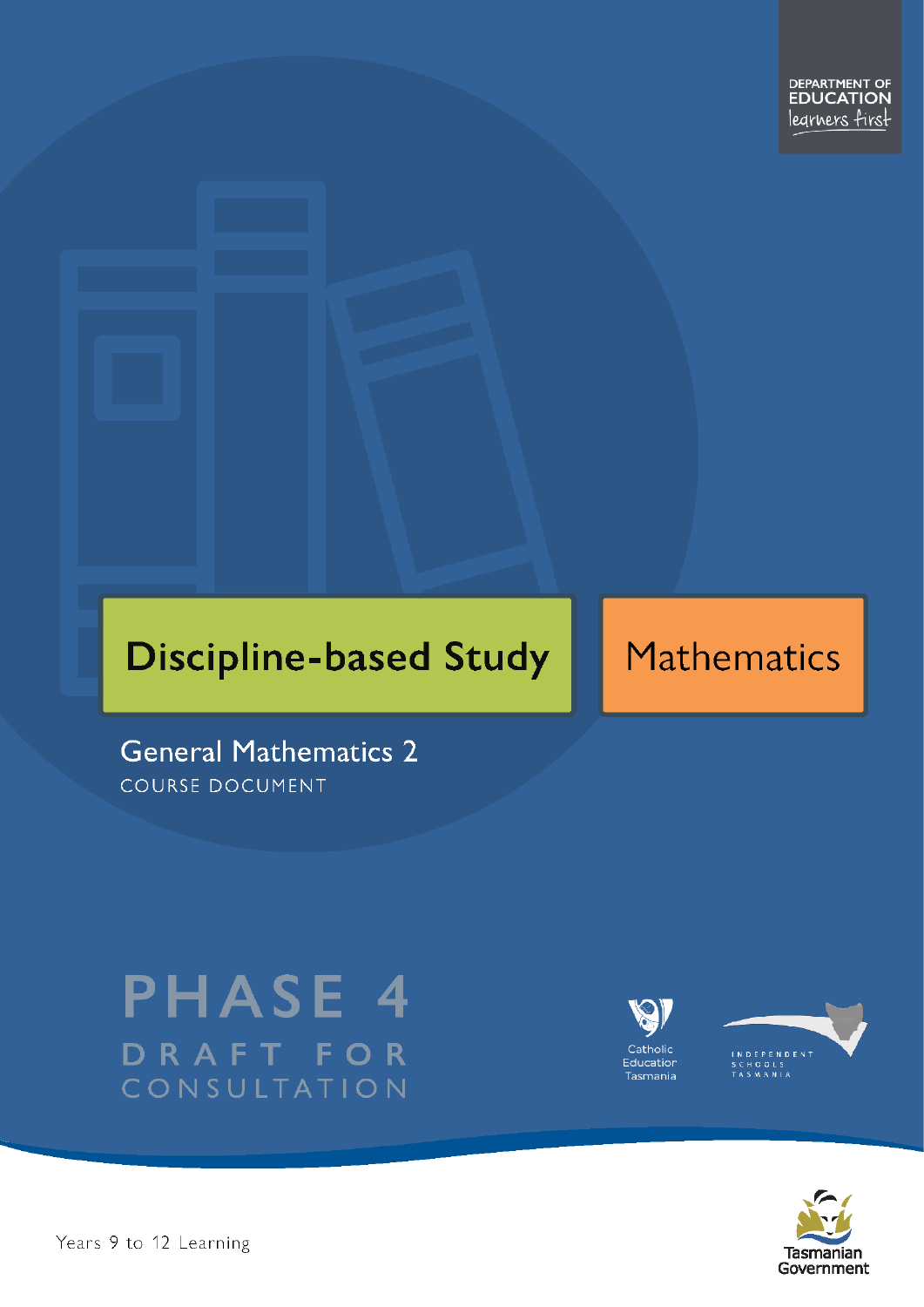### Table of Contents

Phase 4 Consultation Draft Published: August 2021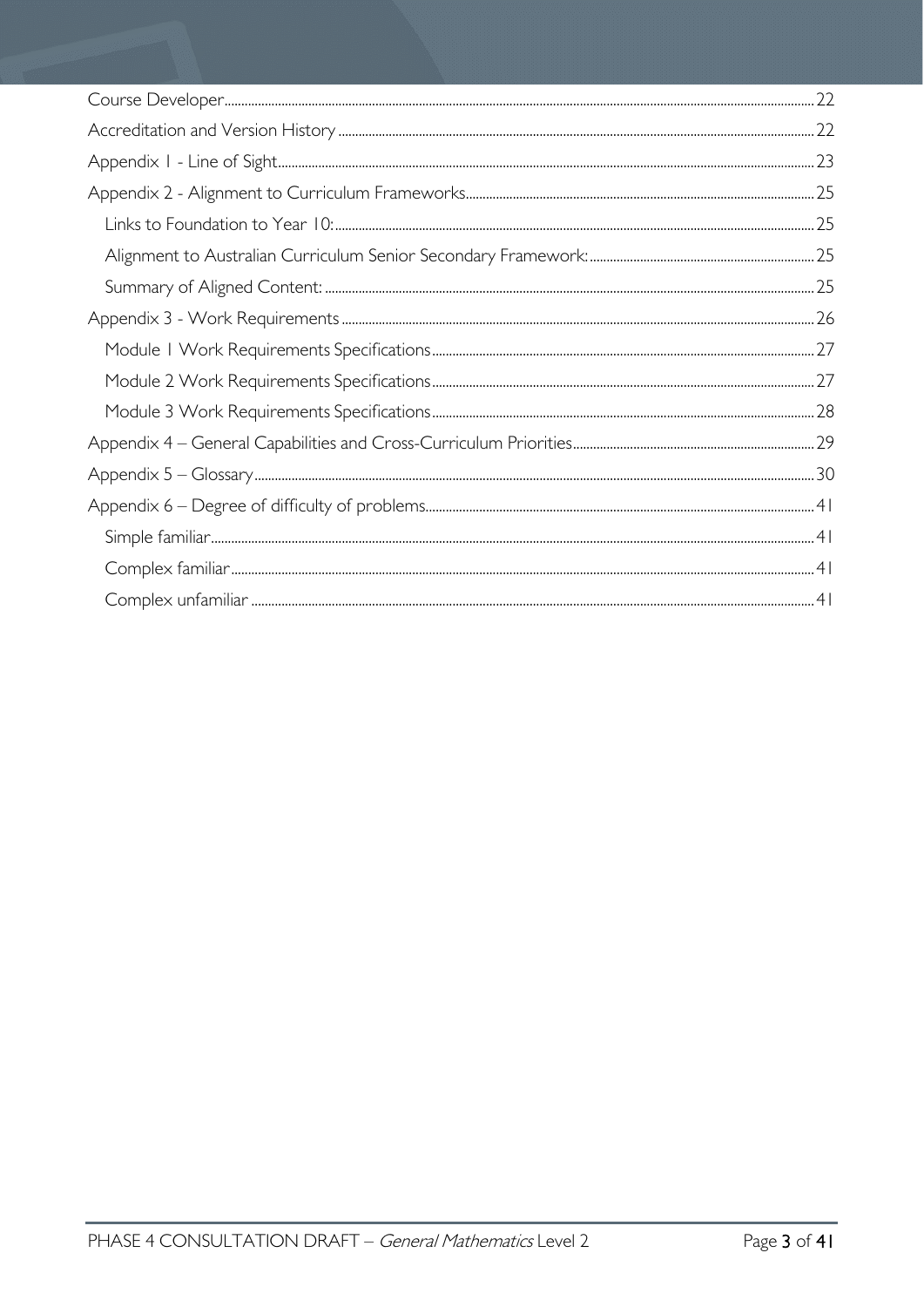### <span id="page-3-0"></span>General Mathematics, 150 hours – Level 2

This course is the Level 2 component of the proposed General Mathematics suite.

### <span id="page-3-1"></span>Focus Area – Discipline-based Study

Courses aligned to the [Years 9 to 12 Curriculum Framework](https://publicdocumentcentre.education.tas.gov.au/library/Shared%20Documents/Education%209-12%20Frameworks%20A3%20WEB%20POSTER.pdf) belong to one of the five focus areas of Discipline-based Study, Transdisciplinary Projects, Professional Studies, Work-based Learning and Personal Futures.

General Mathematics Level 2 is a Discipline-based Study course.

Discipline-based Study includes content, core concepts and big ideas; enabling deep knowledge and understanding of the content and the application of what is learned. Students consider accepted key disciplinary knowledge, apply distinctive ways of thinking and become increasingly independent learners. They use methodologies specific to the discipline to explore and strengthen their understanding of key concepts and develop deep knowledge, skills and understanding.

Discipline-based Study courses have three key features that guide teaching and learning:

- specialist knowledge
- theories and concepts and
- methodology and terminology.



In this course learners will engage with specialist knowledge, core concepts and big ideas in the strands of algebra, networks, finance, statistics and measurement. Students will apply their knowledge and understanding through selection and application of methodologies including problem solving, mathematical modelling and statistical investigations with and without the aid of technology. Throughout the course, learners will demonstrate conceptual understanding through their fluency of calculation, mathematical reasoning and communication of mathematical ideas and information using appropriate conventions, terminology and representations.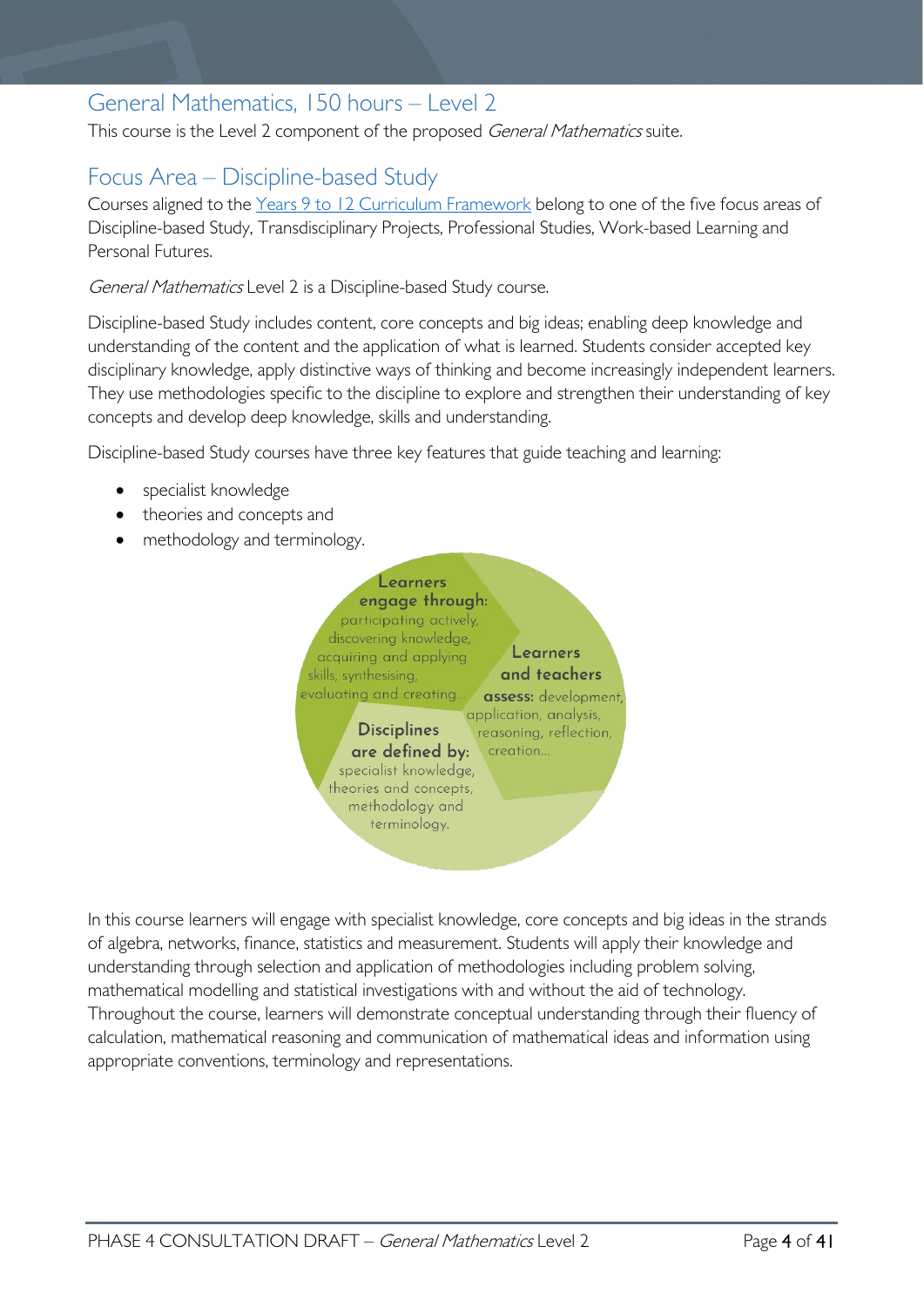### <span id="page-4-0"></span>Rationale

The *General Mathematics* Level 2 course is designed to develop learners' understanding of concepts and techniques drawn from:

- number including finance
- linear algebra and matrices
- measurement including right-angled trigonometry
- statistics including univariate data analysis.

This breadth of mathematical experience will enable learners to apply mathematical concepts and perform techniques to solve applied problems, synthesise mathematical information, and design and conduct mathematical investigations to calculate and communicate possible solutions.

Mathematics and numeracy provide a way of interpreting everyday practical situations and provide the basis for many informed personal decisions. This course will enable learners to develop their mathematical competence such that they may contribute productively in an ever-changing global economy, with both rapid revolutions in technology and global and local social challenges. This is a key factor in ensuring Tasmania and Australia's current and emerging needs are met, as an economy competing globally requires substantial numbers of professionals with a strong grounding in mathematics and other disciplines of STEM. This course is designed to support learners' entry into General Mathematics Level 3, thus enabling them to continue into tertiary education programs for non-STEM specific professions including teaching, social sciences, health sciences, accounting, business and marketing.

The purpose of Years 9 to 12 Education is to enable all students to achieve their potential through Years 9 to 12 and beyond in further study, training or employment.

Years 9 to 12 Education enables Personal Empowerment, Cultural Transmission, Preparation for Citizenship and Preparation for Work.

This course is built on the principles of Access, Agency, Excellence, Balance, Support and Achievement as part of a range of programs that enables students to access a diverse and flexible range of learning opportunities suited to their level of readiness, interests and aspirations.

### <span id="page-4-1"></span>Learning Outcomes

On successful completion of this course learners will be able to:

- 1. communicate arguments and strategies, when solving mathematical and statistical problems, using appropriate mathematical or statistical language
- 2. plan, organise and manage learning in order to complete tasks and evaluate progress
- 3. apply techniques to solve practical problems and implement the statistical investigation process to answer questions
- 4. apply reasoning skills to interpret mathematical and statistical information, and ascertain the reasonableness of solutions to problems and answers to statistical questions
- 5. choose and use technology appropriately and effectively
- 6. understand the concepts and techniques in algebra, matrices and finance
- 7. understand the concepts and techniques involving linear equations and univariate data analysis
- 8. understand the concepts and techniques in right-angled trigonometry, shape and measurement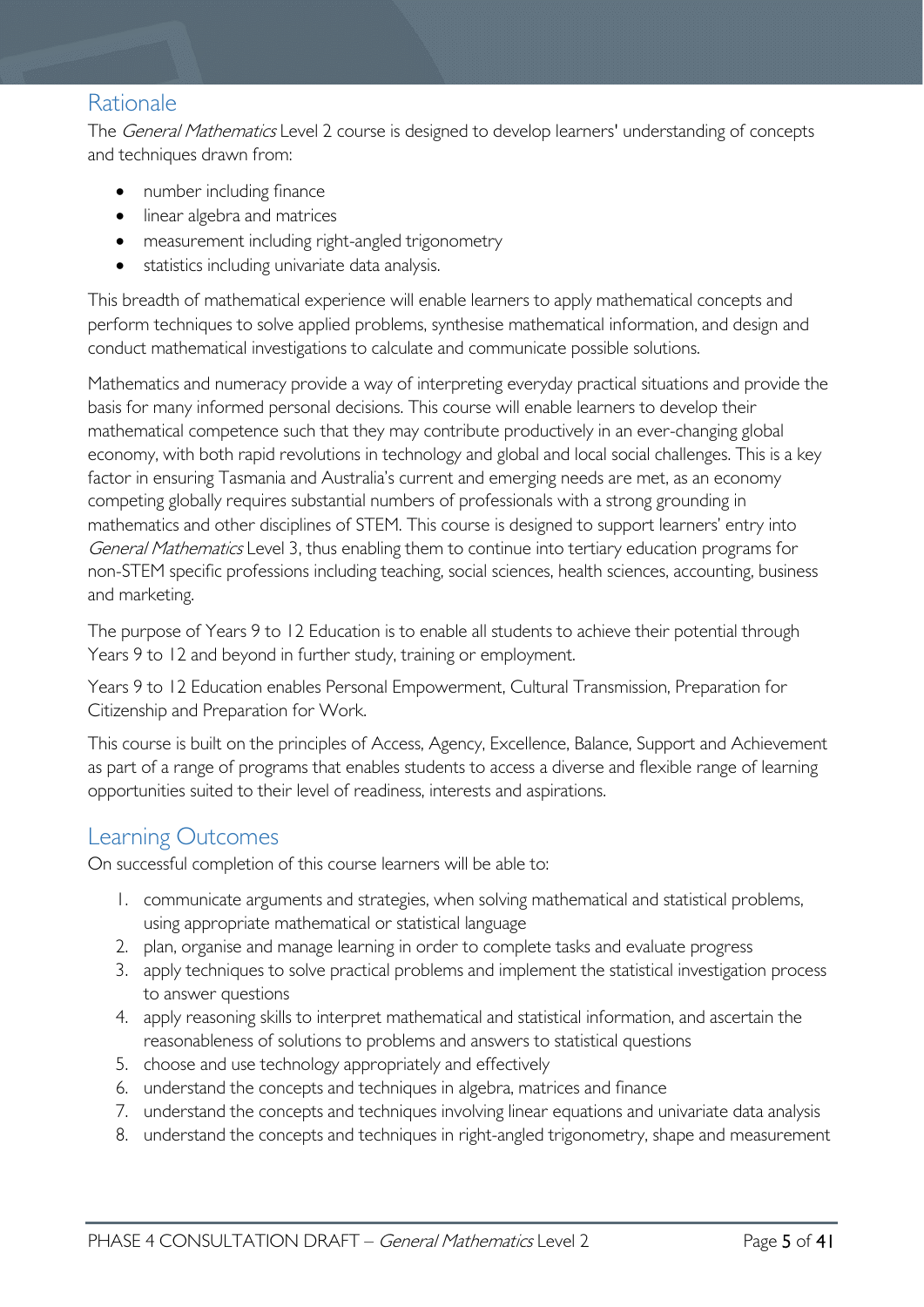### <span id="page-5-0"></span>Integration of General Capabilities and Cross-Curriculum Priorities

The general capabilities addressed specifically in this course are:

- Critical and creative thinking  $\epsilon$
- Information and communication technology capability  $\cdot \star$
- Literacy
- Numeracy
- Personal and social capability  $\ddot{\bullet}$

The cross-curriculum priorities enabled through this course are:

- Aboriginal and Torres Strait Islander Histories and Cultures  $\mathcal$
- Asia and Australia's Engagement with Asia **AA**
- Sustainability  $\triangleleft$

### <span id="page-5-1"></span>Course Description

General Mathematics 2 enables learners to broaden their mathematical experience beyond Grade 10. It provides different scenarios for incorporating mathematical arguments and problem solving in linear algebra, matrices, finance, univariate data analysis, right-angled trigonometry, shape and measurement.

Learners will apply mathematical concepts and techniques to communicate arguments, solve problems and explain reasonableness of solutions.

In this course, learners will model and investigate situations with and without the use of technology. By working collaboratively, they will reflect upon and broaden their own thinking.

### <span id="page-5-2"></span>**Pathways**

- General Mathematics Level 2 provides a clear pathway from Australian Curriculum Mathematics F-10.
- General Mathematics Level 2 provides a clear pathway to study the proposed General Mathematics Level 3 and additionally provides foundational knowledge to support students undertaking other TASC-accredited Level 2 and Level 3 courses (non-STEM) requiring mathematical competence and/or vocational training courses requiring mathematical competence.

### <span id="page-5-3"></span>Course Requirements

#### Access

This course requires learners to collaborate with others.

#### Resource Requirements

Learners will require access to scientific calculators in this course. On occasions, computers and the internet will be required to enable learners' access to information and data sources.

### <span id="page-5-4"></span>Course Structure and Delivery

#### <span id="page-5-5"></span>**Structure**

This course consists of three 50-hour modules.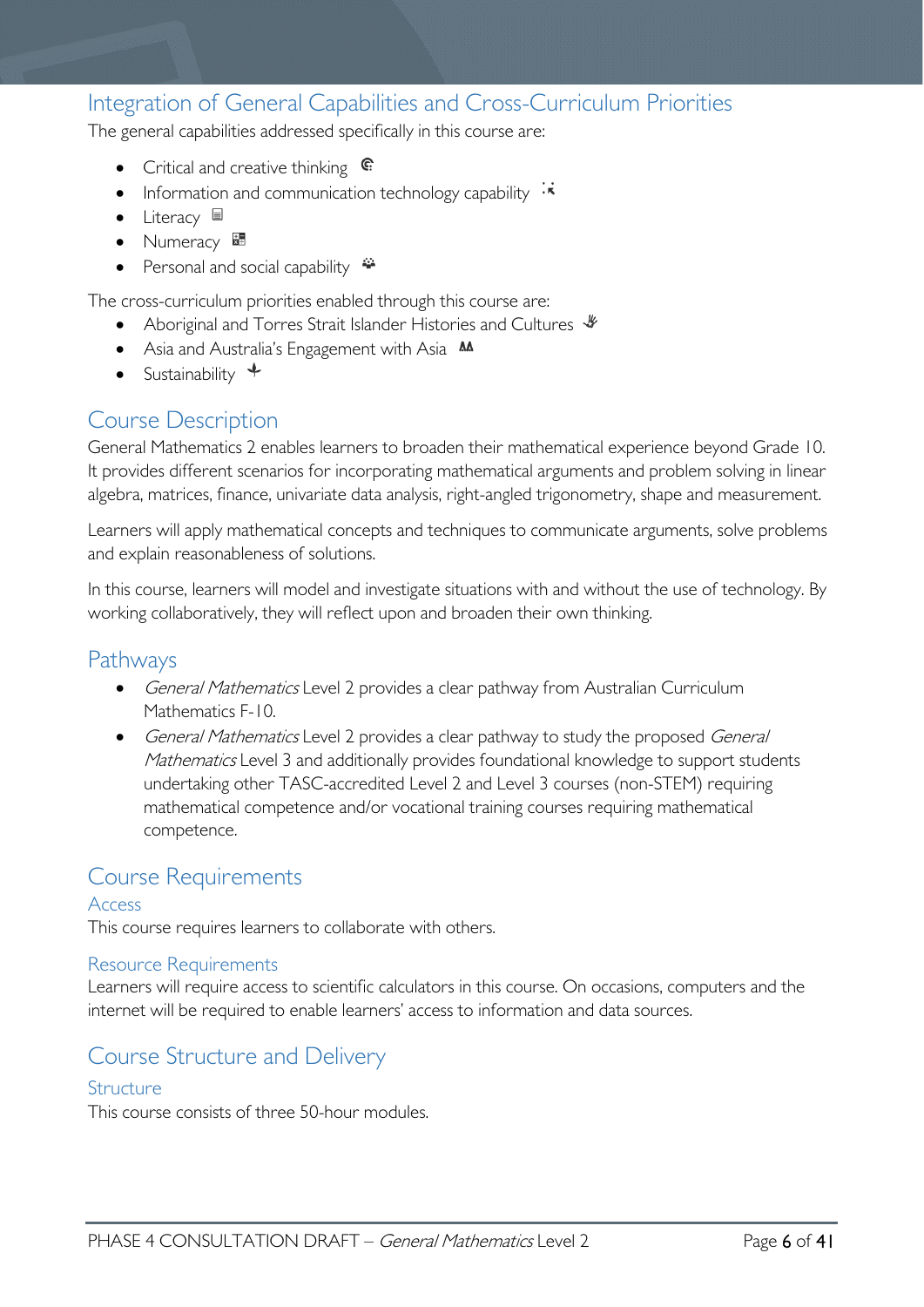Modules available:

- Core Module 1: Algebra, matrices and finance
- Core Module 2: Linear equations and univariate data analysis
- Core Module 3: Right-angled trigonometry, shape and measurement

#### <span id="page-6-0"></span>**Delivery**

There is no specific recommended delivery sequence for the modules.

### <span id="page-6-1"></span>Course Content

#### <span id="page-6-2"></span>Module 1 – Algebra, matrices and finance

This module contains two topics:

- Algebra and matrices
- Consumer arithmetic

Within this module learners will apply algebra and arithmetic to represent and store information, perform calculations, solve problems and make informed decisions about personal finances amongst other contexts.

'Algebra and matrices' enables learners to evaluate and use linear and non-linear expressions and introduces matrices as a tool for storing information in databases, and solving problems including those that involve networks.

'Consumer arithmetic' reviews the concepts of rate and percentage change in the context of earning and managing money, and provides fertile ground for the use of spreadsheets.

#### <span id="page-6-3"></span>Module 1 Learning Outcomes

The following Learning Outcomes are a focus of this module:

- 1. communicate arguments and strategies, when solving mathematical and statistical problems, using appropriate mathematical or statistical language
- 2. plan, organise and manage learning in order to complete tasks and evaluate progress
- 3. apply techniques to solve practical problems and implement the statistical investigation process to answer questions
- 4. apply reasoning skills to interpret mathematical and statistical information, and ascertain the reasonableness of solutions to problems and answers to statistical questions
- 5. choose and use technology appropriately and effectively
- 6. understand the concepts and techniques in algebra, matrices and finance

#### <span id="page-6-4"></span>Module 1 Content

#### Topic 1 – Algebra and matrices

Subtopics:

- Linear and non-linear expressions
- Matrices and matrix arithmetic

#### Key knowledge and skills:

#### Linear and non-linear expressions:

• substitute numerical values into linear algebraic and simple non-linear algebraic expressions, and evaluate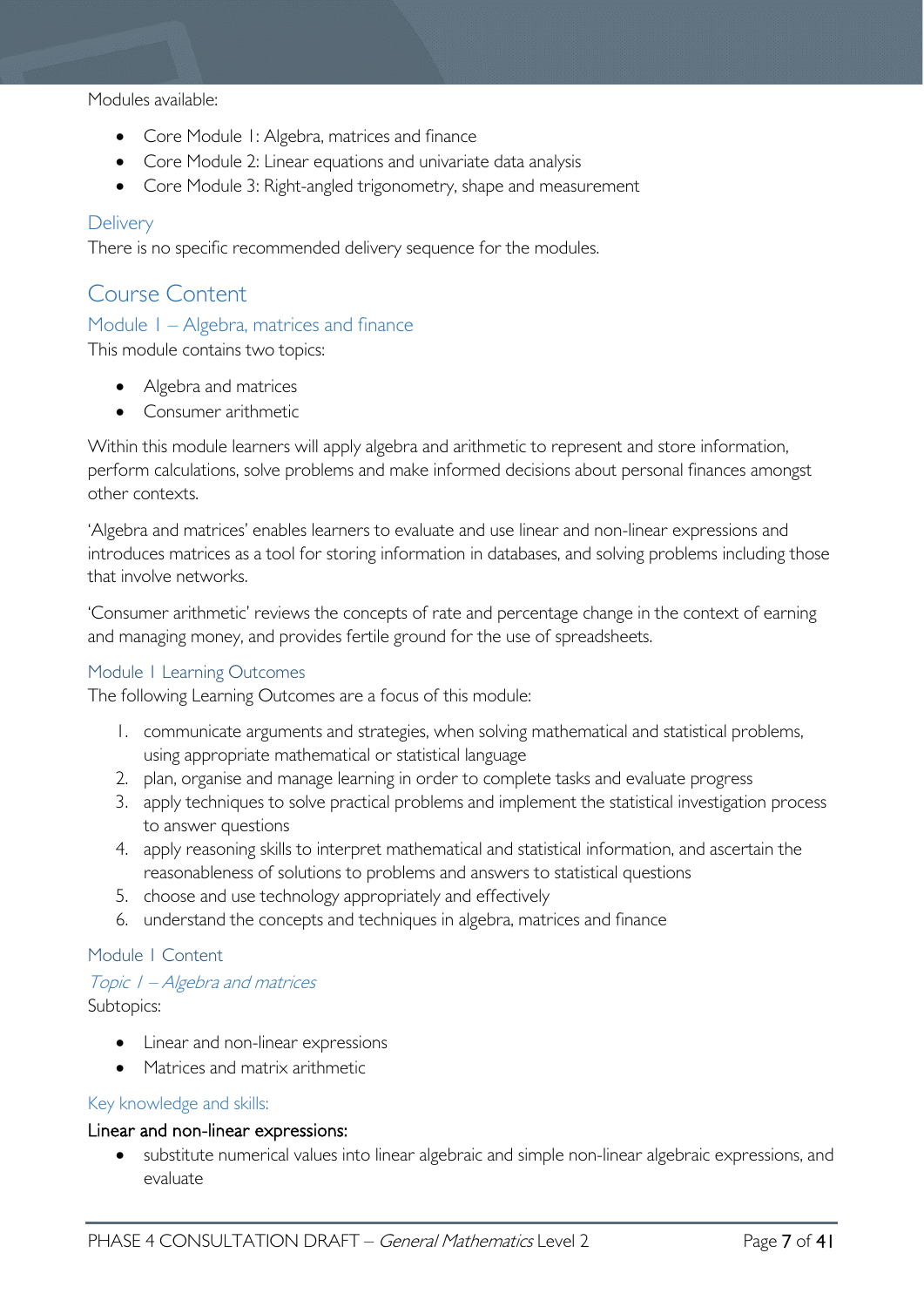- find the value of the subject of the formula, given the values of the other pronumerals in the formula
- transpose a formula to make an alternative variable the subject
- use a spreadsheet or an equivalent technology to construct a table of values from a formula, including two-by-two tables for formulas with two variable quantities; for example, a table displaying the body mass index (BMI) of people of different weights and heights.

#### Matrices and matrix arithmetic:

- use spreadsheets as an introduction to matrices where a number of repeated calculations occur
- use matrices for storing and displaying information that can be presented in rows and columns; for example, databases, links in social or road networks
- recognise different types of matrices (row, column, square, zero, identity) and determine their size
- perform matrix addition, subtraction, multiplication by a scalar, and matrix multiplication of size two x two matrices
- determine the power of a matrix using technology with matrix arithmetic capabilities when appropriate
- use matrices, including matrix products and powers of matrices, to model and solve problems using technology with matrix arithmetic capabilities when appropriate; for example, costing or pricing problems, squaring a matrix to determine the number of ways pairs of people in a communication network can communicate with each other via a third person.

#### Topic 2 – Consumer arithmetic

Key knowledge and skills:

- review rates and percentages
- calculate weekly or monthly wage from an annual salary, wages from an hourly rate including situations involving overtime and other allowances, and earnings based on commission or piecework
- calculate payments based on government allowances and pensions
- prepare a personal budget for a given income taking into account fixed and discretionary spending
- compare prices and values using the unit cost method
- apply percentage increase or decrease in various contexts; for example, determining the impact of inflation on costs and wages over time, calculating percentage mark-ups and discounts, calculating GST, calculating profit or loss in absolute and percentage terms
- calculate simple and compound interest
- use currency exchange rates to determine the cost in Australian dollars of purchasing a given amount of a foreign currency, such as US\$1500, or the value of a given amount of foreign currency when converted to Australian dollars, such as the value of €2050 in Australian dollars
- calculate the dividend paid on a portfolio of shares, given the percentage dividend or dividend paid per share, for each share; and compare share values by calculating a price-to-earnings ratio
- use a spreadsheet to display examples of the above computations when multiple or repeated computations are required; for example, preparing a wage-sheet displaying the weekly earnings of workers in a fast-food store where hours of employment and hourly rates of pay may differ, preparing a budget or investigating the potential cost of owning and operating a car over a year.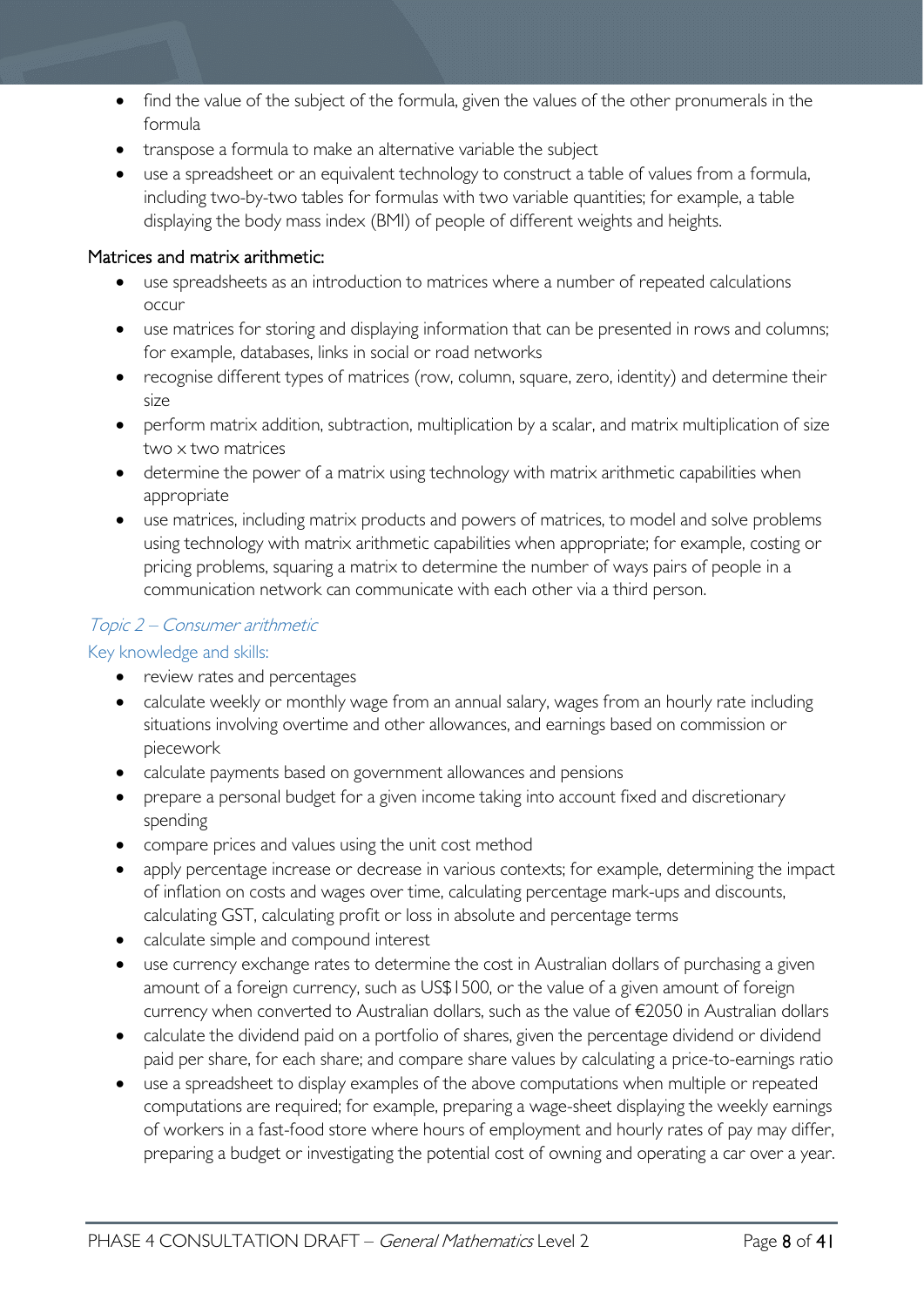#### <span id="page-8-0"></span>Module 1 Work Requirements Summary

The work requirements of a course are processes, products or performances that provide a significant demonstration of achievement that is measurable against the course's standards. Work requirements need not be the sole form of assessment for a module.

This module includes one (1) extended response as the work requirement.

See Appendix 3 for the full specifications of the Work Requirements of this course.

#### <span id="page-8-1"></span>Module 1 Assessment

This module has a focus on criteria 1, 2, 3, 4, 5 and 6.

#### <span id="page-8-2"></span>Module 2 – Linear equations and univariate data analysis

This module contains two topics:

- Linear equations and their graphs
- Univariate data analysis and the statistical investigation process

Within this module learners will apply techniques to collect, organise and represent data and perform calculations in order to model and analyse practical situations from varied contexts.

'Linear equations and their graphs' enables learners to use linear equations and straight-line graphs, as well as linear-piecewise and step graphs, to model and analyse practical situations.

'Univariate data analysis' develops learners' ability to organise and summarise univariate data in the context of conducting a statistical investigation.

#### <span id="page-8-3"></span>Module 2 Learning Outcomes

The following Learning Outcomes are a focus of this module:

- 1. communicate arguments and strategies, when solving mathematical and statistical problems, using appropriate mathematical or statistical language
- 2. plan, organise and manage their learning in order to complete tasks and evaluate progress
- 3. apply techniques to solve practical problems and implement the statistical investigation process to answer questions
- 4. apply reasoning skills to interpret mathematical and statistical information, and ascertain the reasonableness of solutions to problems and answers to statistical questions
- 5. choose and use technology appropriately and effectively
- 7. understand the concepts and techniques involving linear equations and univariate data analysis

#### <span id="page-8-4"></span>Module 2 Content

#### Topic 1 – Linear equations and their graphs Subtopics:

- Linear equations and graphs
- Simultaneous linear equations
- Piece-wise linear graphs and step graphs.

#### Key knowledge and skills:

#### Linear equations and graphs:

- identify and solve linear equations
- develop a linear formula from a word description
- construct straight-line graphs both with and without the aid of technology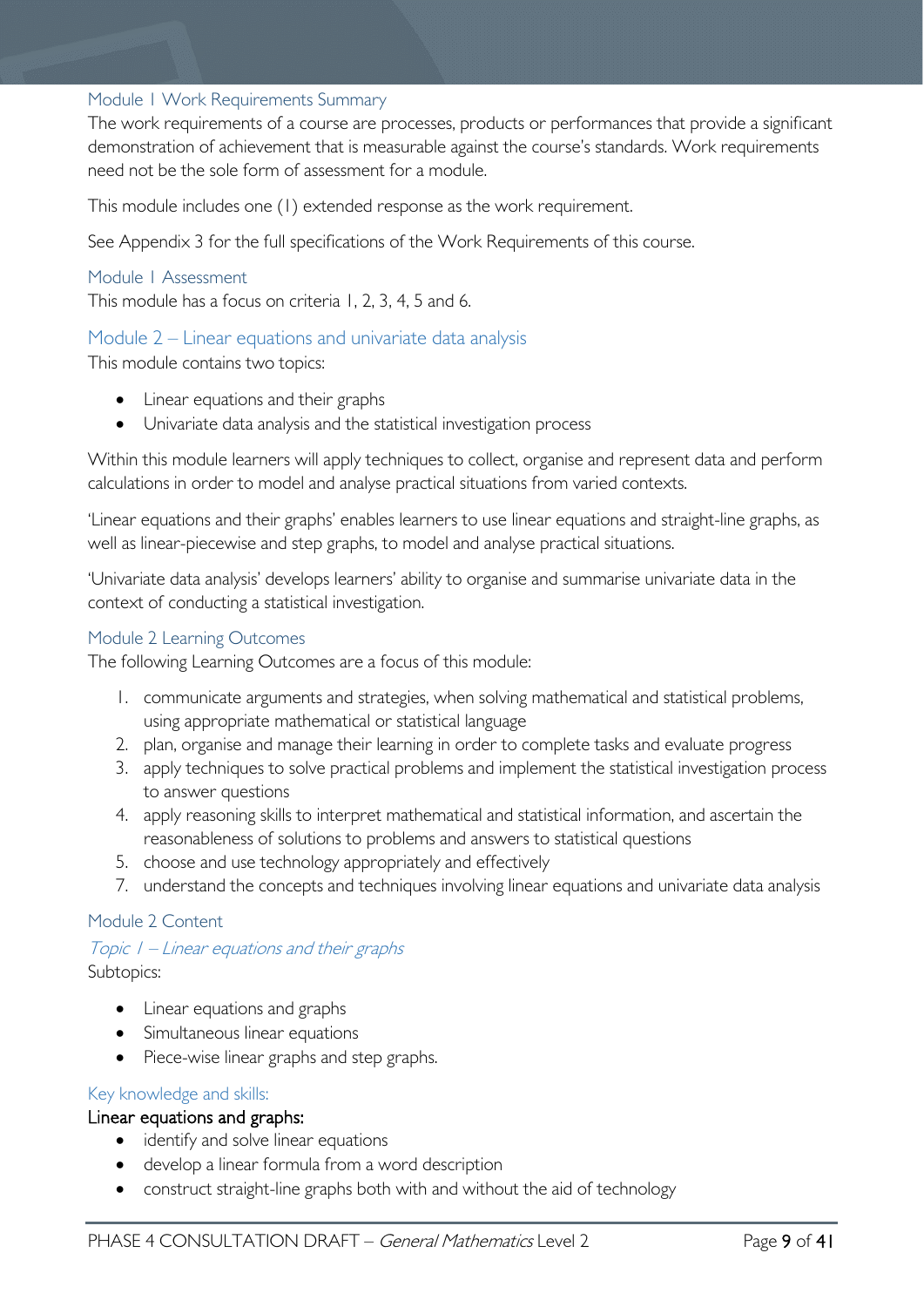- determine the gradient (slope) between two points in a number plane both algebraically and graphically
- determine the gradient (slope) and intercepts of a straight-line graph from both its equation and its plot
- interpret, in context, the gradient (slope) and intercept of a straight-line graph used to model and analyse a practical situation
- construct and analyse a straight-line graph to model a given linear relationship; for example, modelling the cost of filling a fuel tank of a car against the number of litres of petrol required
- construct scatterplots and determine the linear relationship between variables using a 'line of best fit' by sight or by using calculator regression technique.
- use linear functions to make predictions (interpolation and extrapolation) and determine the implication that this has on reliability.

#### Simultaneous linear equations:

- solve a pair of simultaneous linear equations, using technology when appropriate
- solve practical problems that involve finding the point of intersection of two straight-line graphs; for example, determining the break-even point where cost and revenue are represented by linear equations.

#### Piece-wise linear graphs and step graphs:

- sketch piece-wise linear graphs and step graphs, using technology when appropriate
- interpret piece-wise linear and step graphs used to model practical situations; for example, the tax paid as income increases, the change in the level of water in a tank over time when water is drawn off at different intervals and for different periods of time, the charging scheme for sending parcels of different masses through the post.

#### Topic 2 – Univariate data analysis and the statistical investigation process

Subtopics:

- The statistical investigation process
- Data classification and representation
- Data comparison

#### Key knowledge and skills:

#### The statistical investigation process:

• review the statistical investigation process; for example, identifying a problem and posing a statistical question, collecting or obtaining data, analysing the data, interpreting and communicating the results.

#### Data classification and representation:

- classify a categorical variable as ordinal, such as income level (high, medium, low), or nominal, such as place of birth (Australia, overseas), and use tables and bar charts to organise and display the data
- classify a numerical variable as discrete, such as the number of rooms in a house, or continuous, such as the temperature in degrees Celsius
- describe, with the aid of an appropriate graphical display (chosen from dot plot, stem plot, bar chart or histogram), the distribution of a numerical dataset in terms of modality (uni or multimodal), shape (symmetric versus positively or negatively skewed), location and spread and outliers, and interpret this information in the context of the data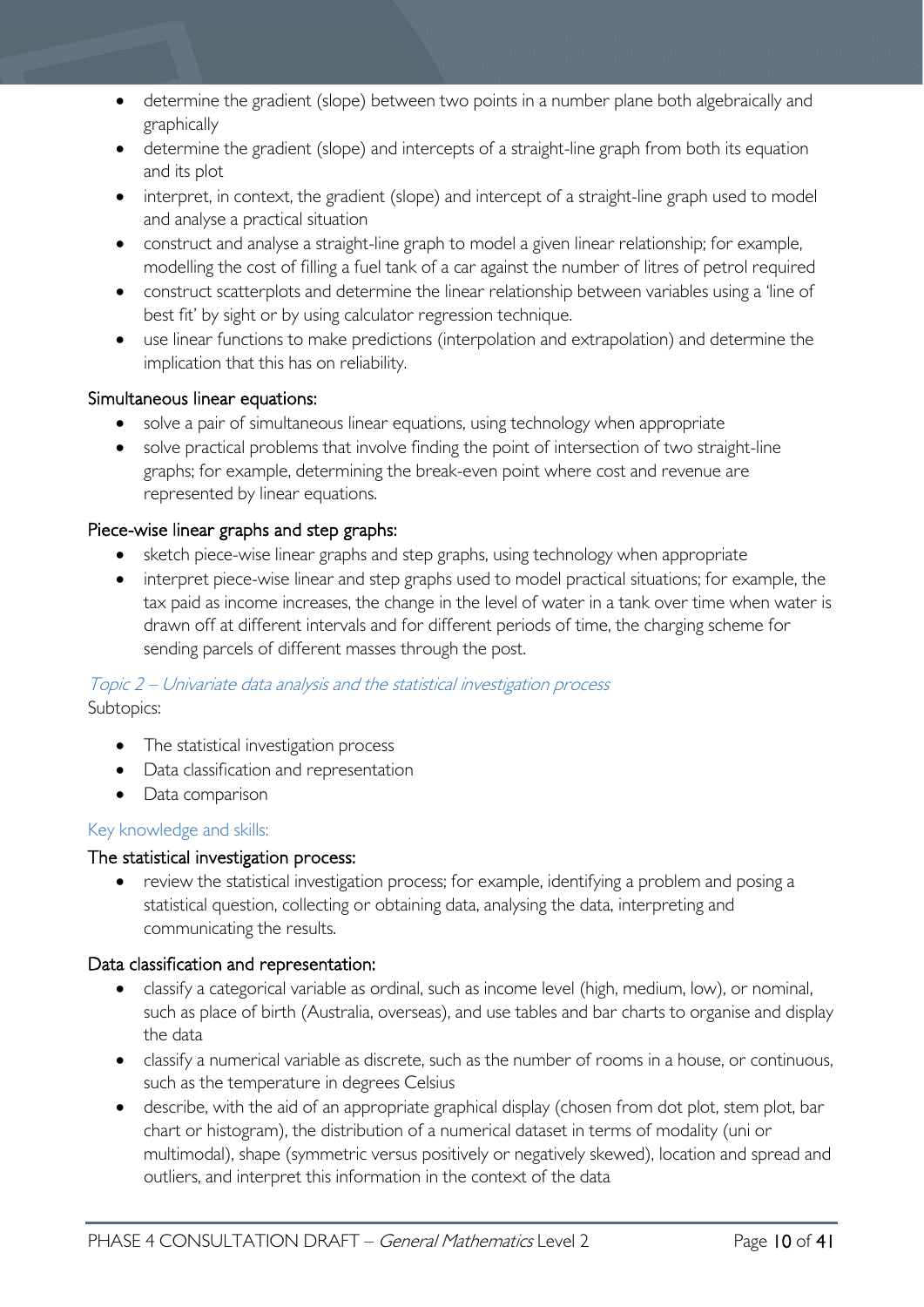• determine the mean and standard deviation of a dataset and use these statistics as measures of location and spread of a data distribution, being aware of their limitations.

#### Data comparison:

- construct and use parallel box plots (including the use of the 'Q1 1.5 x IQR' and 'Q3 + 1.5 x IQR' criteria for identifying possible outliers) to compare groups in terms of location (median), spread (IQR and range) and outliers and to interpret and communicate the differences observed in the context of the data
- compare groups on a single numerical variable using medians, means, IQRs, ranges or standard deviations, as appropriate; interpret the differences observed in the context of the data; and report the findings in a systematic and concise manner
- implement the statistical investigation process to answer questions that involve comparing the data for a numerical variable across two or more groups; for example, are Year 11 students the fittest in the school?

#### <span id="page-10-0"></span>Module 2 Work Requirements Summary

The work requirements of a course are processes, products or performances that provide a significant demonstration of achievement that is measurable against the course's standards. Work requirements need not be the sole form of assessment for a module.

This module includes one (1) investigation as the work requirement.

See Appendix 3 for the full specifications of the Work Requirements of this course.

#### <span id="page-10-1"></span>Module 2 Assessment

This module has a focus on criteria 1, 2, 3, 4, 5 and 7.

#### <span id="page-10-2"></span>Module 3 - Right-angled trigonometry, shape and measurement

This module contains two topics:

- Shape and measurement
- Pythagoras' theorem and trigonometry

'Shape and measurement' extends the knowledge and skills students developed in the F-10 curriculum with the concept of similarity and associated calculations involving simple and compound geometric shapes. The emphasis in this topic is on applying these skills in a range of practical contexts, including those involving three-dimensional shapes.

'Pythagoras' theorem and trigonometry' enables students to apply their knowledge of trigonometry to solve practical problems involving right-angled triangles in both two and three dimensions, including problems involving the use of angles of elevation and depression, and bearings in navigation.

#### <span id="page-10-3"></span>Module 3 Learning Outcomes

The following Learning Outcomes are a focus of this module:

- 1. communicate arguments and strategies, when solving mathematical and statistical problems, using appropriate mathematical or statistical language
- 2. plan, organise and manage learning in order to complete tasks and evaluate progress
- 3. apply techniques to solve practical problems and implement the statistical investigation process to answer questions
- 4. apply reasoning skills to interpret mathematical and statistical information, and ascertain the reasonableness of solutions to problems and answers to statistical questions
- 5. choose and use technology appropriately and effectively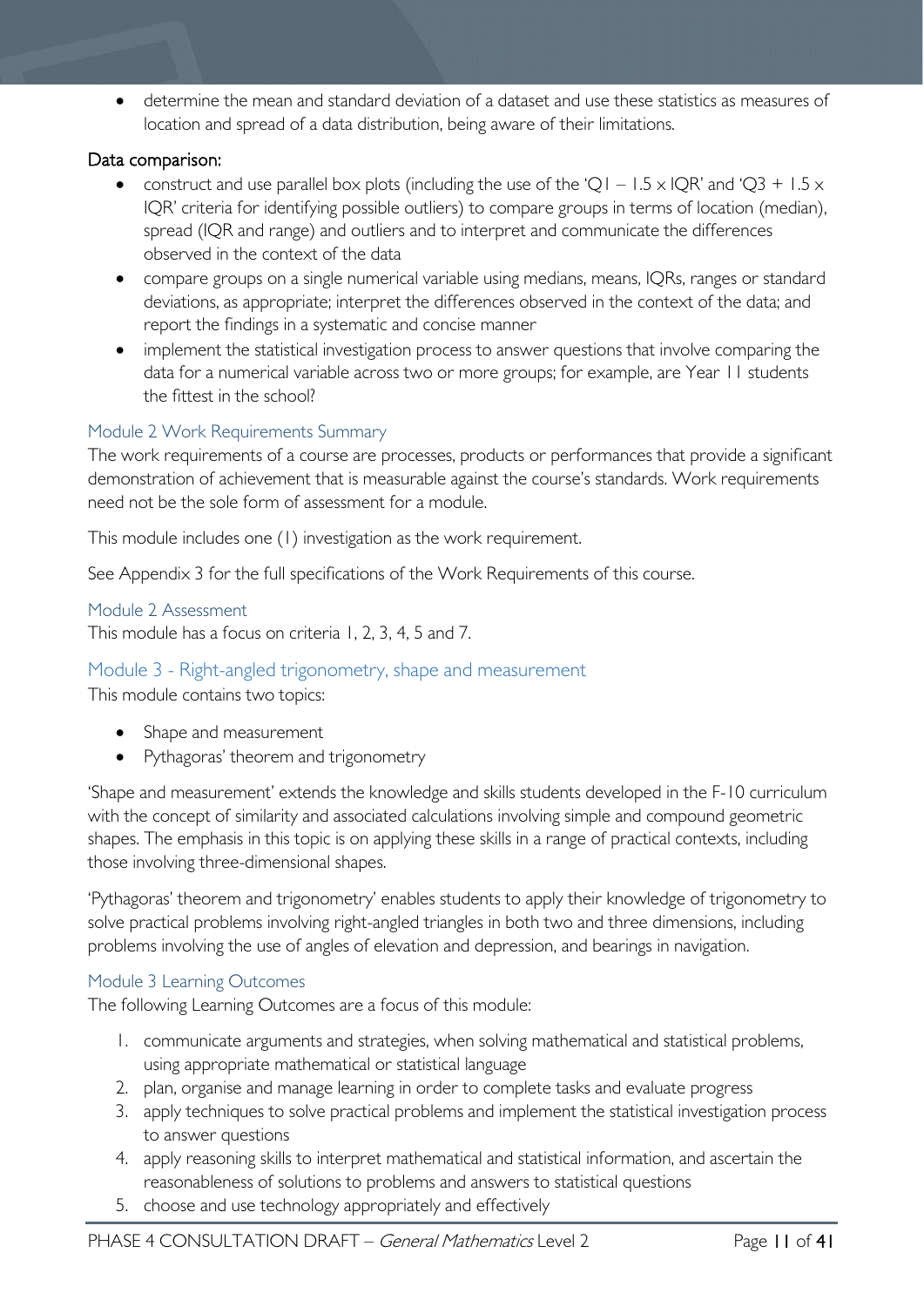8. understand the concepts and techniques in right-angled trigonometry, shape and measurement

#### <span id="page-11-0"></span>Module 3 Content

#### Topic 1 – Shape and measurement

This topic has two subtopics:

- Mensuration
- Ratio, similarity and scale factors

#### Key knowledge and skills:

#### Mensuration:

- solve practical problems requiring the calculation of perimeters and areas of circles, sectors of circles, triangles, rectangles, parallelograms and composites
- calculate the volumes of standard three-dimensional objects such as spheres, rectangular prisms, cylinders, cones, pyramids and composites in practical situations; for example, the volume of water contained in a swimming pool
- calculate the surface areas of standard three-dimensional objects such as spheres, rectangular prisms, cylinders, cones, pyramids and composites in practical situations, for example, the surface area of a cylindrical food container
- calculate the perimeter or area of a section of land, using the Trapezoidal rule where appropriate, from a variety of sources, including a site plan, an aerial photograph, radial surveys or maps that include a scale
- calculate the volume of rainfall over an area, using  $V = Ah$ , from a variety of sources, including a site plan, an aerial photograph, radial surveys or maps that include a scale.

#### Ratio, similarity and scale factors:

- solve practical problems involving ratio, for example capture-recapture, mixtures for building materials or cost per item
	- o work with ratio to express a ratio in simplest form, to find the ratio of two quantities and to divide a quantity in a given ratio
	- o use ratio to describe map scales
- review the conditions for similarity of two-dimensional figures including similar triangles
- use the scale factor for two similar figures to solve linear scaling problems
- obtain measurements from scale drawings, including maps (including cultural mappings or models) or building plans, to solve problems
- interpret commonly used symbols and abbreviations on building plans and elevation views
- obtain a scale factor and use it to solve scaling problems involving the calculation of the areas of similar figures
- obtain a scale factor and use it to solve scaling problems involving the calculation of surface areas and volumes of similar solids.

#### Topic 2 – Pythagoras' theorem and trigonometry

#### Key knowledge and skills:

- review Pythagoras' Theorem and use it to solve practical problems in two dimensions and for simple applications in three dimensions
- review the use of the trigonometric ratios to find the length of an unknown side or the size of an unknown angle in a right-angled triangle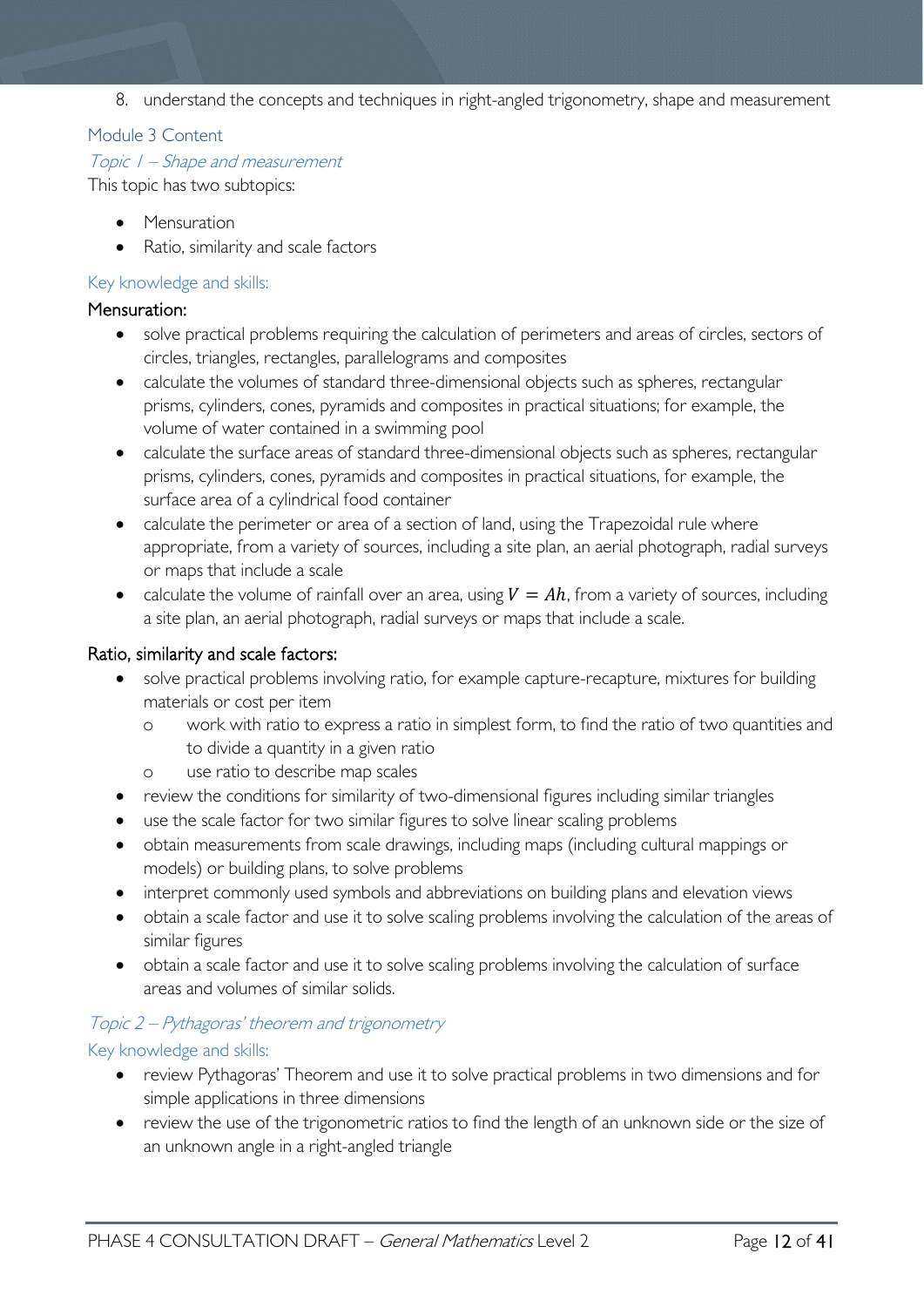- determine the area of a triangle either given the height and the base length, or given two sides and an included angle by using the rule  $Area = 1/2absinC$ , and solve related practical problems
- solve practical problems involving the trigonometry of right-angled triangles, including angles of elevation and depression and using bearings in navigation.

#### <span id="page-12-0"></span>Module 3 Work Requirements Summary

The work requirements of a course are processes, products or performances that provide a significant demonstration of achievement that is measurable against the course's standards. Work requirements need not be the sole form of assessment for a module.

This module includes one (1) extended response or an equivalent series of connected short responses as the work requirements.

See Appendix 3 for the full specifications of the Work Requirements of this course.

#### <span id="page-12-1"></span>Module 3 Assessment

This module has a focus on criteria 1, 2, 3, 4, 5 and 8.

### <span id="page-12-2"></span>Assessment

Criterion-based assessment is a form of outcomes assessment that identifies the extent of learner achievement at an appropriate end-point of study. Although assessment – as part of the learning program – is continuous, much of it is formative, and is done to help learners identify what they need to do to attain the maximum benefit from their study of the course. Therefore, assessment for summative reporting to TASC will focus on what both teacher and learner understand to reflect endpoint achievement.

The standard of achievement each learner attains on each criterion is recorded as a rating 'A', 'B', or 'C', according to the outcomes specified in the standards section of the course.

A 't' notation must be used where a learner demonstrates any achievement against a criterion less than the standard specified for the 'C' rating.

A 'z' notation is to be used where a learner provides no evidence of achievement at all.

Internal assessment of all criteria will be made by the provider. Providers will report the learner's rating for each criterion to TASC.

<span id="page-12-3"></span>Criteria

|                   | Module I    | Module 2    | Module 3    |
|-------------------|-------------|-------------|-------------|
| Criteria Assessed | 1,2,3,4,5,6 | 1,2,3,4,5,7 | 1,2,3,4,5,8 |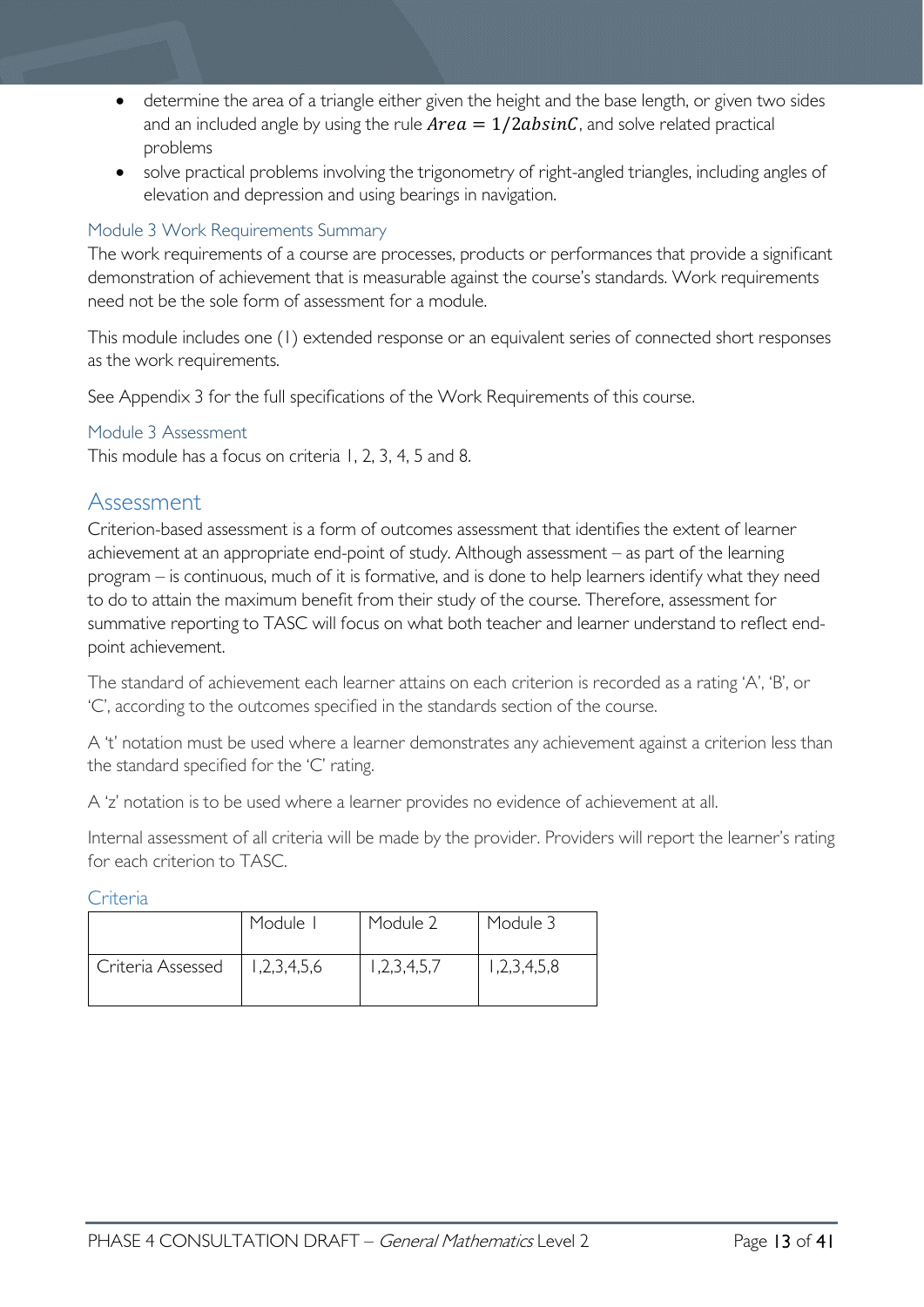The assessment for *General Mathematics* Level 2 will be based on the degree to which the learner can:

- 1. communicate mathematical ideas and information and apply mathematical conventions
- 2. manage and take responsibility for learning and evaluate mathematical development
- 3. apply mathematical and statistical models to investigate and represent real-world situations and solve problems
- 4. apply mathematical reasoning to interpret information, explain the reasonableness of solutions and draw conclusions from mathematical results
- 5. use digital technology to develop mathematical ideas and find solutions to mathematical problems
- 6. interpret concepts and apply mathematical techniques to solve problems involving algebra, matrices and finance in a variety of contexts
- 7. interpret concepts and apply mathematical techniques to solve problems involving linear equations and to perform univariate data analysis using the statistical investigation process
- 8. interpret concepts and apply mathematical techniques to solve problems involving right-angled trigonometry, shape and measurement in a variety of contexts

#### <span id="page-13-0"></span>**Standards**

Criterion 1: communicate mathematical ideas and information and apply mathematical conventions

| <b>Standard Element</b>             | Rating C                                                                                                                   | <b>Rating B</b>                                                                                                                                                          | Rating A                                                                                                                                                                                |
|-------------------------------------|----------------------------------------------------------------------------------------------------------------------------|--------------------------------------------------------------------------------------------------------------------------------------------------------------------------|-----------------------------------------------------------------------------------------------------------------------------------------------------------------------------------------|
| $EI -$<br>communicates<br>arguments | communicates<br>mathematical and<br>statistical arguments<br>using appropriate<br>mathematical<br>terminology and language | communicates<br>reasoned mathematical<br>and statistical judgments<br>and arguments using<br>appropriate<br>mathematical<br>terminology and language                     | communicates reasoned<br>mathematical and<br>statistical judgments and<br>arguments using<br>appropriate<br>mathematical language<br>and concise language                               |
| $E2 - uses$<br>conventions          | uses mathematical<br>conventions, systems and<br>constructs based on<br>definitions and rules<br>when prompted             | uses mathematical<br>conventions, systems and<br>constructs including<br>manipulation and use of<br>symbolic expressions and<br>rules appropriately on<br>most occasions | uses mathematical<br>conventions, systems and<br>constructs including<br>manipulation and use of<br>symbolic expressions,<br>rules and formal systems<br>accurately and<br>purposefully |
| $E3$ – uses units<br>and notation   | uses correct units and<br>notation when prompted<br>to include them in an<br>answer                                        | presents the final answer<br>with correct use of units<br>and notation as required                                                                                       | presents work with<br>correct use of units and<br>notation throughout<br>calculations to convey<br>mathematical<br>information                                                          |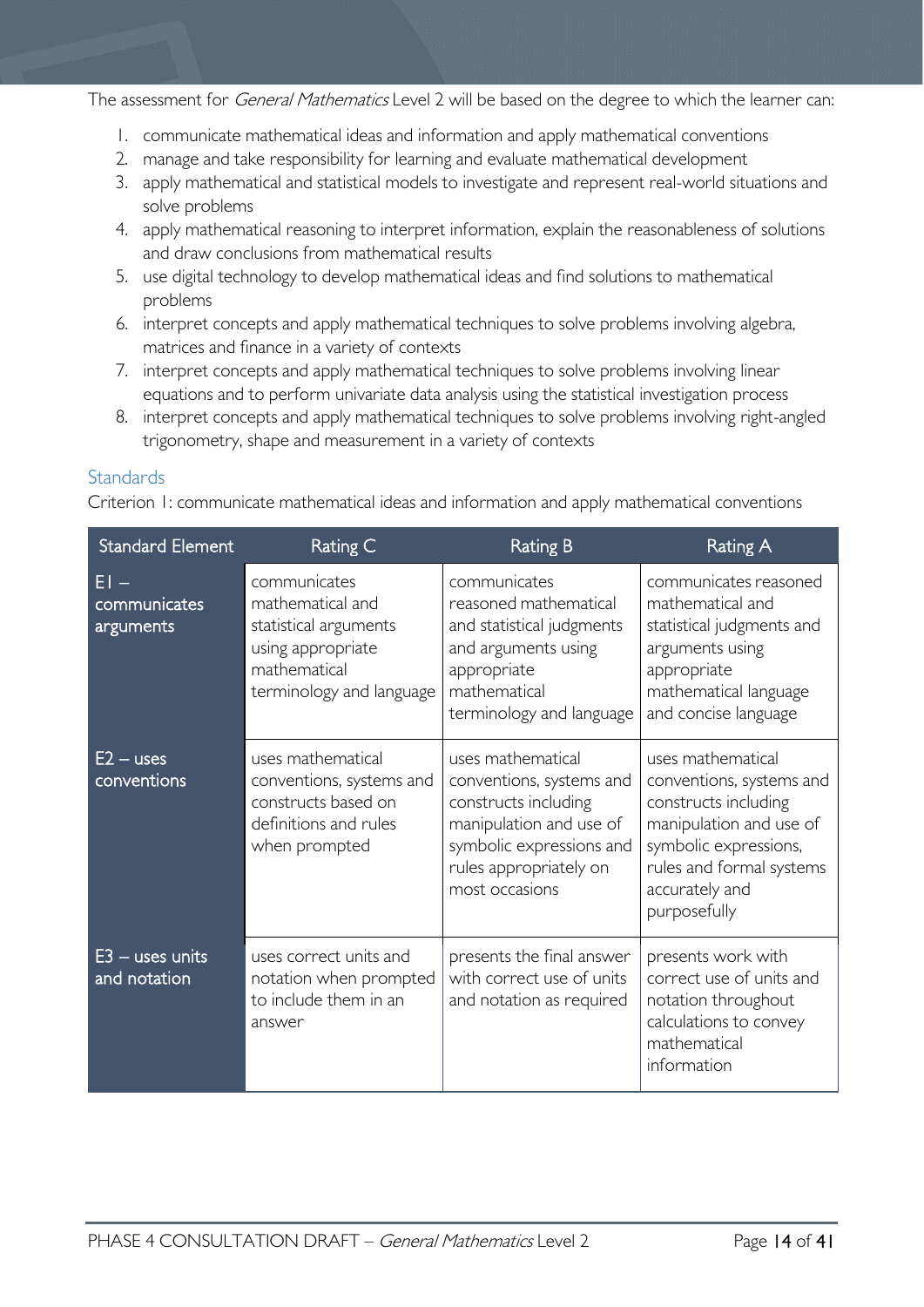| Standard Element               | Rating C                                         | Rating B                                                      | Rating A                                                                                                                      |
|--------------------------------|--------------------------------------------------|---------------------------------------------------------------|-------------------------------------------------------------------------------------------------------------------------------|
| $E4 - identifies$<br>solutions | presents work with the<br>final answer apparent. | presents work with the<br>final answer clearly<br>identified. | presents work with the<br>final answer clearly<br>identified and articulated<br>in terms of the questions<br>where necessary. |

Criterion 2: manage and take responsibility for learning and evaluate mathematical development

| <b>Standard Element</b>                                     | Rating C                                                                                                          | <b>Rating B</b>                                                                                                                                        | <b>Rating A</b>                                                                                                                                                 |
|-------------------------------------------------------------|-------------------------------------------------------------------------------------------------------------------|--------------------------------------------------------------------------------------------------------------------------------------------------------|-----------------------------------------------------------------------------------------------------------------------------------------------------------------|
| $EI - self$<br>awareness                                    | identifies own personal<br>traits that promote and<br>inhibit learning<br>performance and<br>understanding        | recognises own learning<br>strengths and<br>weaknesses and<br>establishes processes to<br>plan, monitor and assess<br>understanding and<br>performance | analyses own learning<br>strengths and<br>weaknesses in order to<br>establish processes used<br>to plan, monitor and<br>assess understanding and<br>performance |
| $E2 - time$<br>management                                   | sets goals and timelines<br>and monitors progress<br>with support                                                 | sets goals and timelines<br>and monitors progress                                                                                                      | monitors and analyses<br>progress towards<br>meeting goals and<br>timelines                                                                                     |
| $E3 -$ resource<br>management                               | uses some tools to<br>organise and plan in<br>order to manage<br>resources and complete<br>set tasks              | applies organisational,<br>planning and self-<br>management skills to<br>manage resources and<br>consistently complete<br>tasks                        | selects and applies<br>effective organisational,<br>planning and self-<br>management skills to<br>manage resources and<br>complete all learning<br>tasks        |
| E4 - completion of<br>individual and<br>collaborative tasks | performs tasks as<br>directed to contribute to<br>the completion of<br>individual and<br>collaborative activities | performs tasks and<br>demonstrates initiative<br>when contributing to the<br>completion of individual<br>and collaborative<br>activities               | performs tasks,<br>demonstrates initiative,<br>and guides others in their<br>contribution to the<br>completion of individual<br>and collaborative<br>activities |
| $E5 - self$<br>monitoring                                   | identifies own<br>contribution to<br>completion of<br>collaborative activities.                                   | describes own<br>contribution to<br>completion of<br>collaborative activities.                                                                         | explains own and other<br>learners' contributions to<br>completion of<br>collaborative activities.                                                              |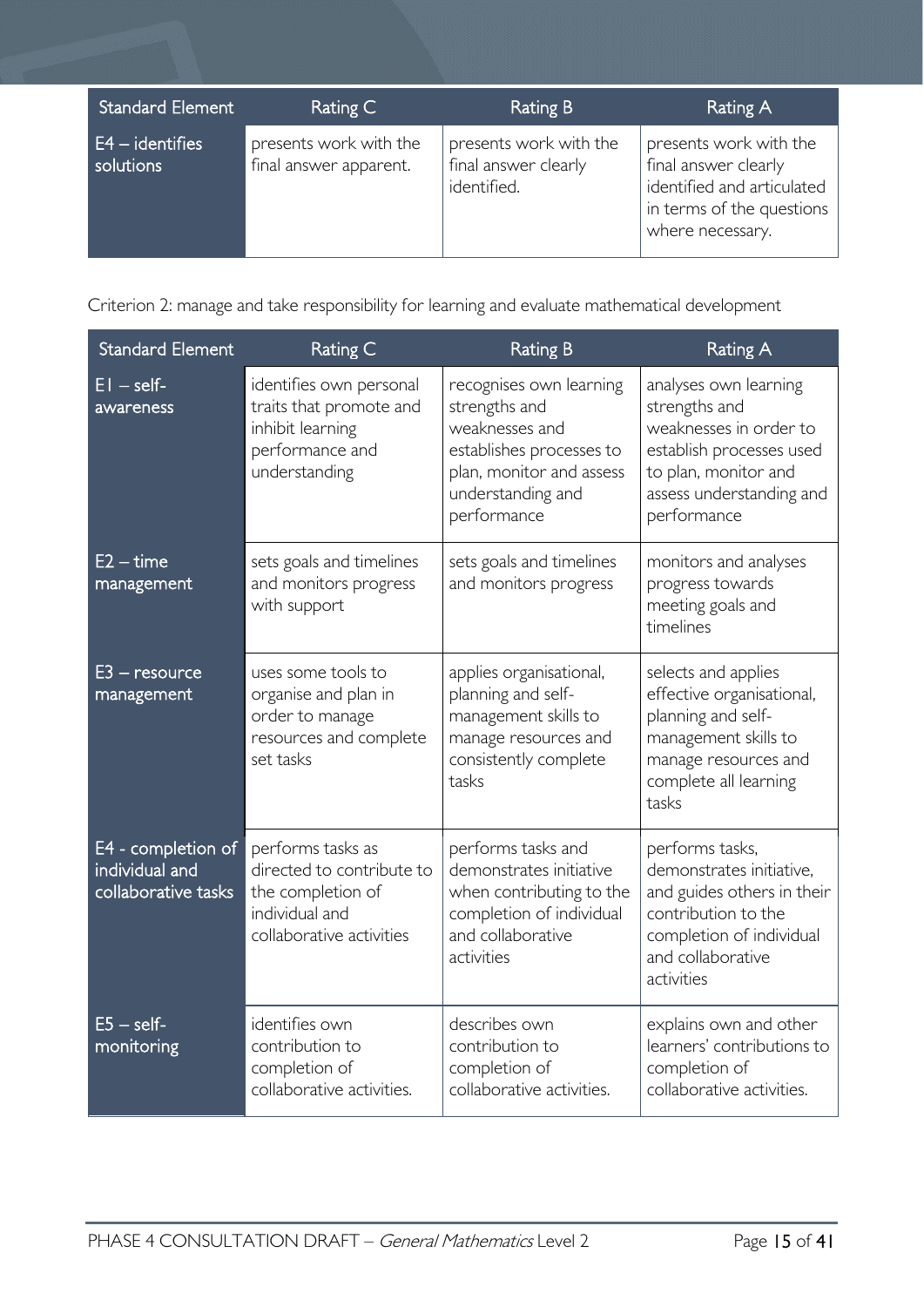Criterion 3: apply mathematical and statistical models to investigate and represent real-world situations and solve problems

| <b>Standard Element</b>                                                            | Rating C                                                                                                                                            | <b>Rating B</b>                                                                                                                                                      | <b>Rating A</b>                                                                                                                                                                      |
|------------------------------------------------------------------------------------|-----------------------------------------------------------------------------------------------------------------------------------------------------|----------------------------------------------------------------------------------------------------------------------------------------------------------------------|--------------------------------------------------------------------------------------------------------------------------------------------------------------------------------------|
| $EI$ – represents<br>real-world<br>situations                                      | explores routine familiar<br>real-world situations and<br>frames them in<br>mathematical terms                                                      | interprets complex<br>familiar real-world<br>situations and frames<br>them in mathematical<br>terms                                                                  | interprets complex<br>familiar and non-familiar<br>real-world situations and<br>frames them in<br>mathematical terms                                                                 |
| $E2$ – applies<br>mathematical and<br>statistical models<br>to solve problems      | applies mathematical and<br>statistical models to<br>solve simple familiar<br>problems                                                              | selects and applies<br>mathematical and<br>statistical models to solve<br>complex familiar<br>problems                                                               | selects and applies<br>mathematical and<br>statistical models to solve<br>complex unfamiliar<br>problems in a variety of<br>contexts                                                 |
| $E3$ – applies<br>techniques to<br>investigate<br>situations and find<br>solutions | follows mathematical<br>processes to generate<br>solutions to practical<br>problems or<br>investigations                                            | uses given mathematical<br>applications and<br>processes to find<br>solutions or results to<br>open-ended practical<br>problems or<br>investigations                 | selects and applies a<br>range of mathematical<br>applications and<br>processes to find<br>accurate solutions or<br>results to open-ended<br>practical problems or<br>investigations |
| $E4 -$ identifies<br>limitations of<br>models                                      | identifies limitations of<br>models used when<br>developing solutions or<br>results to simple familiar<br>problems or prescribed<br>investigations. | identifies and explains<br>limitations of models<br>used when developing<br>solutions or results to<br>complex familiar<br>problems or prescribed<br>investigations. | identifies and explains<br>the validity and<br>limitations of models<br>used when developing<br>solutions or results to<br>complex unfamiliar<br>problems or<br>investigations.      |

Criterion 4: apply mathematical reasoning to interpret information, explain the reasonableness of solutions and draw conclusions from mathematical results

| <b>Standard Element</b>    | Rating C                                                                                                  | Rating B                                                                                                           | Rating A                                                                                                     |
|----------------------------|-----------------------------------------------------------------------------------------------------------|--------------------------------------------------------------------------------------------------------------------|--------------------------------------------------------------------------------------------------------------|
| $E1 - makes$<br>inferences | identifies problem<br>elements and makes<br>inferences that may be<br>able to be tested<br>mathematically | identifies and explains<br>problem elements to<br>make informed<br>inferences that can be<br>tested mathematically | explores and links<br>problem elements to<br>make logical inferences<br>that can be tested<br>mathematically |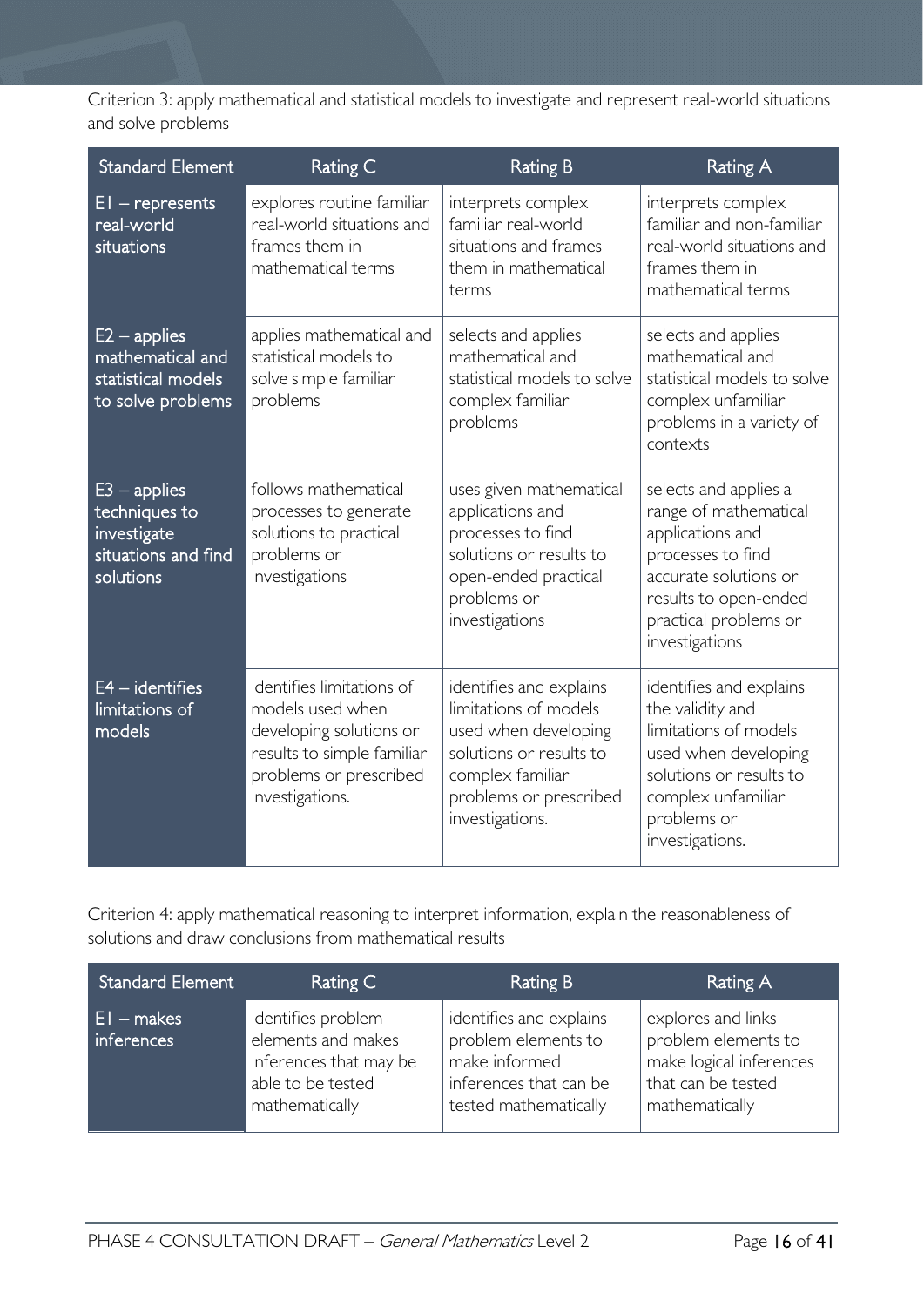| <b>Standard Element</b>                           | Rating C                                                                                                                                | <b>Rating B</b>                                                                                                                                | Rating A                                                                                                                                          |
|---------------------------------------------------|-----------------------------------------------------------------------------------------------------------------------------------------|------------------------------------------------------------------------------------------------------------------------------------------------|---------------------------------------------------------------------------------------------------------------------------------------------------|
| $E2 -$ analyses<br>results                        | compares experimental<br>findings to expected<br>results in familiar<br>contexts, and identifies<br>possible reasons for<br>differences | relates experimental<br>findings to real-world<br>phenomena, noting<br>differences and identifies<br>possible reasons for<br>these differences | relates experimental<br>findings to real-world<br>phenomena, describing<br>differences and analysing<br>possible reasons for<br>these differences |
| $E3 - explains$<br>reasonableness of<br>solutions | describes<br>the reasonableness of the<br>results and solutions<br>to simple familiar<br>problems                                       | explains<br>the reasonableness of the<br>results and solutions to<br>complex familiar<br>problems                                              | evaluates and explains<br>the reasonableness of the<br>results and solutions to<br>complex unfamiliar<br>problems in a variety of<br>contexts     |
| $E4 - draws$<br>conclusions                       | draws conclusions that<br>are plausible but lack<br>detailed supporting<br>evidence.                                                    | draws plausible<br>conclusions with<br>supporting evidence that<br>provides some insight<br>appropriate to the<br>context.                     | draws valid evidence-<br>based conclusions<br>showing perception and<br>insight that is appropriate<br>to the context.                            |

Criterion 5: use digital technology to develop mathematical ideas and find solutions to mathematical problems

| <b>Standard Element</b>                                                  | Rating C                                                                                                                            | Rating B                                                                                                                                                   | Rating A                                                                                                                                                                              |
|--------------------------------------------------------------------------|-------------------------------------------------------------------------------------------------------------------------------------|------------------------------------------------------------------------------------------------------------------------------------------------------------|---------------------------------------------------------------------------------------------------------------------------------------------------------------------------------------|
| $EI - uses$<br>technology to<br>solve problems                           | uses given calculator<br>techniques or other<br>digital technology to<br>solve routine problems                                     | selects and applies<br>appropriate calculator<br>techniques or other<br>digital technologies<br>to solve a range of<br>routine and non-routine<br>problems | explores and applies<br>effective calculator<br>techniques or other<br>digital technologies<br>to solve a range of<br>routine and non-routine<br>problems in a variety of<br>contexts |
| $E2 - uses$<br>technology to<br>represent<br>mathematical<br>information | follows given processes<br>on digital technologies to<br>graph, display and<br>organise mathematical<br>and statistical information | uses digital technologies<br>appropriately to graph,<br>display and organise<br>mathematical and<br>statistical information                                | uses digital technologies<br>effectively to move<br>flexibly between<br>different representations<br>of mathematical and<br>statistical information                                   |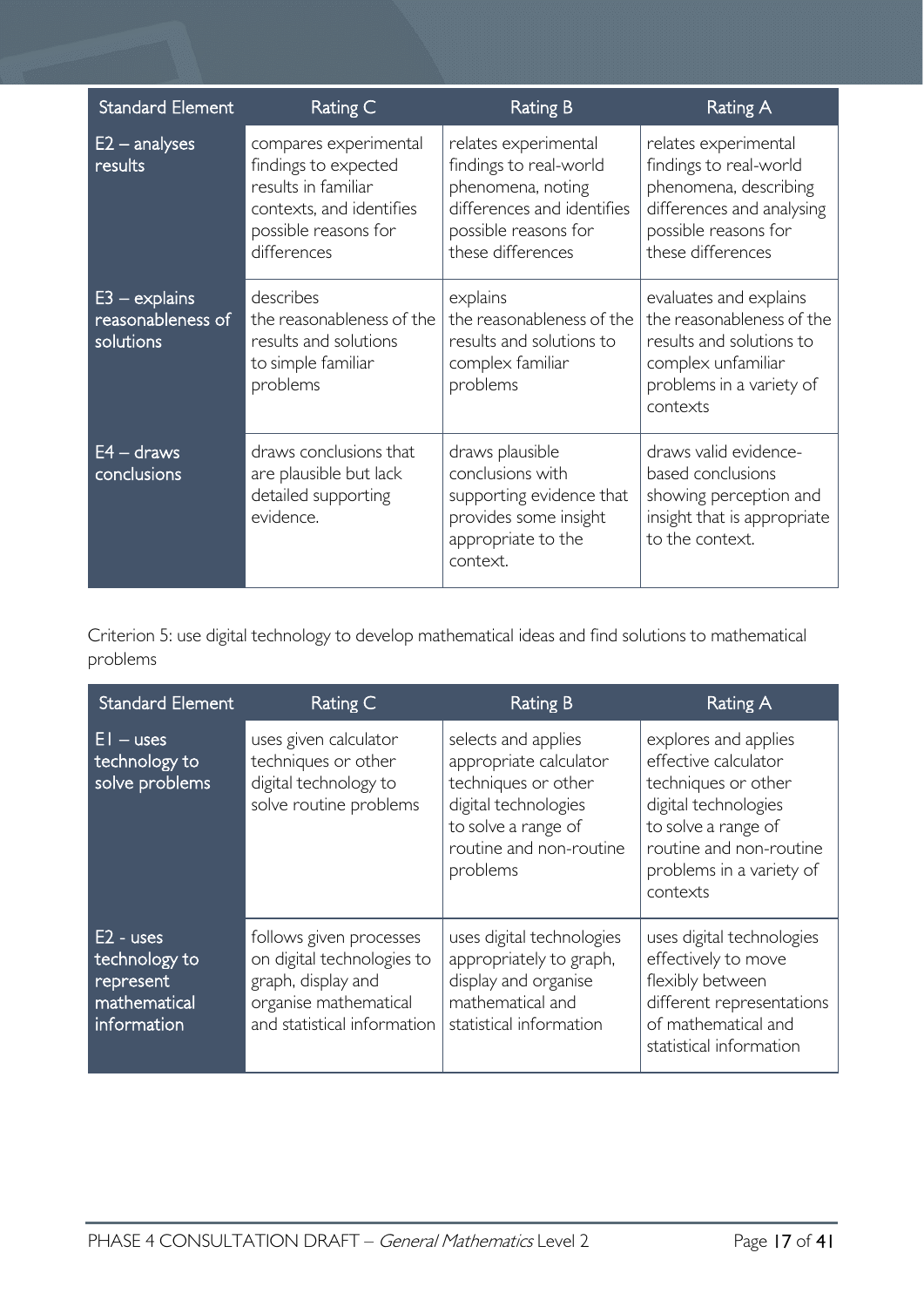| <b>Standard Element</b>                     | Rating C                                                                                                                         | Rating B                                                                                                                                                                                | Rating A                                                                                                                                                                                                                                             |
|---------------------------------------------|----------------------------------------------------------------------------------------------------------------------------------|-----------------------------------------------------------------------------------------------------------------------------------------------------------------------------------------|------------------------------------------------------------------------------------------------------------------------------------------------------------------------------------------------------------------------------------------------------|
| E3 - accesses and<br>manages<br>information | accesses, manages and<br>acknowledges<br>information from digital<br>and non-digital sources<br>to develop mathematical<br>ideas | accesses, synthesises and<br>appropriately<br>acknowledges<br>information taken from a<br>variety of digital and non-<br>digital sources to develop<br>mathematical ideas               | evaluates authenticity,<br>reliability and validity of<br>information taken from a<br>variety of digital and non-<br>digital sources to develop<br>mathematical ideas                                                                                |
| $E4 - evaluates$<br>technology              | identifies and describes<br>how the use of<br>technology can affect<br>outcomes obtained in<br>routine contexts.                 | identifies and discusses<br>the inputs and outputs of<br>technology and describes<br>how the use of<br>technology can affect<br>outcomes obtained in<br>simple non-routine<br>contexts. | interprets and evaluates<br>the inputs and outputs of<br>technology, including<br>critically reflecting on and<br>evaluating the technology<br>used and the outcomes<br>obtained relative to<br>personal, contextual and<br>real-world implications. |

Criterion 6: interpret concepts and apply mathematical techniques to solve problems involving algebra, matrices and finance in a variety of contexts

| <b>Standard Element</b>                                                                                                            | Rating C                                                                                                                          | <b>Rating B</b>                                                                                                                                            | Rating A                                                                                                                                                                                                                                |
|------------------------------------------------------------------------------------------------------------------------------------|-----------------------------------------------------------------------------------------------------------------------------------|------------------------------------------------------------------------------------------------------------------------------------------------------------|-----------------------------------------------------------------------------------------------------------------------------------------------------------------------------------------------------------------------------------------|
| EI - works flexibly<br>with algebraic<br>formulas to solve<br>problems involving<br>finance                                        | substitutes variables into<br>given formulas to find<br>the subject and solves<br>linear equations that<br>model financial events | substitutes variables into<br>given linear and non-<br>linear formulas to find an<br>unknown that may not<br>be the subject and solves<br>linear equations | transposes a formula to<br>make an alternative<br>variable the subject and<br>solves linear equations,<br>including in complex<br>situations such as 'days<br>between' interest cases                                                   |
| E2 - represents<br>situations using<br>matrices or<br>spreadsheets and<br>performs<br>associated<br>calculations and<br>techniques | represents information in<br>a matrix or spreadsheet<br>and performs associated<br>calculations and<br>techniques                 | models information<br>accurately in matrices or<br>spreadsheet and<br>performs associated<br>techniques                                                    | models and analyses<br>information accurately in<br>matrices and performs<br>associated calculations<br>and techniques with and<br>without technology to<br>solve problems or<br>provide possible<br>solutions to complex<br>situations |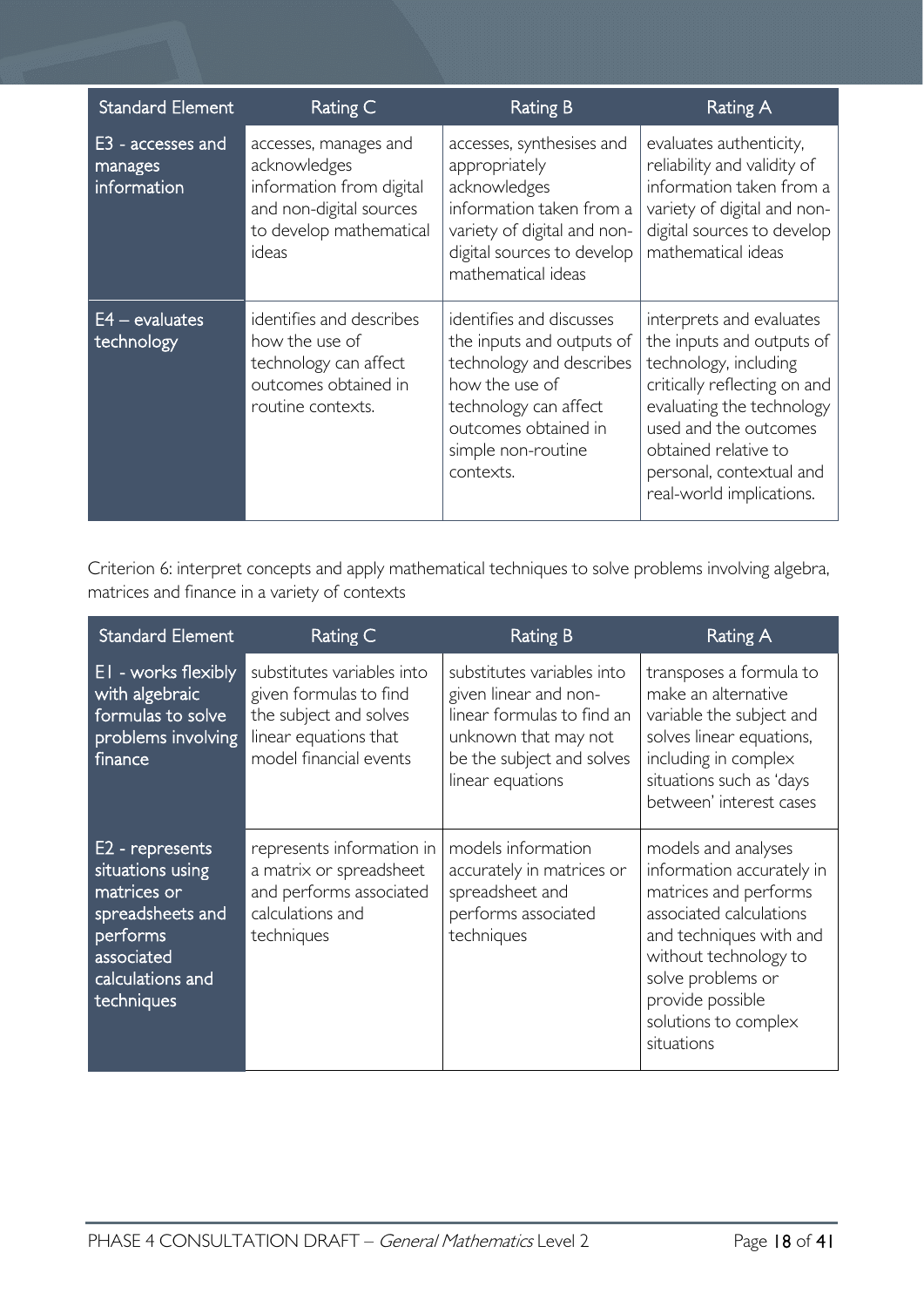| <b>Standard Element</b>                                           | Rating C                                                                                       | <b>Rating B</b>                                                                                               | Rating A                                                                                                                                                                                |
|-------------------------------------------------------------------|------------------------------------------------------------------------------------------------|---------------------------------------------------------------------------------------------------------------|-----------------------------------------------------------------------------------------------------------------------------------------------------------------------------------------|
| E3 - solves<br>problems involving<br>standard financial<br>models | uses given formulas and<br>techniques to perform<br>simple familiar financial<br>calculations. | applies given formulas<br>and techniques to<br>calculate and solve<br>complex familiar financial<br>problems. | selects and applies<br>formulas and techniques<br>to calculate and solve<br>complex unfamiliar<br>financial problems and<br>compares outcomes of<br>alternative financial<br>decisions. |

Criterion 7: interpret concepts and apply mathematical techniques to solve problems involving linear equations and to perform univariate data analysis using the statistical investigation process

| <b>Standard Element</b>                                                                                             | Rating C                                                                                                                                                                                                   | <b>Rating B</b>                                                                                                                                                                                                            | <b>Rating A</b>                                                                                                                                                                                                                                                         |
|---------------------------------------------------------------------------------------------------------------------|------------------------------------------------------------------------------------------------------------------------------------------------------------------------------------------------------------|----------------------------------------------------------------------------------------------------------------------------------------------------------------------------------------------------------------------------|-------------------------------------------------------------------------------------------------------------------------------------------------------------------------------------------------------------------------------------------------------------------------|
| EI - collects,<br>organises and<br>classifies data                                                                  | uses a statistical process<br>to collect and organise<br>data and classifies data as<br>nominal, ordinal, discrete<br>or continuous                                                                        | selects and applies an<br>appropriate statistical<br>process to collect and<br>organise data and<br>classifies data accurately<br>as nominal, ordinal,<br>discrete or continuous                                           | selects and applies an<br>appropriate statistical<br>process to collect and<br>organise data and<br>classifies data<br>systematically and<br>accurately as ordinal,<br>discrete or continuous                                                                           |
| E2 - represents<br>statistical<br>information and<br>performs<br>associated<br>calculations and<br>techniques       | represents statistical<br>information in tables,<br>plots and charts and<br>performs associated<br>calculations and<br>techniques                                                                          | represents statistical<br>information accurately in<br>tables, plots and charts,<br>performs associated<br>calculations and<br>techniques and describes<br>results in context                                              | represents statistical<br>information accurately in<br>tables and detailed plots<br>and charts, performs<br>associated techniques<br>correctly and interprets<br>results appropriately in<br>context                                                                    |
| E3 - models real-<br>world situations<br>with linear<br>equations and<br>solves<br>simultaneous<br>linear equations | forms a linear<br>relationship from given<br>data, constructs linear<br>graphs, determines the<br>slope of a straight-line<br>between two points and<br>uses technology to solve<br>simultaneous equations | develops a linear<br>equation to model real-<br>world situations.<br>determines the<br>equations of a straight<br>line between two points<br>and solves simultaneous<br>equations both<br>graphically and<br>algebraically | explains significance of<br>key features when<br>developing a linear<br>equation or determining<br>the equation of a straight<br>line using 'line of best fit'<br>and models, prepares<br>and solves simultaneous<br>equations both<br>graphically and<br>algebraically |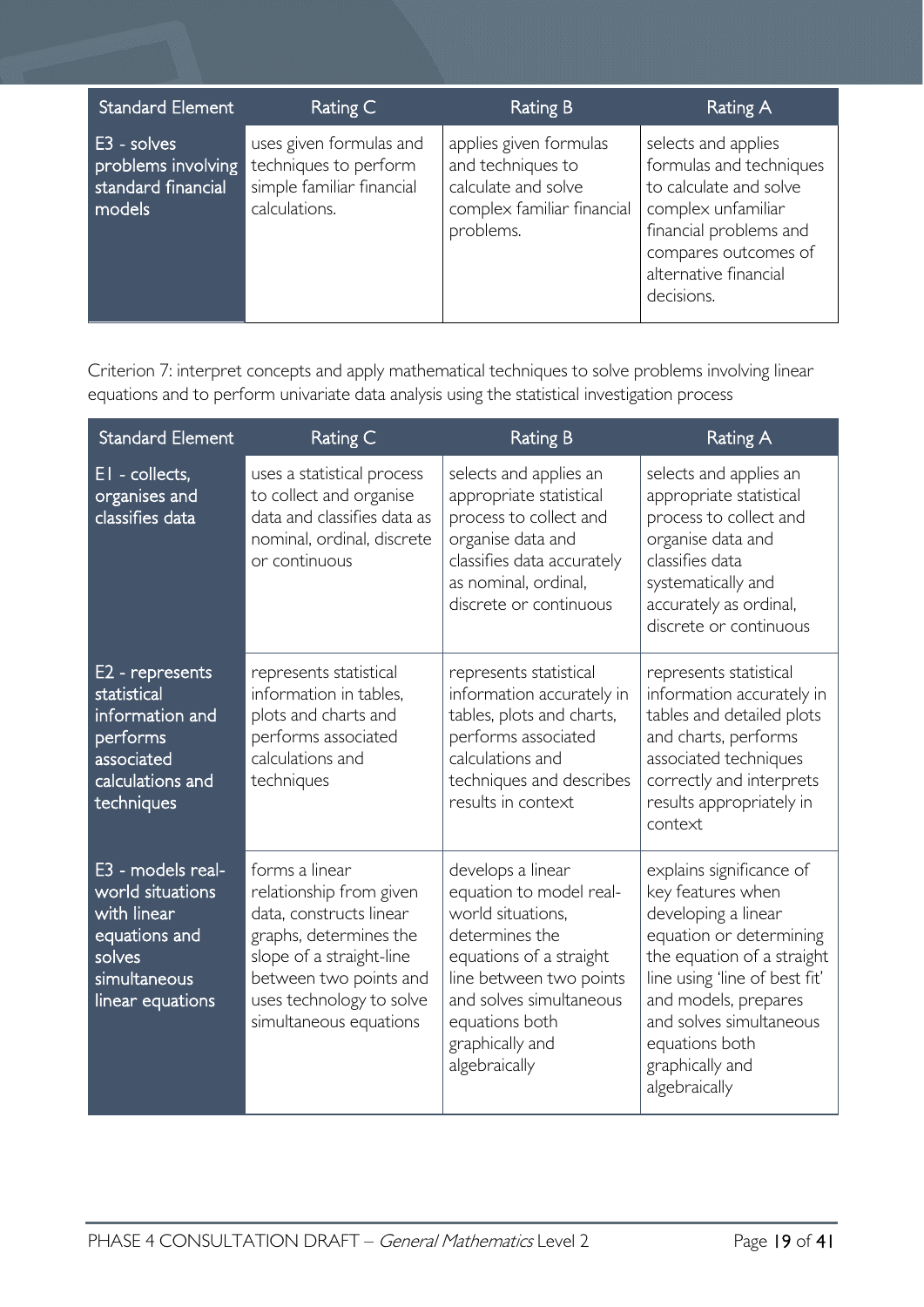| <b>Standard Element</b>                                                                                           | Rating C                                                                                                                                                                                         | <b>Rating B</b>                                                                                                                                                                                                                                  | <b>Rating A</b>                                                                                                                                                                                                                                                                |
|-------------------------------------------------------------------------------------------------------------------|--------------------------------------------------------------------------------------------------------------------------------------------------------------------------------------------------|--------------------------------------------------------------------------------------------------------------------------------------------------------------------------------------------------------------------------------------------------|--------------------------------------------------------------------------------------------------------------------------------------------------------------------------------------------------------------------------------------------------------------------------------|
| E4 - interpolates<br>and extrapolates<br>results graphically<br>and algebraically<br>and discusses<br>reliability | interpolates and<br>extrapolates results<br>graphically to make<br>predictions, and uses<br>algebra to find $y$ given $x$                                                                        | interpolates and<br>extrapolates results both<br>graphically and<br>algebraically to make<br>predictions of both<br>variables, recognising<br>limitations of this method                                                                         | interpolates and<br>extrapolates results both<br>graphically and<br>algebraically to make<br>predictions of both<br>variables and, using a<br>templated approach,<br>explains the reliability<br>and validity of results                                                       |
| E5 - interprets,<br>explains and<br>communicates<br>findings                                                      | identifies the key<br>features of graphs,<br>recognises distribution of<br>data sets in terms of<br>shape and/or compares<br>relationships between<br>variables using<br>appropriate techniques. | interprets key features of<br>graphs, recognises<br>distribution of data sets<br>in terms of shape,<br>location and spread,<br>describes relationships<br>between variables, makes<br>predictions based on<br>data and communicates<br>findings. | interprets key features of<br>graphs, recognises and<br>explains outliers in<br>distribution of data sets,<br>explains relationships<br>between variables, makes<br>logical inferences based<br>on data and<br>communicates findings in<br>a concise and systematic<br>manner. |

Criterion 8: interpret concepts and apply mathematical techniques to solve problems involving rightangled trigonometry, shape and measurement in a variety of contexts

| <b>Standard Element</b>                                                      | Rating C                                                                                                          | <b>Rating B</b>                                                                                                                                                                                | Rating A                                                                                                                                                                                                                                      |
|------------------------------------------------------------------------------|-------------------------------------------------------------------------------------------------------------------|------------------------------------------------------------------------------------------------------------------------------------------------------------------------------------------------|-----------------------------------------------------------------------------------------------------------------------------------------------------------------------------------------------------------------------------------------------|
| EI - solves<br>problems involving<br>Pythagoras'<br>theorem                  | solves straight forward<br>practical problems<br>involving Pythagoras'<br>Theorem, perimeters<br>and areas        | solves practical problems<br>involving Pythagoras'<br>Theorem, perimeters<br>and areas                                                                                                         | solves complex practical<br>problems involving<br>Pythagoras' Theorem,<br>perimeters and areas,<br>including composite<br>shapes                                                                                                              |
| E2 - selects and<br>applies<br>trigonometry<br>concepts to solve<br>problems | uses given formulas, rules<br>and diagrams to calculate<br>length, angle and/or area<br>of right-angled triangles | produces appropriate<br>diagrams, selects and<br>applies the correct<br>formula to solve routine<br>problems involving<br>length, angle, bearings<br>and/or area of right-<br>angled triangles | produces appropriate<br>and clear diagrams,<br>selects and correctly<br>applies multiple formulas<br>to derive information<br>and solve complex<br>problems involving<br>length, angle, bearings<br>and/or area of right-<br>angled triangles |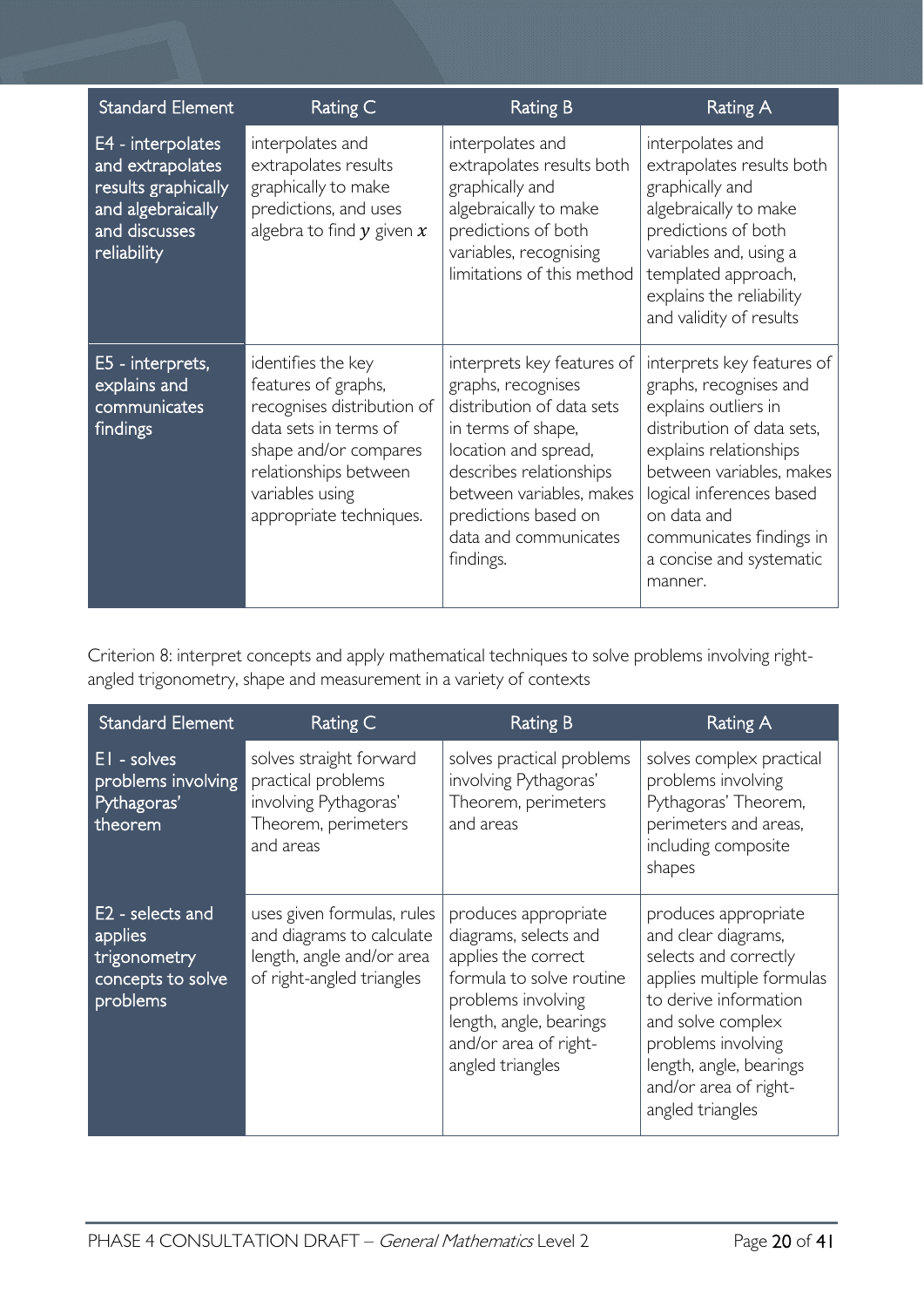| <b>Standard Element</b>                                                             | Rating C                                                                                                                                                                      | <b>Rating B</b>                                                                                                                                                                                                   | Rating A                                                                                                                                                                                                                       |
|-------------------------------------------------------------------------------------|-------------------------------------------------------------------------------------------------------------------------------------------------------------------------------|-------------------------------------------------------------------------------------------------------------------------------------------------------------------------------------------------------------------|--------------------------------------------------------------------------------------------------------------------------------------------------------------------------------------------------------------------------------|
| E3 - solves<br>problems involving<br>perimeter, area,<br>surface area and<br>volume | solves routine problems<br>involving perimeter and<br>area of standard two-<br>dimensional shapes and<br>surface area and volume<br>of standard three-<br>dimensional objects | solves routine and non-<br>routine problems<br>involving perimeter and<br>area of standard two-<br>dimensional shapes and<br>surface area and volume<br>of standard three-<br>dimensional objects                 | solves routine and non-<br>routine problems<br>involving perimeter and<br>area of composite two-<br>dimensional shapes and<br>surface area and volume<br>of composite three-<br>dimensional objects                            |
| $E4$ – applies linear<br>scale factor to<br>solve problems<br>involving similarity  | applies a given scale<br>factor to solve linear<br>scale problems including<br>obtaining measurements<br>from and constructing<br>scale diagrams.                             | applies scale factor to<br>solve practical linear scale<br>factor problems including<br>obtaining measurements<br>from and constructing<br>scale diagrams and<br>calculating surface areas<br>of similar figures. | applies scale factor to<br>solve practical linear scale<br>factor problems including<br>obtaining measurements<br>from and constructing<br>scale diagrams and<br>calculating surface areas<br>and volume of similar<br>solids. |

### <span id="page-20-0"></span>Quality Assurance

• This will be determined by TASC at time of accreditation.

### <span id="page-20-1"></span>Qualifications and Award Requirements

### <span id="page-20-2"></span>Level 2

The final award will be determined by the Office of Tasmanian Assessment, Standards and Certification from 8 ratings

The minimum requirements for an award are as follows:

EXCEPTIONAL ACHIEVEMENT (EA) 6 'A' ratings, 2 'B' ratings

HIGH ACHIEVEMENT (HA) 3 'A' ratings, 4 'B' ratings, 1 'C' rating

COMMENDABLE ACHIEVEMENT (CA) 4 'B' ratings, 3 'C' ratings

SATISFACTORY ACHIEVEMENT (SA) 6 'C' ratings

PRELIMINARY ACHIEVEMENT (PA) 4 'C' ratings

A learner who otherwise achieves the rating for a CA (Commendable Achievement) or SA (Satisfactory Achievement) award but who fails to show any evidence of achievement in one or more criteria ('z' notation) will be issued with a PA (Preliminary Achievement) award.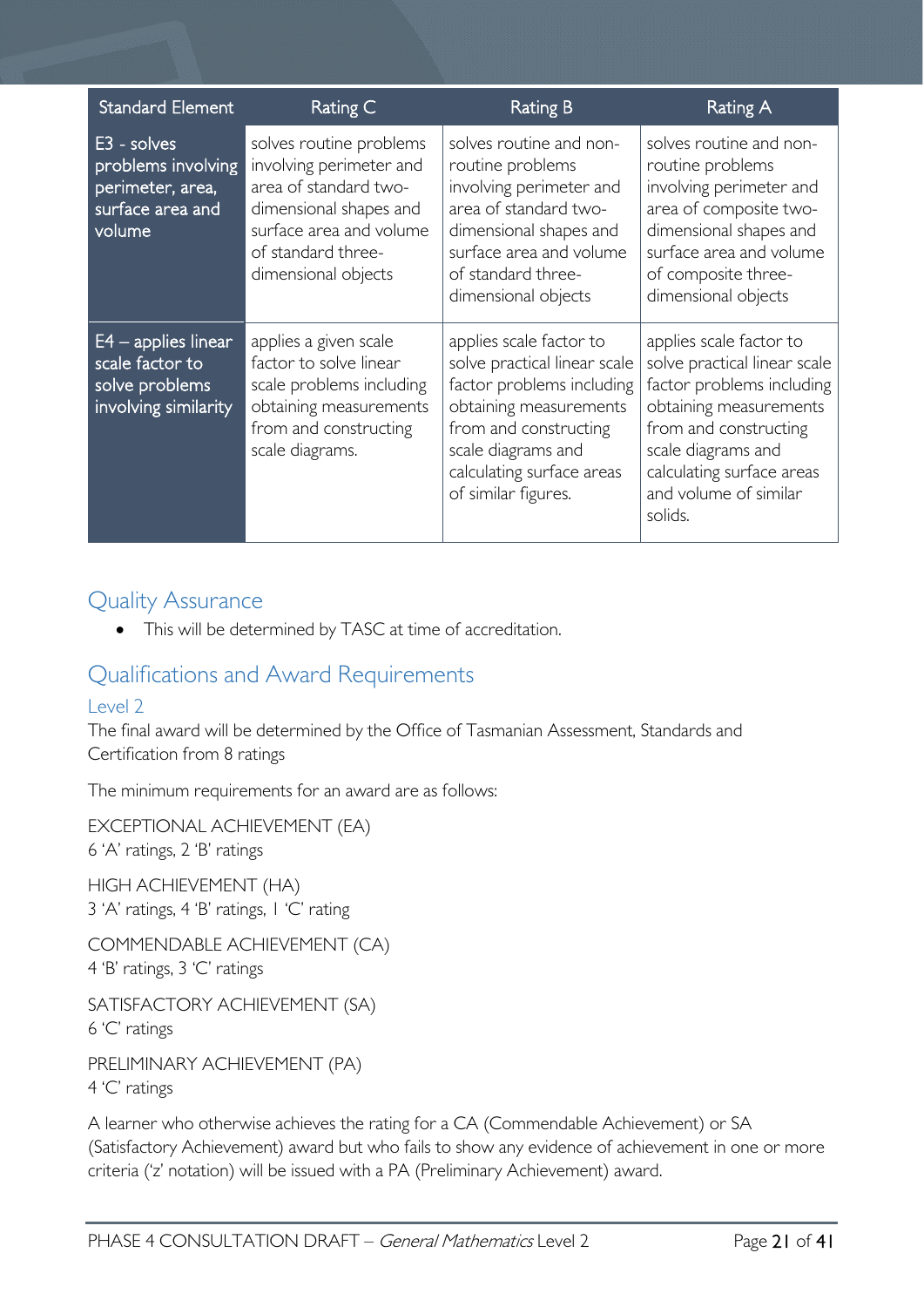### <span id="page-21-0"></span>Course Evaluation

• This will be confirmed by time of accreditation.

### <span id="page-21-1"></span>Course Developer

This course has been developed by the Department of Education's Years 9 to 12 Learning Unit in collaboration with Catholic Education Tasmania and Independent Schools Tasmania.

### <span id="page-21-2"></span>Accreditation and Version History

• Details to be determined by TASC at time of accreditation.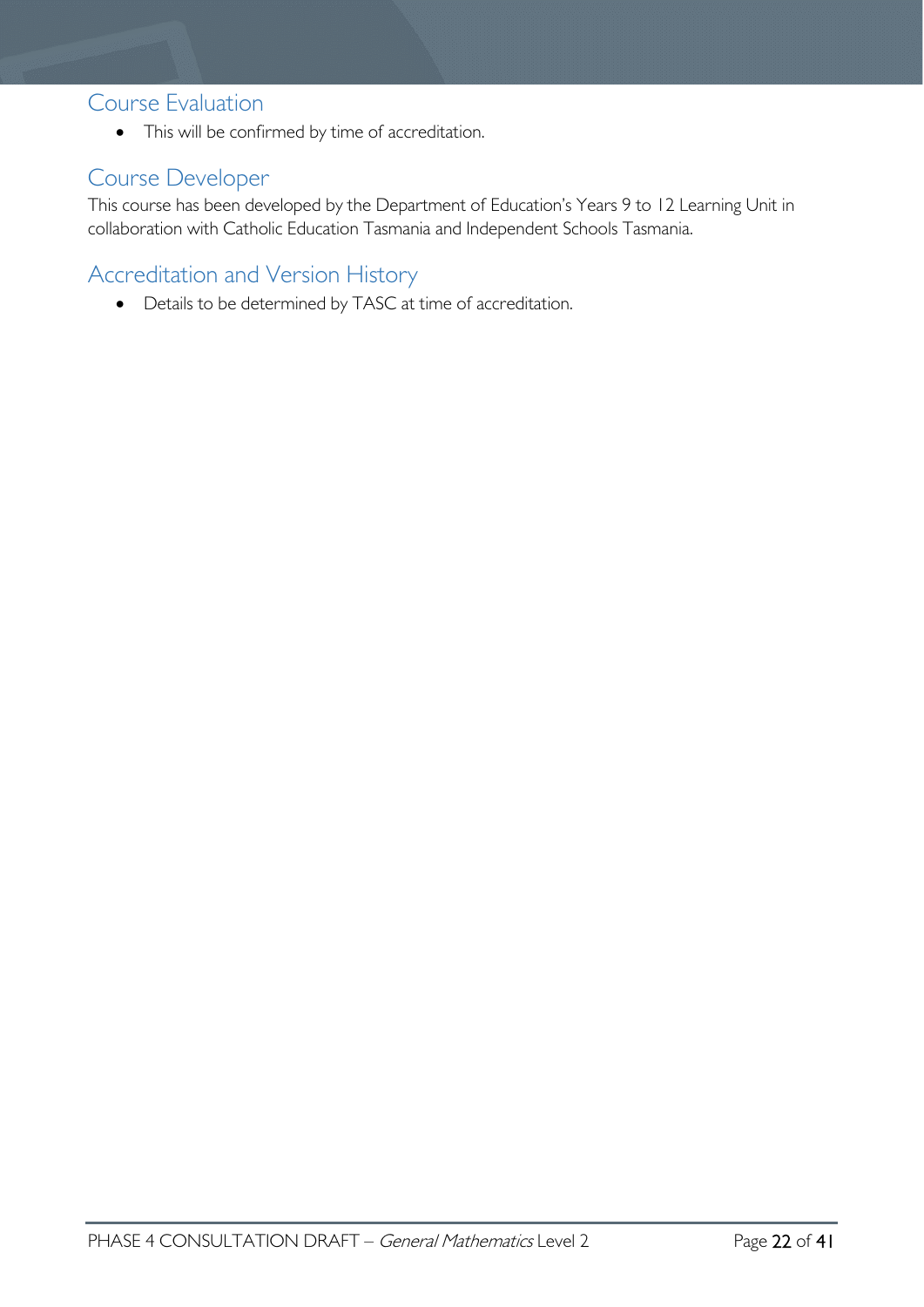### Appendix 1 - Line of Sight

| Learning Outcomes |                |                          |          |           |  |
|-------------------|----------------|--------------------------|----------|-----------|--|
|                   | <b>Content</b> |                          |          |           |  |
|                   |                | <b>Work Requirements</b> |          |           |  |
|                   |                |                          | Criteria |           |  |
|                   |                |                          |          | Standards |  |
|                   |                |                          |          |           |  |

<span id="page-22-0"></span>

| Learning Outcomes                                                      | Course Content | Work                     | Criteria       | Standards       | General           |
|------------------------------------------------------------------------|----------------|--------------------------|----------------|-----------------|-------------------|
|                                                                        |                | Requirements             |                |                 | Capabilities (GC) |
| Communicate arguments and strategies, when solving                     | Module 1, 2, 3 | Module 1, 2, 3           | $\mathsf{C}$   | $E$ 1, 2, 3, 4  | GC:               |
| mathematical and statistical problems, using appropriate               |                |                          |                |                 | 冒空に               |
| mathematical or statistical language.                                  |                |                          |                |                 |                   |
| Plan, organise and manage learning in order to complete tasks<br>2.    | Module 1, 2, 3 | Module 1, 2, 3           | C <sub>2</sub> | $E$ 1, 2, 3, 4, | GC:               |
| and evaluate progress.                                                 |                |                          |                |                 | 冒<br>÷¥           |
| Apply techniques to solve practical problems and implement the<br>3.   | Module 1, 2, 3 | Module 1, 2, $3 \mid C3$ |                | $E$ 1, 2, 3, 4  | GC:               |
| statistical investigation process to answer questions.                 |                |                          |                |                 | 出 G               |
| Apply reasoning skills to interpret mathematical and statistical<br>4. | Module 1, 2, 3 | Module 1, 2, 3           | C <sub>4</sub> | $E$ 1, 2, 3, 4  | GC:               |
| information, and ascertain the reasonableness of solutions to          |                |                          |                |                 | $\frac{1}{25}$ G. |
| problems and answers to statistical questions.                         |                |                          |                |                 |                   |
| 5. Choose and use technology appropriately and effectively.            | Module 1, 2, 3 | Module 1, 2, 3           | C <sub>5</sub> | $E$ 1, 2, 3, 4  | GC:               |
|                                                                        |                |                          |                |                 | 目闘いで              |
| Understand the concepts and techniques in algebra, matrices and<br>6.  | Module         | Module I                 | C <sub>6</sub> | E1, 2, 3        | GC:               |
| finance.                                                               |                |                          |                |                 | 霜                 |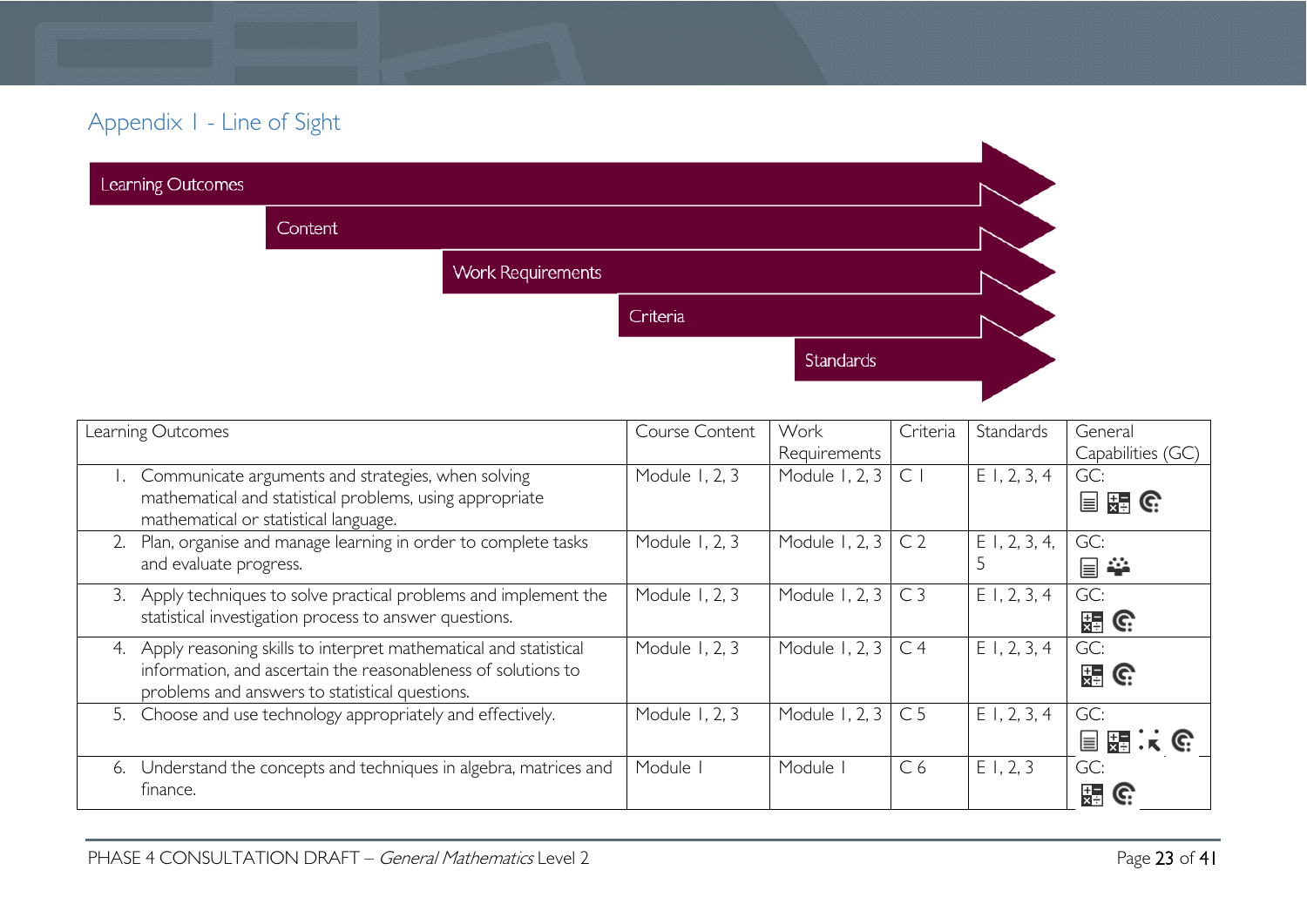| Learning Outcomes                                                                                     | Course Content | Work<br>Requirements | Criteria | Standards       | General<br>Capabilities (GC |
|-------------------------------------------------------------------------------------------------------|----------------|----------------------|----------|-----------------|-----------------------------|
| 7. Understand the concepts and techniques involving linear<br>equations and univariate data analysis. | Module 2       | Module 2             | $CC$ 7   | $E$ 1, 2, 3, 4, | GC:<br>$\frac{1}{2}$ G.     |
| 8. Understand the concepts and techniques in right-angled<br>trigonometry, shape and measurement.     | Module 3       | Module 3             | C8       | $E$ 1, 2, 3,    | GC:<br>$\frac{1}{25}$ G.    |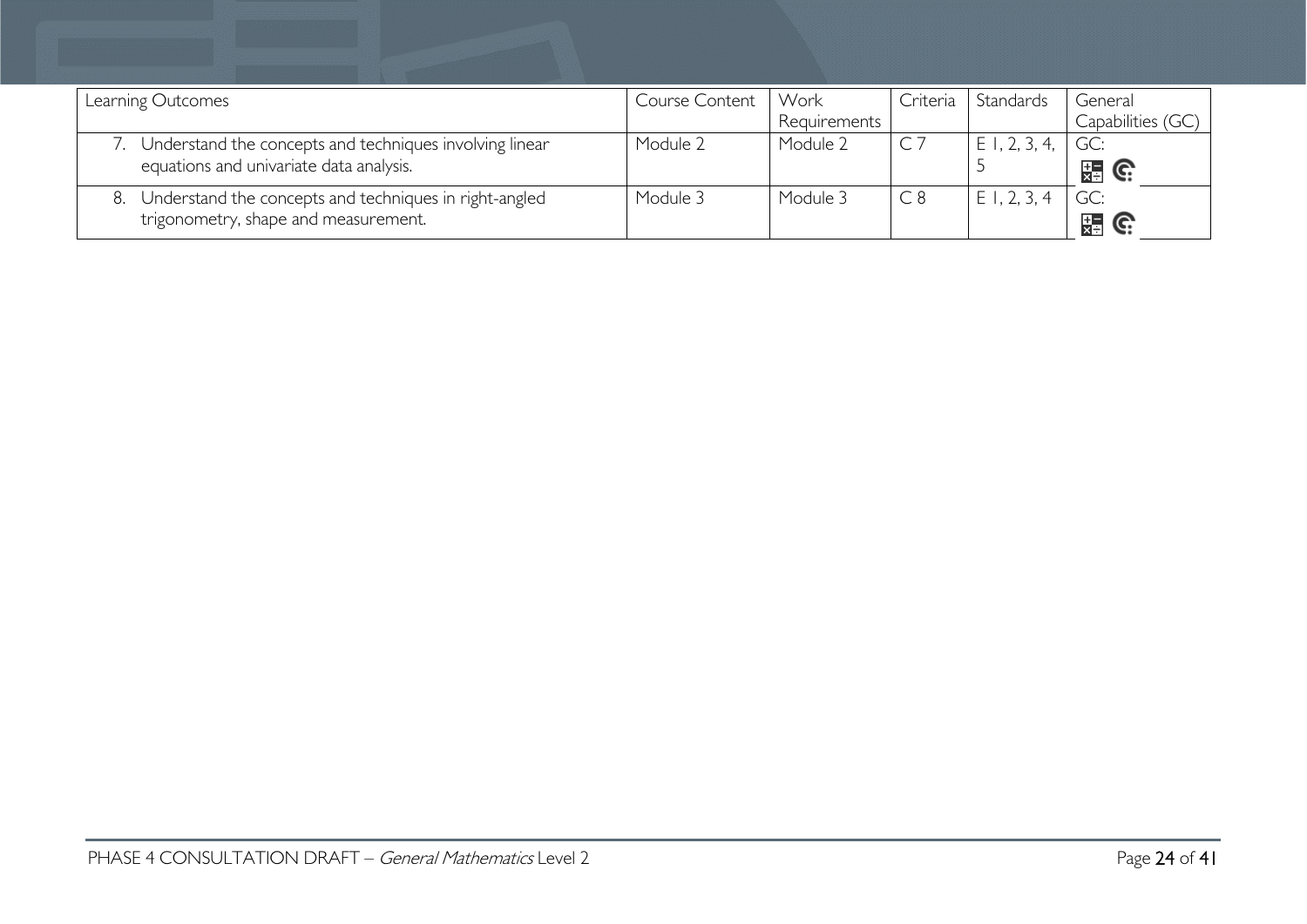### <span id="page-24-0"></span>Appendix 2 - Alignment to Curriculum Frameworks

#### <span id="page-24-1"></span>Links to Foundation to Year 10:

The proposed *General Mathematics* suite provides students with a breadth of mathematical and statistical experience that encompasses and builds on all three strands of the F-10 curriculum.

For all content areas of *General Mathematics*, the proficiency strands of Understanding, Fluency, Problem solving and Reasoning from the F–10 curriculum are still very much applicable and should be inherent in students' learning of the subject. Each strand is essential, and all are mutually reinforcing.

#### <span id="page-24-2"></span>Alignment to Australian Curriculum Senior Secondary Framework:

Almost all content in this course is drawn from the Australian Curriculum Senior Secondary Framework: General Mathematics. The content selected for this course comes from Units 1 and 2 and in most cases, content descriptors are used verbatim. In one instance, the content descriptor has been split as only right-angled trigonometry will be covered in this course, with the remaining content covered in the proposed General Mathematics Level 3. The first two content descriptors from Topic 3: Linear equations and their graphs have been moved to preclude the content descriptors in algebra and matrices. Additionally, a small number of additional content descriptors have been added to provide greater opportunities for application of knowledge in the Shape and measurement topic and the Consumer arithmetic topic. This is in line with the Mathematics Standard Year 11 course from NSW.

| Module   | <b>Topics</b>                        | Australian Curriculum Framework Source |
|----------|--------------------------------------|----------------------------------------|
| Module   | Consumer arithmetic                  | General Mathematics Unit I             |
|          | Algebra and matrices                 | General Mathematics Unit I             |
| Module 2 | Linear equations and their graphs    | <b>General Mathematics Unit 2</b>      |
|          | Univariate data analysis and the     | <b>General Mathematics Unit 2</b>      |
|          | statistical investigation process    |                                        |
| Module 3 | Shape and measurement                | General Mathematics Unit I             |
|          | Applications of trigonometry (right- | <b>General Mathematics Unit 2</b>      |
|          | angled trigonometry only)            |                                        |

#### <span id="page-24-3"></span>Summary of Aligned Content: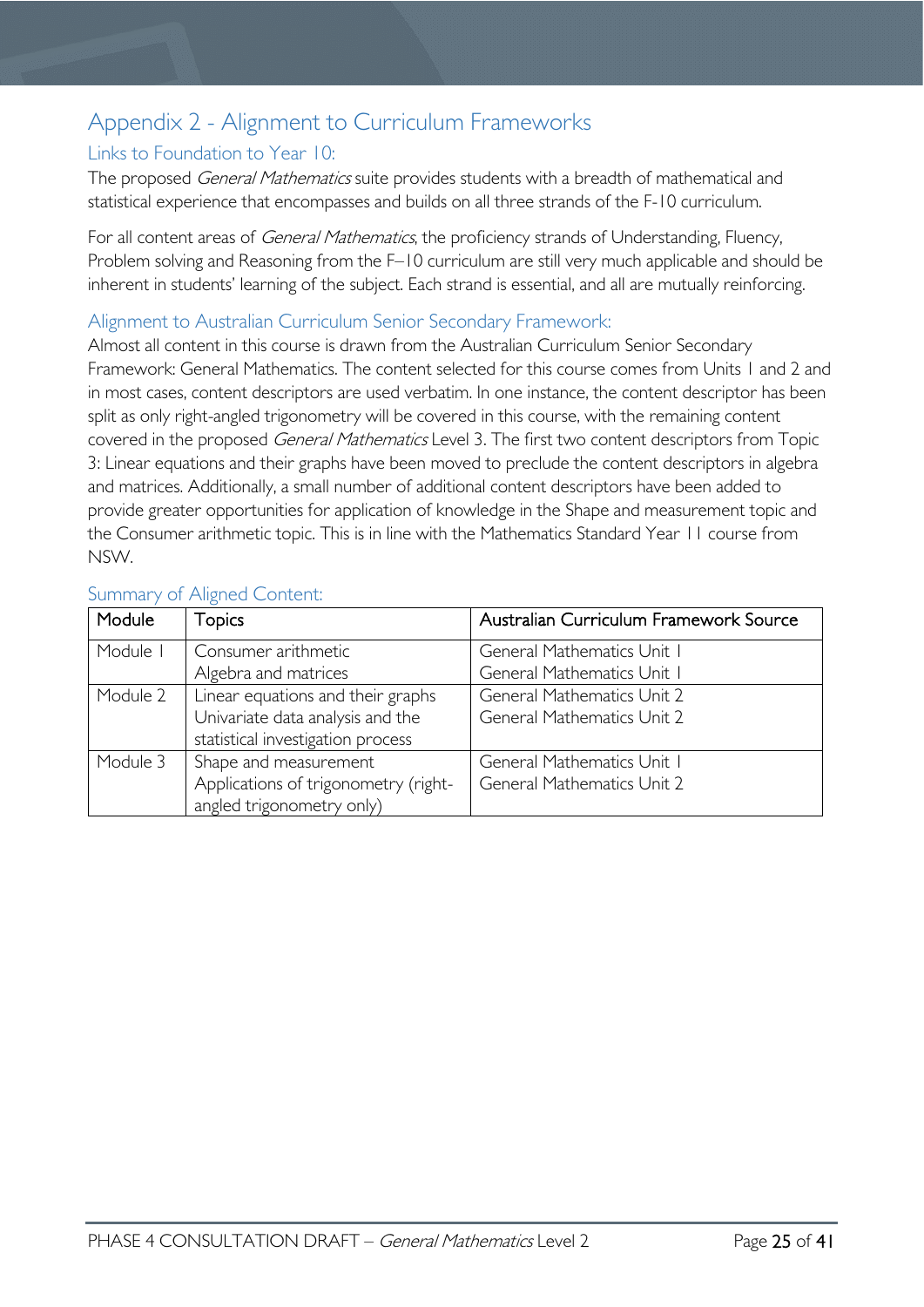### <span id="page-25-0"></span>Appendix 3 - Work Requirements

Some of the work requirements in this course require learners to employ mathematical modelling and/or problem-solving processes to investigate open-ended contexts.

These processes are defined as follows:

#### Mathematical modelling

- Mathematical modelling is the process of using mathematical constructs, structures and techniques to represent and describe a real-world context or system, in a simple and concise way that enables one to investigate features and characteristics of its behaviour, analyse particular aspects or solve problems of interest, and to make predictions related to the context or system.
- A simple diagrammatic representation of the mathematical modelling process is shown below.



- Problem solving is a process that occurs in a context where a question, task or issue needs to be solved or resolved, and there is a motivation, but not yet the means, to do so.
- Questions or tasks for which there are already recognised methods or approaches for solution or resolution, do not require problem-solving in this sense.
- In Mathematics problems are generated from questions, conjectures and hypotheses within and across areas of study. New problems may arise in their own right, or as a variation, reformulation, extension or generalisation of a known problem or class of problems.
- A simple diagrammatic representation of the problem-solving process, adapted from How to Solve It (Polya, 1945, Princeton University Press) follows.



Mathematical modelling and problem-solving are complementary processes. Developing a model may be a strategy that is employed to solve a problem, and problem-solving may be required in developing and applying aspects of a model.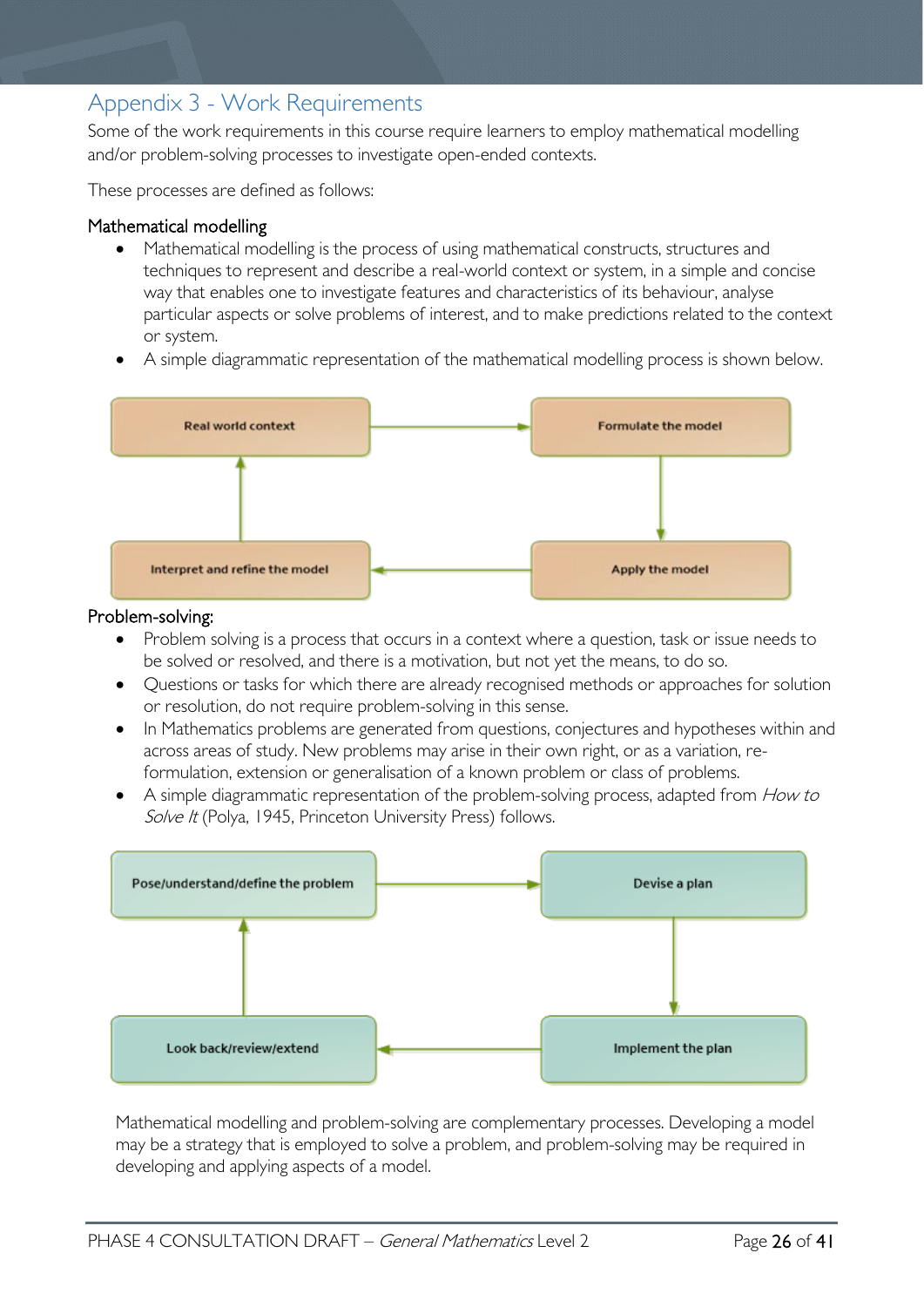### <span id="page-26-0"></span>Module 1 Work Requirements Specifications

#### Focus Area: Discipline-based study

Title of Work Requirement: Mathematical modelling and/or problem-solving task

#### Mode/Format: Extended response

Description: Learners will engage in problem solving and/or mathematical modelling of a real-world context involving algebra, matrices and/or finance. Learners' responses to the chosen stimulus will focus on interpretation of the context, selection and application of mathematical techniques, analysis of results or solutions and communication of drawn conclusions including describing any limitations or assumptions made. In preparation and alongside this task it is likely that shorter practical activities will be engaged. These are designed to support the depth of understanding and engagement in the extended response. The extended response should be submitted as a single word-processed document of no more than 5 pages which:

- may include photos of hand-written work (including mathematical calculations)
- may include photographs or embedded diagrams or representations taken from graphical software packages.
- must be submitted as a single PDF in digital format and no larger than 8 MB.

Time allowance: 4 to 6 hours of class time including support tasks.

Timing: No specified timing.

External agencies: Involvement at teacher discretion.

#### Relevant criteria:

Criterion 1: all standard elements

- Criterion 2: elements 1, 2, 3 and where relevant 4 and 5
- Criterion 3: all standard elements
- Criterion 4: all standard elements
- Criterion 5: chosen elements as applicable to the context
- Criterion 6: chosen elements as applicable to the context

### <span id="page-26-1"></span>Module 2 Work Requirements Specifications

#### Focus Area: Discipline-based study

#### Title of Work Requirement: Statistical investigation

#### Mode/Format: Investigation

Description: Learners will engage in a statistical investigation to respond to a specific problem, question, issue or hypothesis evidenced by the collection, analysis, and synthesis of primary and/or secondary data set. The investigation will use investigative practices and mathematical techniques as outlined in the course content of this module, supported by research as appropriate. The investigation should occur over an extended and defined timeframe.

Learners' responses to the chosen stimulus will focus on:

- identifying a problem and posing a statistical question
- collecting or obtaining data (multiple sets)
- representing and analysing the data
- communication of drawn conclusions including describing any limitations or assumptions made.

The Statistical Investigation Report response must be a single word-processed document of no more than 6 pages (plus appendices) which:

- may include photos of hand-written work (including mathematical calculations) written format with the exception of mathematical calculations
- may include photographs, screenshots or embedded data representations taken from graphical software packages.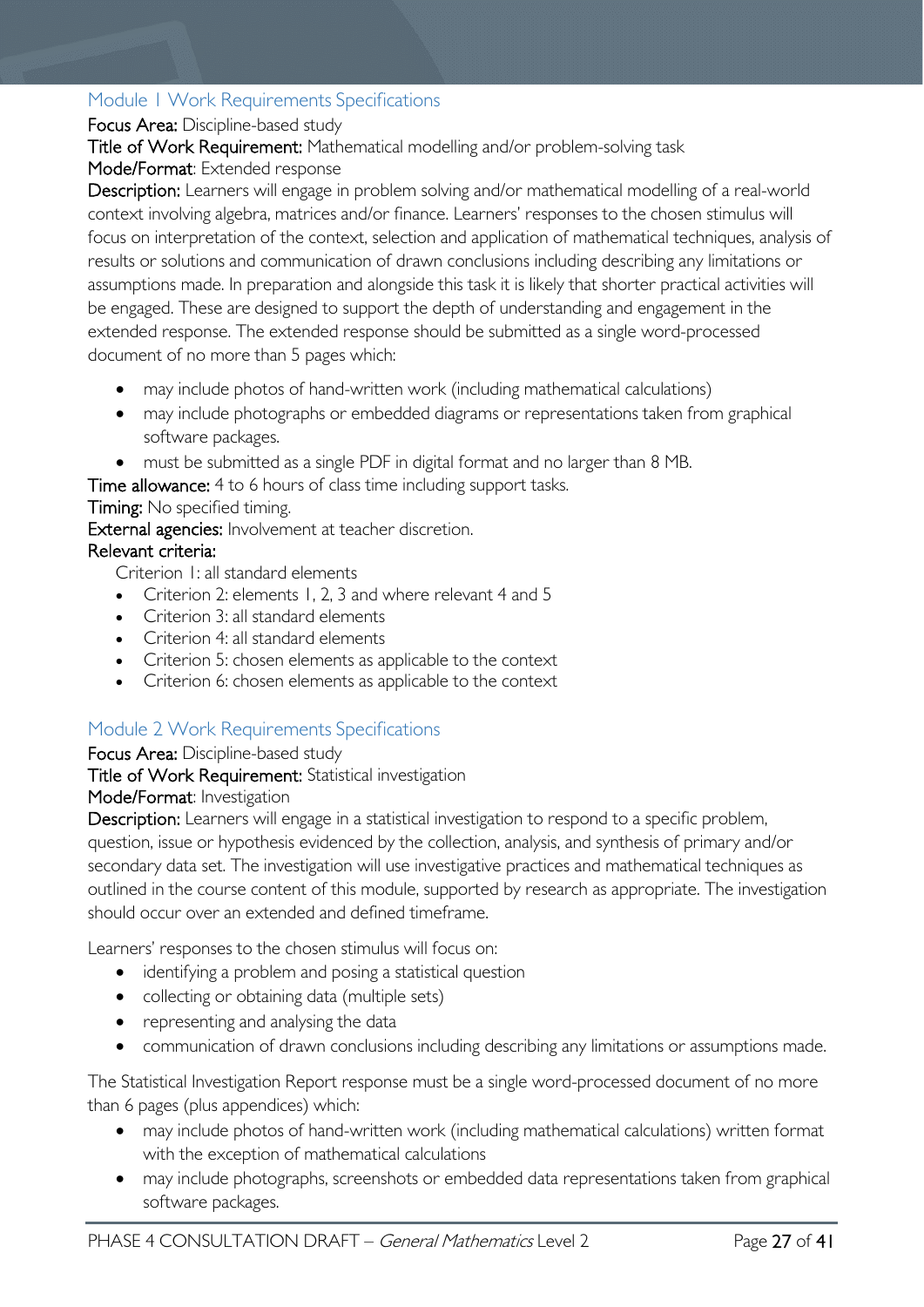- must include references and raw data as appendices (excluded from page count)
- must be submitted as a single PDF in digital format and no larger than 6 MB.

The Harvard referencing style is recommended to be used for this work requirement.

- Refer to [Academic Integrity information o](https://www.tasc.tas.gov.au/students/academic-integrity/?highlight=academic%20integrity)n the TASC website for information about referencing styles, frequently asked questions, and tips and hints for correct referencing.
- A list of works cited must be shown in the Reference List.

#### **Time allowance:**  $6 - 8$  hours of class time.

Timing: No specified timing.

External agencies: Involvement at teacher discretion.

#### Relevant criteria:

- Criterion 1: all standard elements
- Criterion 2: elements 1, 2, 3 and where relevant 4 and 5
- Criterion 3: all standard elements
- Criterion 4: all standard elements
- Criterion 5: chosen elements as applicable to the context
- Criterion 7: chosen elements as applicable to the context

#### <span id="page-27-0"></span>Module 3 Work Requirements Specifications

#### Focus Area: Discipline-based study

Title of Work Requirement: Mathematical modelling and/or problem-solving task

#### Mode/Format: Extended response

Description: Learners will engage in problem solving and/or mathematical modelling of one or more real-world contexts involving right-angled trigonometry, ratio, similarity and mensuration of shape. In this module, an extended response may be a series of connected short responses to multiple contexts. Learners' responses to the chosen stimulus will focus on interpretation of the context(s), selection and application of mathematical techniques, analysis of results or solutions and communication of drawn conclusions including describing any limitations or assumptions made. In preparation and alongside this task it is likely that shorter practical activities will be engaged. These are designed to support the depth of understanding and engagement in the extended response. The extended response should be submitted as a single word-processed document of no more than 5 pages which:

- may include photos of hand-written work (including mathematical calculations) written format with the exception of mathematical calculations
- may include photographs or embedded diagrams or representations taken from graphical software packages.
- must be submitted as a single PDF in digital format and no larger than 8 MB.

Time allowance: 4 to 6 hours of class time including support tasks.

Timing: No specified timing.

External agencies: Involvement at teacher discretion.

#### Relevant criteria:

- Criterion 1: all standard elements
- Criterion 2: elements 1, 2, 3 and where relevant 4 and 5
- Criterion 3: all standard elements
- Criterion 4: all standard elements
- Criterion 5: chosen elements as applicable to the context
- Criterion 8: chosen elements as applicable to the context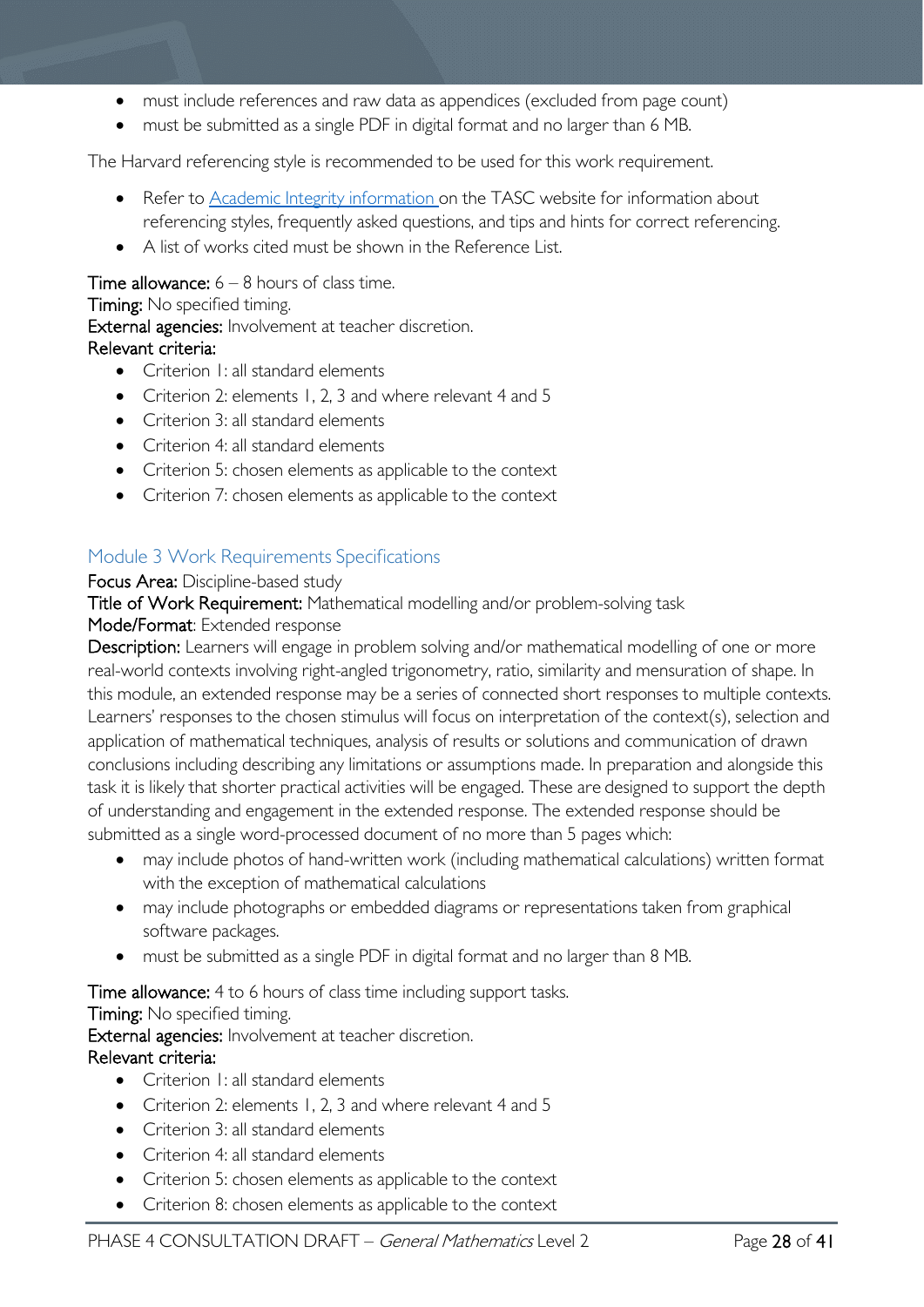### <span id="page-28-0"></span>Appendix 4 – General Capabilities and Cross-Curriculum Priorities

Learning across the curriculum content, including the cross-curriculum priorities and general capabilities, assists students to achieve the broad learning outcomes defined in the Alice Springs (Mparntwe) Education Declaration (December 2019).

#### General Capabilities:

The general capabilities play a significant role in the Australian Curriculum in equipping young Australians to live and work successfully in the twenty-first century.

In the Australian Curriculum, capability encompasses knowledge, skills, behaviours and dispositions. Students develop capability when they apply knowledge and skills confidently, effectively and appropriately in complex and changing circumstances, in their learning at school and in their lives outside school.

The general capabilities include:

- Critical and creative thinking  $\mathbb{C}$
- Ethical understanding  $\div$
- Information and communication technology capability  $\cdot \star$
- Intercultural understanding •
- Literacy  $\blacksquare$
- Numeracy
- Personal and social capability  $\ddot{\ddot{\bullet}}$

#### Cross-Curriculum Priorities:

Cross-curriculum priorities enable students to develop understanding about and address the contemporary issues they face, for their own benefit and for the benefit of Australia as a whole. The priorities provide national, regional and global dimensions which will enrich the curriculum through development of considered and focused content that fits naturally within learning areas. Incorporation of the priorities will encourage conversations between students, teachers and the wider community.

The cross-curriculum priorities include:

- Aboriginal and Torres Strait Islander Histories and Cultures  $\mathcal$
- Asia and Australia's Engagement with Asia **AA**
- Sustainability  $\triangleleft$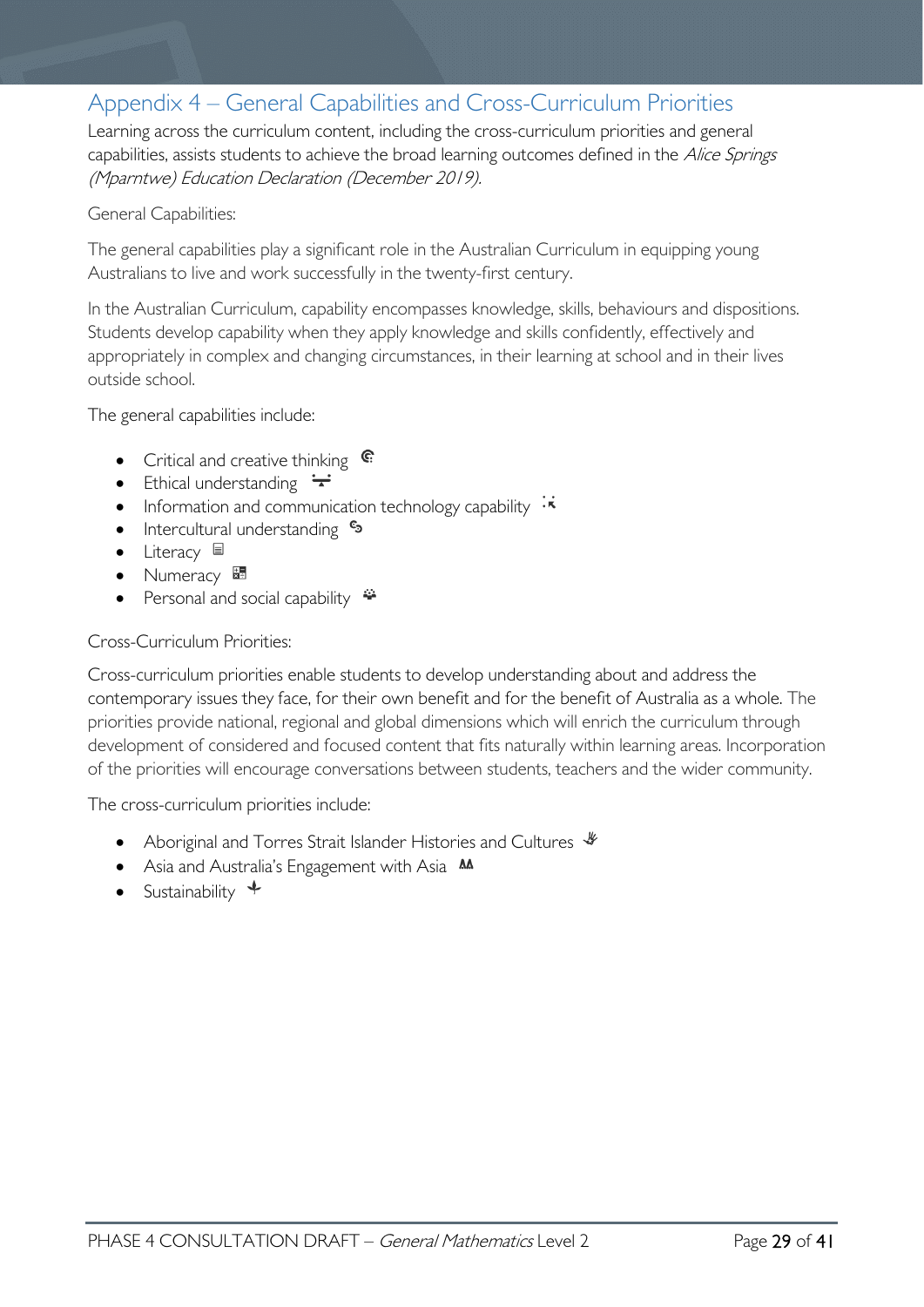## Appendix 5 – Glossary

<span id="page-29-0"></span>

| Term                | Definition                                                                                                                                                                                                                                                                                                                                                                                                                                             | Source<br>Acknowledgement | Course Context                                                                                   |
|---------------------|--------------------------------------------------------------------------------------------------------------------------------------------------------------------------------------------------------------------------------------------------------------------------------------------------------------------------------------------------------------------------------------------------------------------------------------------------------|---------------------------|--------------------------------------------------------------------------------------------------|
| adjacency matrix    | An adjacency matrix for a non-directed graph with $n$ vertices is a $\vert$<br>$n \times n$ matrix in which the entry in row <i>i</i> and column <i>j</i> is the<br>number of edges joining the vertices $i$ and $j$ . In an adjacency<br>matrix a loop is counted as one edge.<br>For a directed graph, the entry in row $i$ and column $j$ is the<br>number of directed edges (arcs) joining the vertex $i$ and $j$ in the<br>direction $i$ to $j$ . | <b>ACARA</b>              | General Mathematics 2:<br>Module I - Algebra and<br>$\bullet$<br>matrices                        |
| algorithm           | An algorithm is a precisely defined routine procedure that can<br>be applied and systematically followed through to a conclusion.                                                                                                                                                                                                                                                                                                                      | <b>ACARA</b>              | <b>General Mathematics 2</b>                                                                     |
| angle of depression | When an observer looks at an object that is lower than the eye<br>of the observer, the angle between the line of sight and the<br>horizontal is called the angle of depression.                                                                                                                                                                                                                                                                        | <b>ACARA</b>              | General Mathematics 2:<br>Module 3 – Pythagoras'<br>$\bullet$<br>theorem and trigonometry        |
| angle of elevation  | When an observer looks at an object that is higher than the eye<br>of the observer, the angle between the line of sight and the<br>horizontal is called the angle of elevation.                                                                                                                                                                                                                                                                        | <b>ACARA</b>              | <b>General Mathematics 3:</b><br>Module 3 – Pythagoras'<br>$\bullet$<br>theorem and trigonometry |
| bearing             | The direction of a fixed point, or the path of an object, from the<br>point of observation.                                                                                                                                                                                                                                                                                                                                                            | <b>OCAA</b>               | <b>General Mathematics 2:</b><br>Module 3 - Pythagoras'<br>$\bullet$<br>theorem and trigonometry |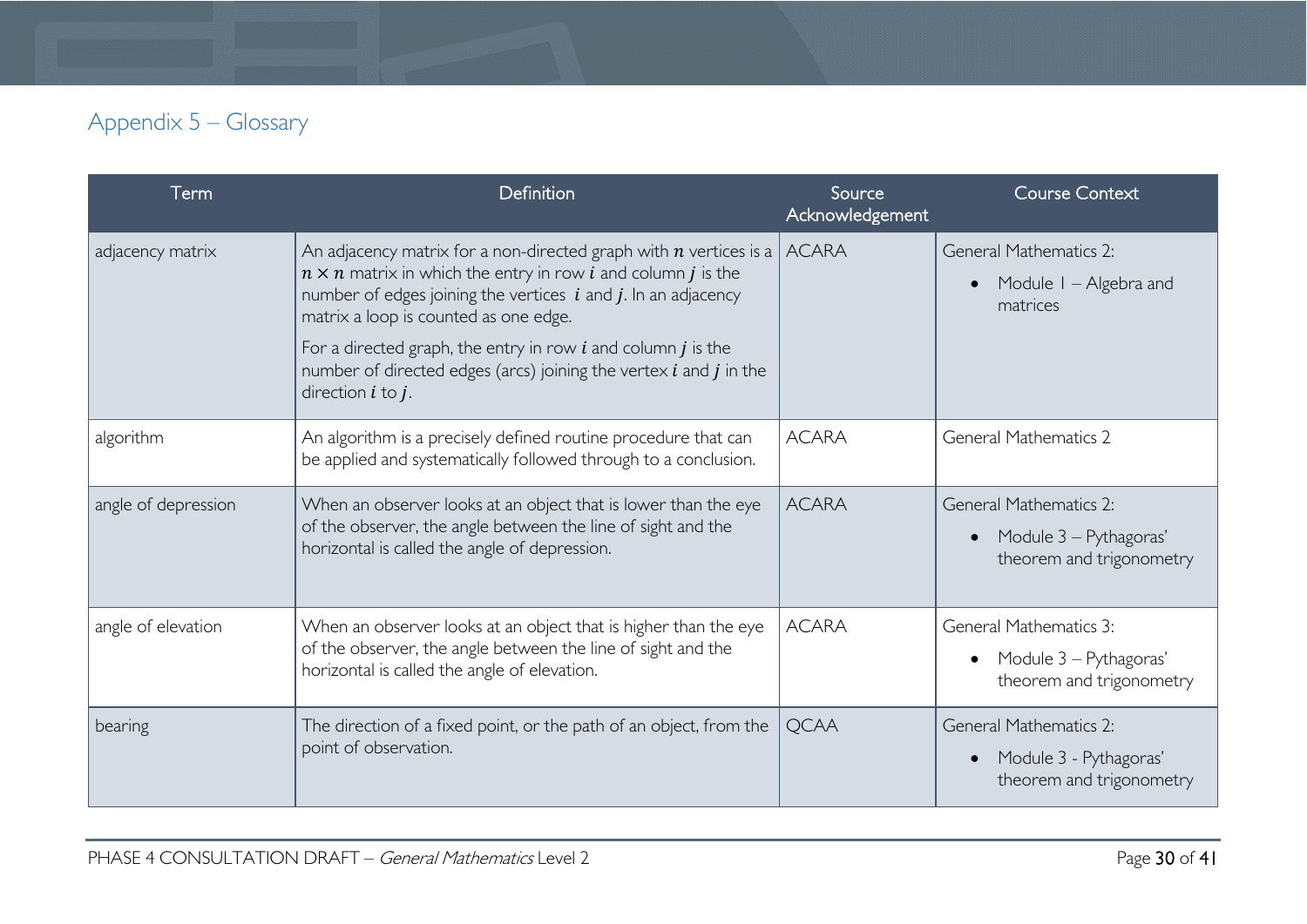| Term                 | Definition                                                                                                                                                                                                                                                                                                                                                                | Source<br>Acknowledgement | <b>Course Context</b>                                                                                         |
|----------------------|---------------------------------------------------------------------------------------------------------------------------------------------------------------------------------------------------------------------------------------------------------------------------------------------------------------------------------------------------------------------------|---------------------------|---------------------------------------------------------------------------------------------------------------|
| break-even point     | The break-even point is the point at which revenue begins to<br>exceed the cost of production.                                                                                                                                                                                                                                                                            | <b>ACARA</b>              | General Mathematics 2:<br>Module $2$ – Linear equations<br>and their graphs                                   |
| categorical data     | Data associated with a categorical variable is called categorical<br>data.                                                                                                                                                                                                                                                                                                | <b>ACARA</b>              | General Mathematics 2:<br>Module 2 – Univariate data<br>analysis and the statistical<br>investigation process |
| categorical variable | A categorical variable is a variable whose values are categories.<br>Examples include blood group (A, B, AB or O) or house<br>construction type (brick, concrete, timber, steel, other).<br>Categories may have numerical labels, e.g. the numbers worn by<br>player in a sporting team, but these labels have no numerical<br>significance, they merely serve as labels. | <b>ACARA</b>              | General Mathematics 2:<br>Module 2 – Univariate data<br>analysis and the statistical<br>investigation process |
| compass bearings     | Compass bearings are specified as angles either side of North or<br>South, that describe the direction of a fixed point, or the path of<br>an object. For example: a compass bearing of N50°E is found by<br>facing North and moving through an angle of 50° towards East.                                                                                                | <b>ACARA</b>              | <b>General Mathematics 2:</b><br>Module 3 - Pythagoras'<br>theorem and trigonometry                           |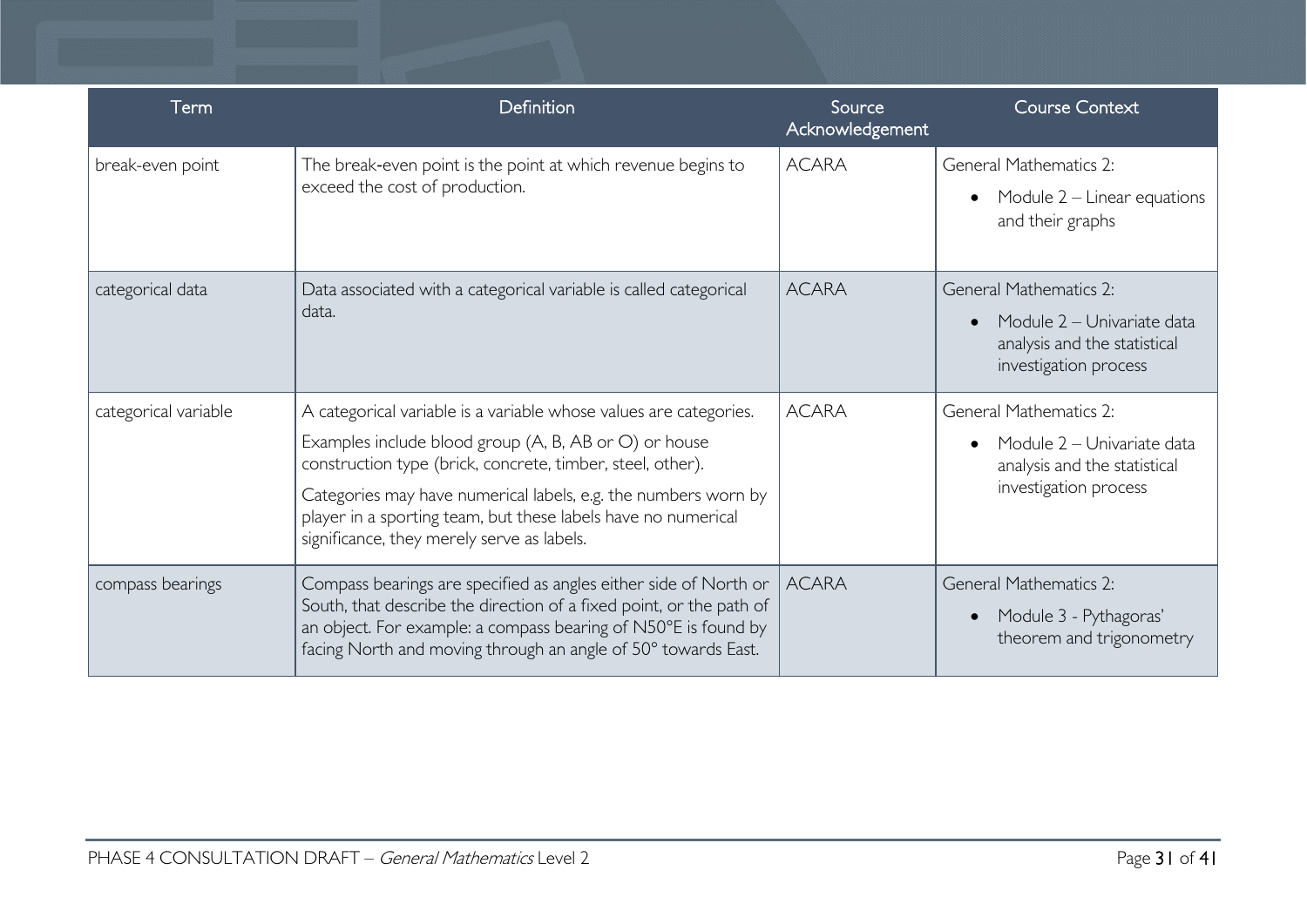| Term                | Definition                                                                                                                                                                                                                                                                                                                                                                                                                                                            | Source<br>Acknowledgement | <b>Course Context</b>                                                                                                |
|---------------------|-----------------------------------------------------------------------------------------------------------------------------------------------------------------------------------------------------------------------------------------------------------------------------------------------------------------------------------------------------------------------------------------------------------------------------------------------------------------------|---------------------------|----------------------------------------------------------------------------------------------------------------------|
| compound interest   | The interest earned when each successive interest payment is<br>added to the principal for the purpose of calculating the next<br>interest payment.<br>e.g. if the principal $(P)$ earns compound interest $(A)$ at the<br>interest rate $(i)$ expressed as a percentage per period, then after<br>$(n)$ compounding periods the total amount accrued is:<br>$A = P(1 + i)^n$<br>When plotted on a graph, the total amount accrued is shown to<br>grow exponentially. | <b>QCAA</b>               | <b>General Mathematics 2:</b><br>Module I - Consumer<br>arithmetic                                                   |
| continuous data     | Data associated with a continuous variable is called continuous<br>data.                                                                                                                                                                                                                                                                                                                                                                                              | <b>ACARA</b>              | <b>General Mathematics 2:</b><br>Module 2 - Univariate data<br>analysis and the statistical<br>investigation process |
| continuous variable | A continuous variable is a numerical variable that can take any<br>value that lies within an interval. In practice, the values taken are<br>subject to accuracy of the measurement instrument used to<br>obtain these values.<br>Examples include height, reaction time, temperature and systolic<br>blood pressure.                                                                                                                                                  | <b>ACARA</b>              | General Mathematics 2:<br>Module 2 - Univariate data<br>analysis and the statistical<br>investigation process        |
| cosine ratio        | In any right-angled triangle,<br>$\cos \theta = \frac{adjacent}{hypotenuse}$                                                                                                                                                                                                                                                                                                                                                                                          | <b>QCAA</b>               | <b>General Mathematics 2:</b><br>Module 3 - Pythagoras'<br>$\bullet$<br>theorem and trigonometry                     |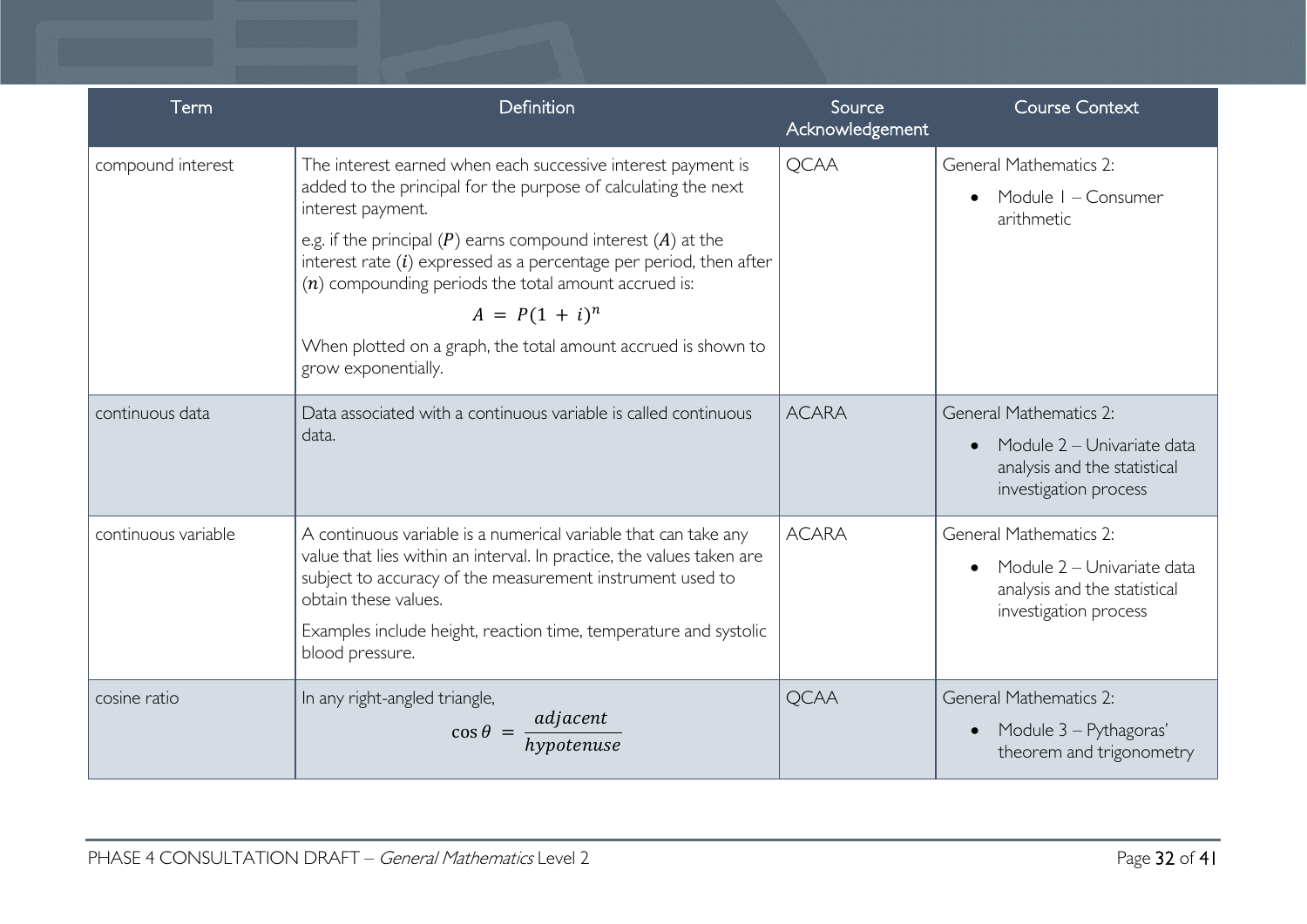| Term                                 | Definition                                                                                                                                                                                                                                                                                                                                                                                     | Source<br>Acknowledgement | <b>Course Context</b>                                                                                                |
|--------------------------------------|------------------------------------------------------------------------------------------------------------------------------------------------------------------------------------------------------------------------------------------------------------------------------------------------------------------------------------------------------------------------------------------------|---------------------------|----------------------------------------------------------------------------------------------------------------------|
| discrete data                        | Discrete data is data associated with a discrete variable. Discrete<br>data is sometimes called count data.                                                                                                                                                                                                                                                                                    | <b>ACARA</b>              | General Mathematics 2:<br>Module 2 – Univariate data<br>analysis and the statistical<br>investigation process        |
| discrete variable                    | A discrete variable is a numerical variable that can take only<br>integer values.<br>Examples include the number of people in a car, the number of<br>decayed teeth in an 18 year-old male etc.                                                                                                                                                                                                | <b>ACARA</b>              | <b>General Mathematics 2:</b><br>Module 2 – Univariate data<br>analysis and the statistical<br>investigation process |
| effective annual rate of<br>interest | The effective annual rate of interest $i_{effective}$ is used to<br>compare the interest paid on loans (or investments) with the<br>same nominal annual interest rate <i>i</i> but with different<br>compounding periods (daily, fortnightly, monthly, quarterly,<br>annually, other). If the number of compounding periods per<br>annum is $n$ , then:<br>$i_{effective}=(1+\frac{l}{n})^n-1$ | <b>ACARA</b>              | <b>General Mathematics 2:</b><br>Module I - Consumer<br>arithmetic                                                   |
| extrapolation                        | In the context of fitting a linear relationship between two<br>variables, extrapolation occurs when the fitted model is used to<br>make predictions using values of the explanatory variable that<br>are outside the range of the original data. Extrapolation is a<br>dangerous process as it can sometimes lead to quite erroneous<br>predictions.                                           | <b>ACARA</b>              | <b>General Mathematics 2:</b><br>Module $2$ – Linear equations<br>and their graphs                                   |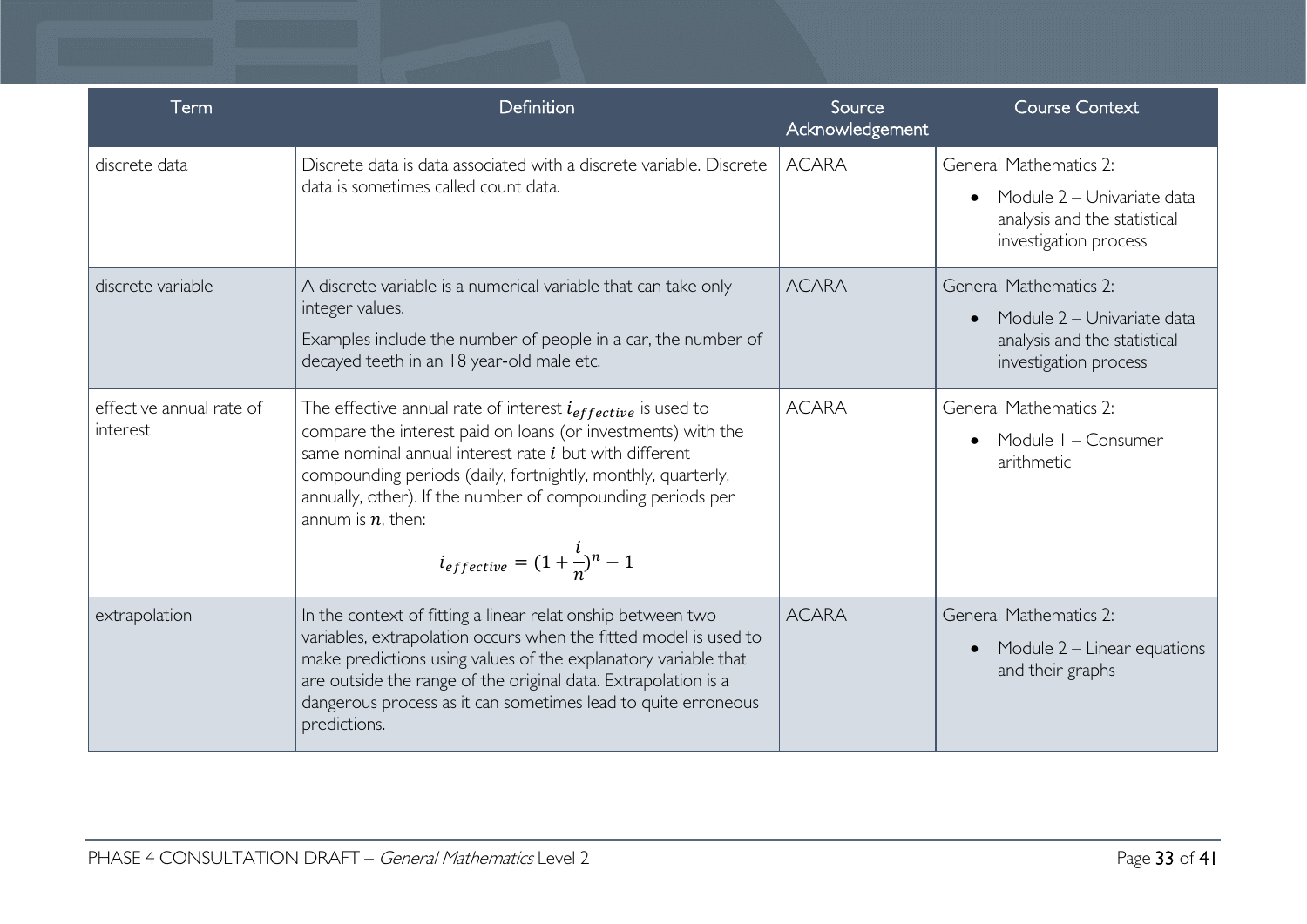| Term                            | Definition                                                                                                                                                                                                                                              | Source<br>Acknowledgement | <b>Course Context</b>                                                                                                |
|---------------------------------|---------------------------------------------------------------------------------------------------------------------------------------------------------------------------------------------------------------------------------------------------------|---------------------------|----------------------------------------------------------------------------------------------------------------------|
| five-number summary             | A five---number summary is a method of summarising a set of<br>data using the minimum value, the lower or first---quartile (Q1),<br>the median, the upper or third---quartile $(Q3)$ and the<br>maximum value. Forms the basis for a boxplot.           | <b>ACARA</b>              | <b>General Mathematics 2:</b><br>Module 2 – Univariate data<br>analysis and the statistical<br>investigation process |
| Goods and Services Tax<br>(GST) | The Goods and Services Tax (GST) is a broad sales tax of 10%<br>on most goods and services and other items sold or consumed<br>in Australia.                                                                                                            | <b>QCAA</b>               | <b>General Mathematics 2:</b><br>Module I - Consumer<br>arithmetic                                                   |
| gradient (slope)                | The gradient or slope of a line describes its steepness, incline, or<br>grade.<br>Gradient is normally described by the ratio of the "rise" divided<br>by the "run" between two points on a line.                                                       | <b>ACARA</b>              | <b>General Mathematics 2:</b><br>Module $2$ – Linear equations<br>and their graphs                                   |
| identity matrix                 | A square matrix in which all of the elements in the leading<br>diagonal are Is and the remaining elements are Os; identity<br>matrices are designated by the letter $I$ .<br>There is an identity matrix for each size (or order) of a square<br>matrix | <b>QCAA</b>               | <b>General Mathematics 2:</b><br>Module I – Algebra and<br>matrices                                                  |
| interpolation                   | In the context of fitting a linear relationship between two<br>variables, interpolation occurs when the fitted model is used to<br>make predictions using values of the explanatory variable that lie<br>within the range of the original data.         | <b>ACARA</b>              | <b>General Mathematics 2:</b><br>Module $2$ – Linear equations<br>and their graphs                                   |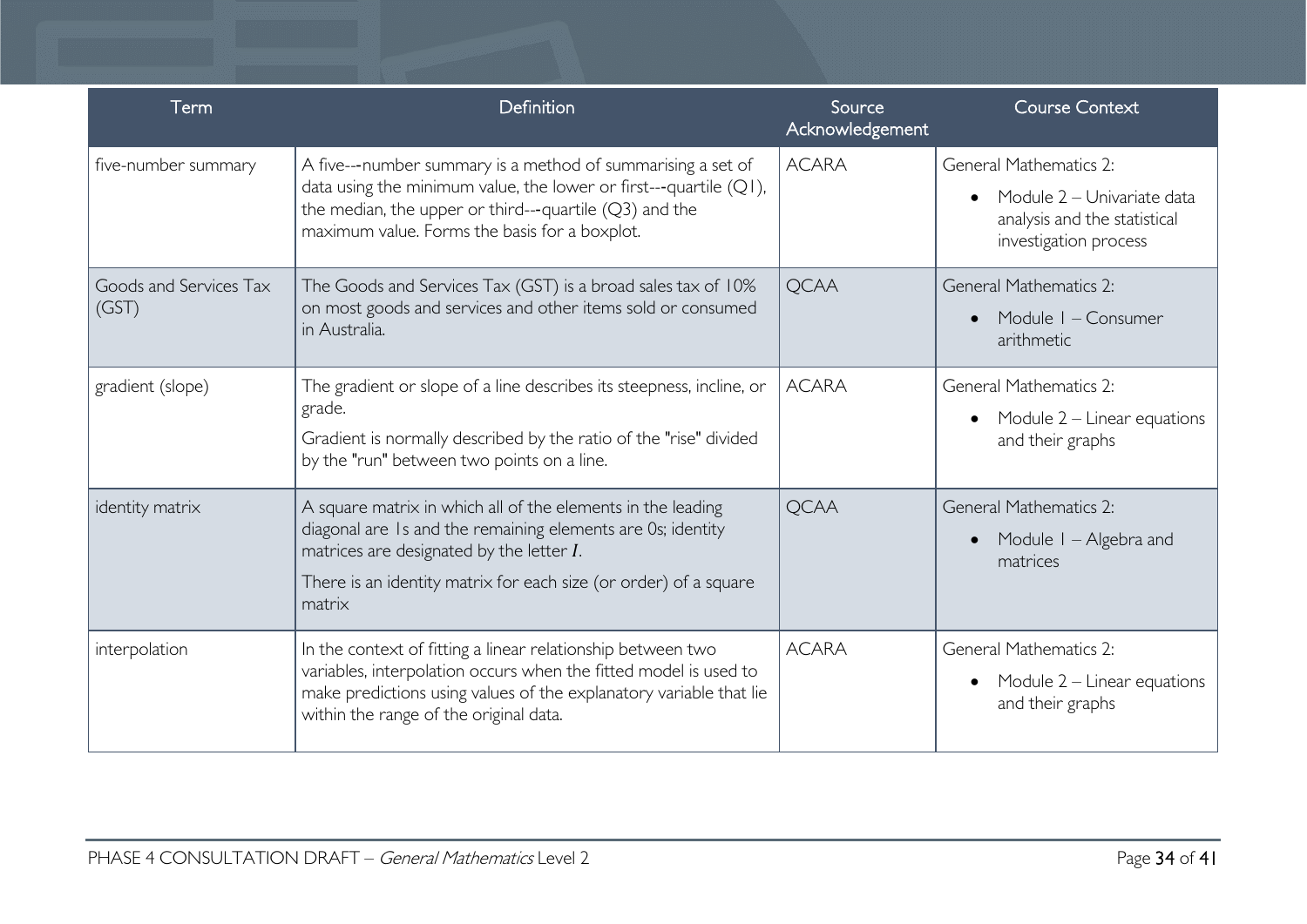| Term                       | Definition                                                                                                                                                                                                                                      | Source<br>Acknowledgement | <b>Course Context</b>                                               |
|----------------------------|-------------------------------------------------------------------------------------------------------------------------------------------------------------------------------------------------------------------------------------------------|---------------------------|---------------------------------------------------------------------|
| inverse of a square matrix | The inverse of a square matrix $A$ is written as $A^{-1}$ and has the<br>property that<br>$AA^{-1} = A^{-1}A = 1$<br>Not all square matrices have an inverse. A matrix that has an<br>inverse is said to be invertible.                         | <b>ACARA</b>              | <b>General Mathematics 2:</b><br>Module I – Algebra and<br>matrices |
| leading diagonal           | The leading diagonal of a square matrix is the diagonal that runs<br>from the top left corner to the bottom right corner of the<br>matrix.                                                                                                      | <b>ACARA</b>              | <b>General Mathematics 2:</b><br>Module I – Algebra and<br>matrices |
| linear equation            | A linear equation in one variable $\times$ is an equation of the form:<br>$ax + b = 0$ , e.g. $3x + 1 = 0$<br>A linear equation in two variables $\times$ and $\times$ is an equation of the<br>form:<br>$ax + by + c = 0$ e.g. $x - y + 5 = 0$ | <b>ACARA</b>              | <b>General Mathematics 2:</b><br>Module I – Algebra and<br>matrices |
| linear graph               | A linear graph is a graph of a linear equation with two variables.<br>If the linear equation is written in the form $y = a + bx$ , then a<br>represents the y---intercept and b represents the slope (or<br>gradient) of the linear graph.      | <b>ACARA</b>              | General Mathematics 2:<br>Module I – Algebra and<br>matrices        |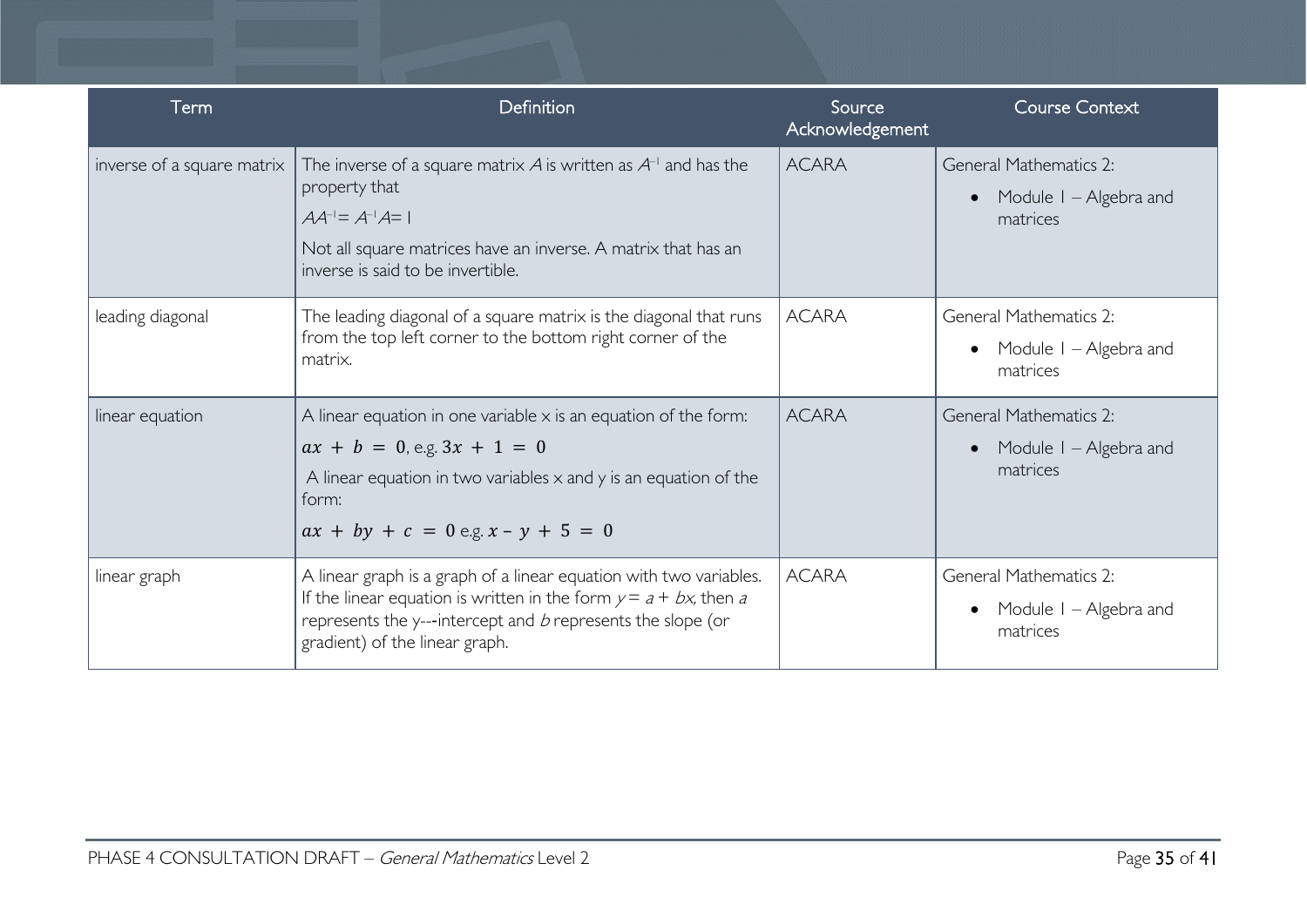| Term                  | Definition                                                                                                                                                                                                                                                                                                                                                            | Source<br>Acknowledgement | <b>Course Context</b>                                                                                                |
|-----------------------|-----------------------------------------------------------------------------------------------------------------------------------------------------------------------------------------------------------------------------------------------------------------------------------------------------------------------------------------------------------------------|---------------------------|----------------------------------------------------------------------------------------------------------------------|
| matrix (matrices)     | A matrix is a rectangular array of elements or entities displayed<br>in rows and columns. Matrices are described as $m \times n$ , where $m$<br>is the number of rows and $n$ is the number of columns.<br>A square matrix has the same number of rows and columns.<br>A column matrix (or vector) has only one column.<br>A row matrix (or vector) has only one row. | <b>ACARA</b>              | <b>General Mathematics 2:</b><br>Module I – Algebra and<br>matrices                                                  |
| matrix multiplication | Matrix multiplication is the process of multiplying a matrix by<br>another matrix.<br>The product AB of two matrices A and B of size $m \times n$ and<br>$p \times q$ respectively is defined if $n = p$ . If $n = p$ the resulting<br>matrix has size $m \times q$ .                                                                                                 | <b>ACARA</b>              | <b>General Mathematics 2:</b><br>Module I – Algebra and<br>matrices                                                  |
| mean                  | The arithmetic mean, $\bar{x}$ , of a list of numbers is the sum of the<br>data values divided by the number of values in the list.<br>In everyday language, the arithmetic mean is commonly called<br>the average.                                                                                                                                                   | <b>ACARA</b>              | <b>General Mathematics 2:</b><br>Module 2 – Univariate data<br>analysis and the statistical<br>investigation process |
| median                | The median is the value in a set of ordered set of data values<br>that divides the data into two parts of equal size. When there<br>are an odd number of data values, the median is the middle<br>value. When there is an even number of data values, the median<br>is the arithmetic mean of the two central values.                                                 | <b>ACARA</b>              | <b>General Mathematics 2:</b><br>Module 2 – Univariate data<br>analysis and the statistical<br>investigation process |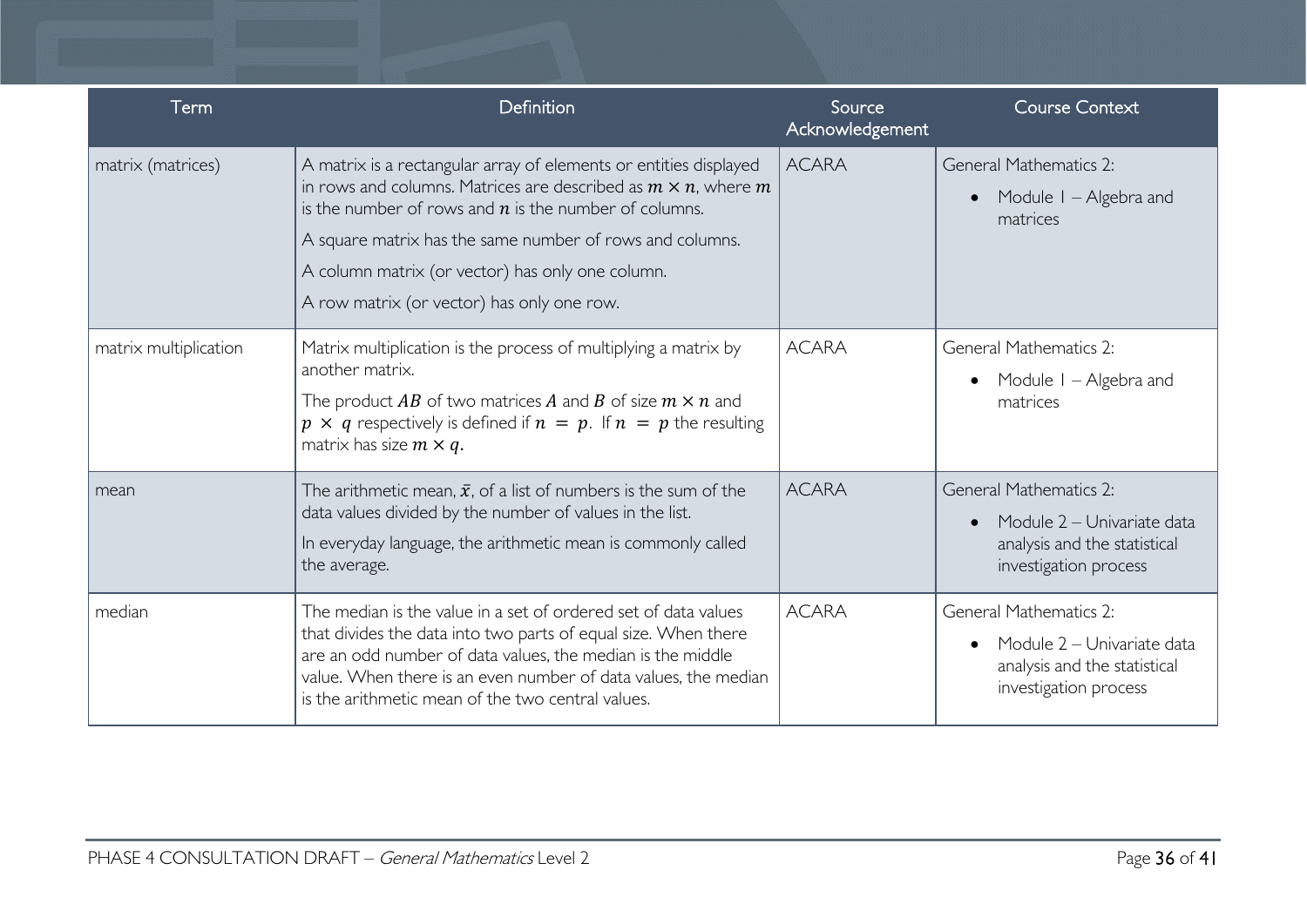| Term                                   | Definition                                                                                                                                                                                                 | Source<br>Acknowledgement | <b>Course Context</b>                                                                                                |
|----------------------------------------|------------------------------------------------------------------------------------------------------------------------------------------------------------------------------------------------------------|---------------------------|----------------------------------------------------------------------------------------------------------------------|
| mode                                   | The mode is the most frequently occurring value in a data set.                                                                                                                                             | <b>ACARA</b>              | <b>General Mathematics 2:</b><br>Module 2 - Univariate data<br>analysis and the statistical<br>investigation process |
| outlier                                | An outlier in a set of data is an observation that appears to be<br>inconsistent with the remainder of that set of data. An outlier is<br>a surprising observation.                                        | <b>ACARA</b>              | <b>General Mathematics 2:</b><br>Module 2 - Univariate data<br>analysis and the statistical<br>investigation process |
| piecewise-linear graph                 | A graph consisting of one or more none overlapping line<br>segments. Sometimes called a line segment graph.                                                                                                | <b>ACARA</b>              | <b>General Mathematics 2:</b><br>Module $2$ – Linear equations<br>and their graphs                                   |
| Pythagoras' theorem                    | The square of the hypotenuse of a right-angled triangle equals<br>the sum of the squares of the lengths of the other two sides. As<br>a rule: $c^2 = a^2 + b^2$ , where c is the length of the hypotenuse. | <b>ACARA</b>              | <b>General Mathematics 2:</b><br>Module 3 – Pythagoras'<br>theorem and trigonometry                                  |
| scalar multiplication (of a<br>matrix) | Scalar multiplication is the process of multiplying a matrix by a<br>scalar (number).<br>In general, for the matrix A with elements $a_{ij}$ the elements of $kA$<br>are $ka_{ii}$                         | <b>ACARA</b>              | <b>General Mathematics 2:</b><br>Module I – Algebra and<br>matrices                                                  |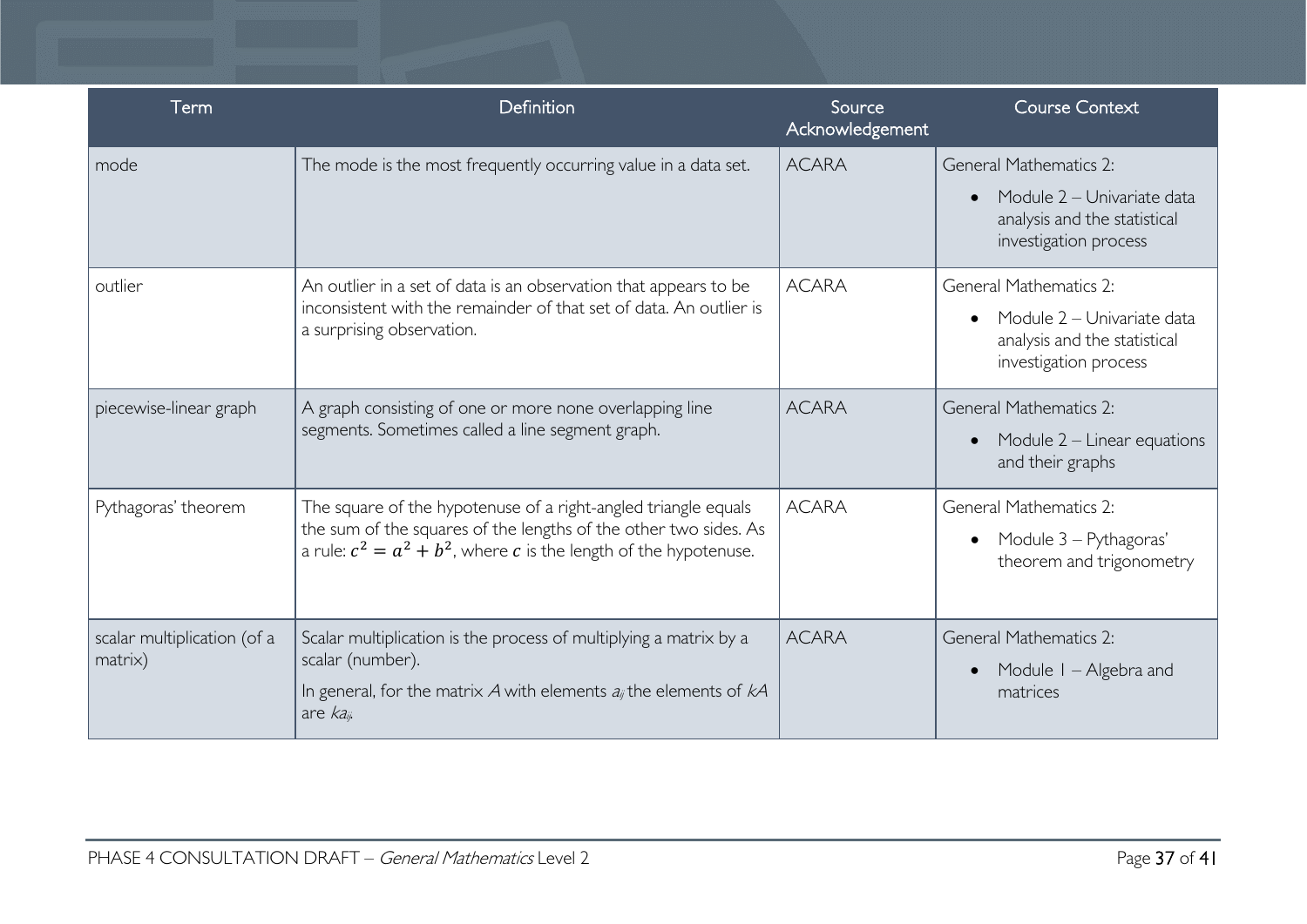| Term            | Definition                                                                                                                                                                                                                                                                                                                                                                           | Source<br>Acknowledgement | <b>Course Context</b>                                                               |
|-----------------|--------------------------------------------------------------------------------------------------------------------------------------------------------------------------------------------------------------------------------------------------------------------------------------------------------------------------------------------------------------------------------------|---------------------------|-------------------------------------------------------------------------------------|
| scale factor    | A number that scales, or multiplies, some quantity. In the<br>equation $y = kx$ , k is the scale factor for x; if two or more<br>figures are similar, their sizes can be compared. The scale factor<br>is the ratio of the length of one side on one figure to the length<br>of the corresponding side on the other figure. It is a measure of<br>magnification; the change of size. | <b>ACARA</b>              | General Mathematics 2:<br>Module 3 – Shape and<br>$\bullet$<br>measurement          |
| sequence        | A sequence is an ordered list of numbers (or objects).<br>For example: 1, 3, 5, 7 is a sequence of numbers that differs<br>from the sequence 3, 1, 7, 5 as order matters.<br>A sequence maybe finite, for example, 1, 3, 5, 7 (the sequence<br>of the first four odd numbers), or infinite, for example, 1, 3, 5,<br>(the sequence of all odd numbers).                              | <b>ACARA</b>              | <b>General Mathematics 2</b>                                                        |
| similar figures | Two geometric figures are similar if they are of the same shape<br>but not necessarily of the same size                                                                                                                                                                                                                                                                              | <b>QCAA</b>               | General Mathematics 2:<br>Module 3 – Shape and<br>$\bullet$<br>measurement          |
| sine ratio      | In any right-angled triangle,<br>$\sin \theta = \frac{opposite}{hypotenuse}$                                                                                                                                                                                                                                                                                                         | <b>QCAA</b>               | <b>General Mathematics 2:</b><br>Module 3 - Pythagoras'<br>theorem and trigonometry |
| singular matrix | A matrix is singular if det $A = 0$ . A singular matrix does not have<br>a multiplicative inverse.                                                                                                                                                                                                                                                                                   | <b>ACARA</b>              | <b>General Mathematics 2:</b><br>Module 1 – Algebra and<br>matrices                 |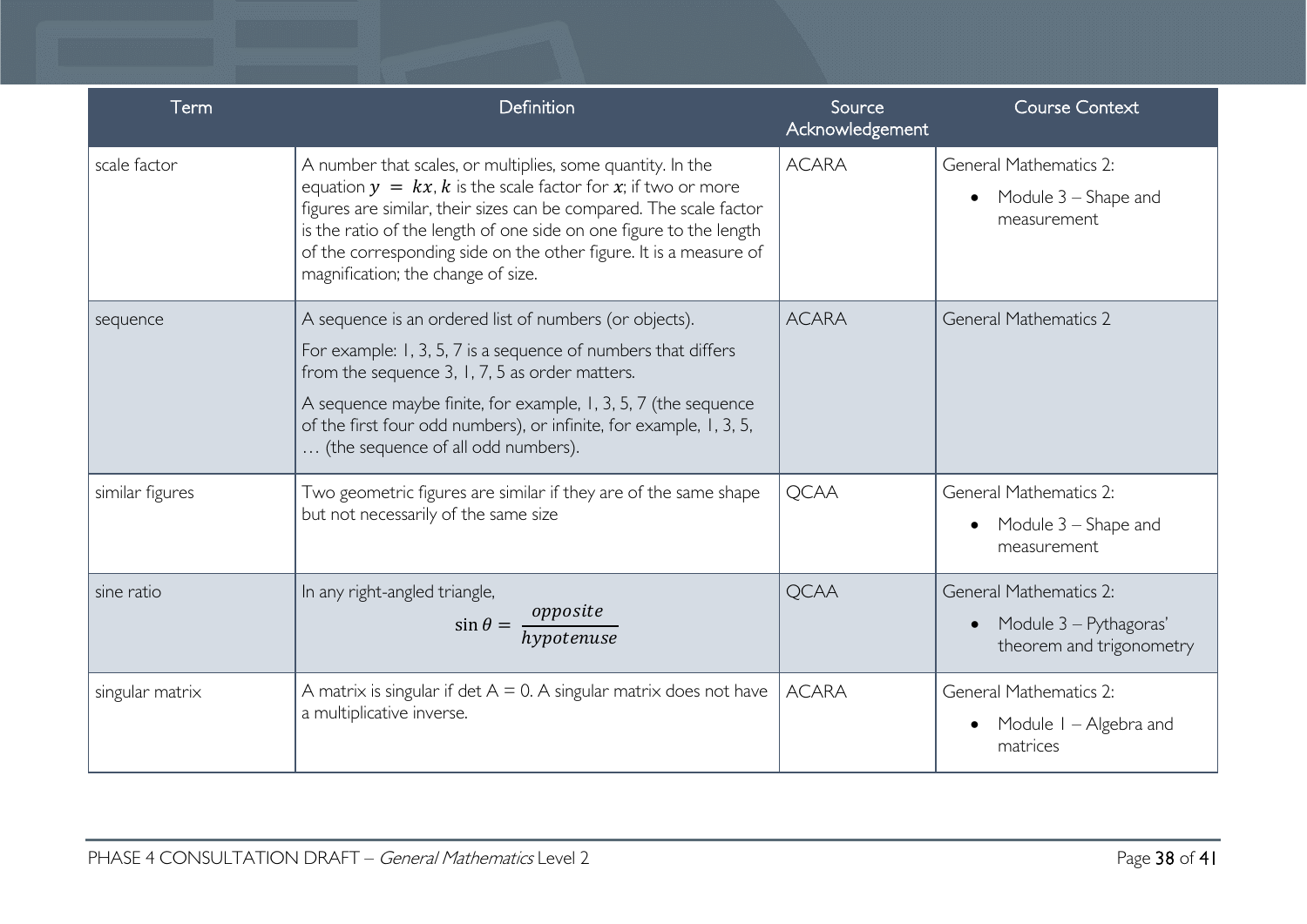| Term               | Definition                                                                                                                                                                                                                                                                                                                                                                                                    | Source<br>Acknowledgement | <b>Course Context</b>                                                                                                |
|--------------------|---------------------------------------------------------------------------------------------------------------------------------------------------------------------------------------------------------------------------------------------------------------------------------------------------------------------------------------------------------------------------------------------------------------|---------------------------|----------------------------------------------------------------------------------------------------------------------|
| simple interest    | Simple interest is the interest (I) accumulated when the interest<br>payment in each period is a fixed fraction of the principal, e.g. if<br>the principle $P$ earns simple interest at the rate $(R)$ expressed as<br>a percentage per period, then after (T) periods the accumulated<br>simple interest is:<br>$I = PRT$<br>When plotted on a graph, the total amount accrued is shown to<br>grow linearly. | <b>QCAA</b>               | <b>General Mathematics 2:</b><br>Module I - Consumer<br>arithmetic                                                   |
| size (of a matrix) | Two matrices are said to have the same size (or order) if they<br>have the same number of rows and columns. A matrix with $m$<br>rows and $n$ columns is said to be a $m \times n$ matrix.                                                                                                                                                                                                                    | <b>ACARA</b>              | <b>General Mathematics 2:</b><br>Module I – Algebra and<br>matrices                                                  |
| standard deviation | The standard deviation is a measure of the variability or spread<br>of a data set. It gives an indication of the degree to which the<br>individual data values are spread around their mean.<br>The standard deviation of <i>n</i> observations $x_1, x_2, , x_n$ is:<br>$s = \sqrt{\frac{\Sigma(x_i - \bar{x})^2}{n-1}}$                                                                                     | <b>QCAA</b>               | <b>General Mathematics 2:</b><br>Module 2 - Univariate data<br>analysis and the statistical<br>investigation process |
| step graph         | A graph consisting of one or more non---overlapping horizontal<br>line segments that follow a step---like pattern.                                                                                                                                                                                                                                                                                            | <b>ACARA</b>              | <b>General Mathematics 2:</b><br>Module $2$ – Linear equations<br>and their graphs                                   |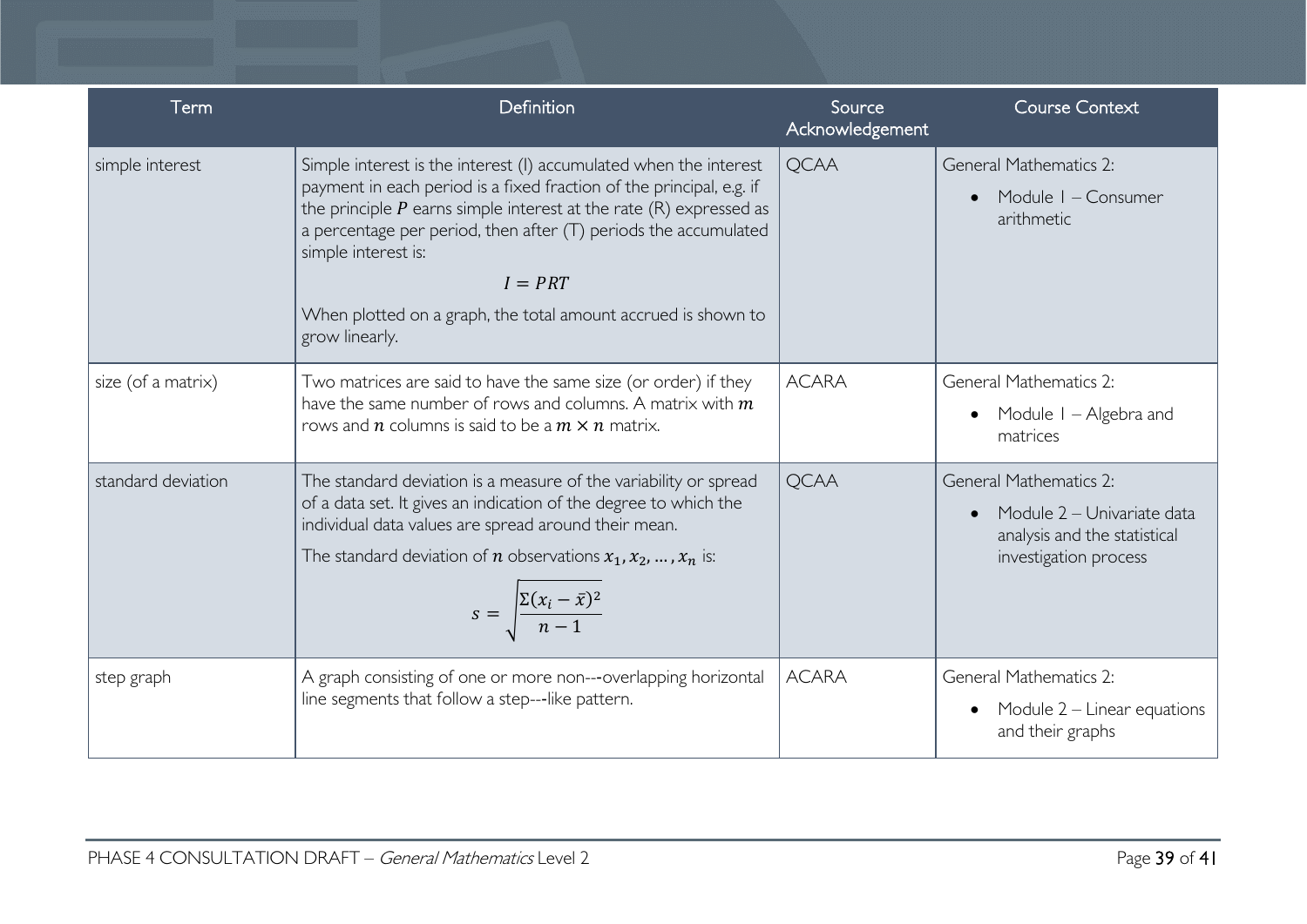| Term          | <b>Definition</b>                                                                                                                                                                                                                              | Source<br>Acknowledgement | <b>Course Context</b>                                                                            |
|---------------|------------------------------------------------------------------------------------------------------------------------------------------------------------------------------------------------------------------------------------------------|---------------------------|--------------------------------------------------------------------------------------------------|
| tangent ratio | In any right-angled triangle,<br>$\tan \theta = \frac{opposite}{adjacent}$                                                                                                                                                                     | <b>QCAA</b>               | <b>General Mathematics 2:</b><br>Module 3 – Pythagoras'<br>$\bullet$<br>theorem and trigonometry |
| true bearings | True bearings are measured in degrees in a clockwise direction<br>from the North line. Three figures are used to specify the<br>direction. Thus, North is specified as 000°T, East is specified as<br>090°T, South-East is specified as 135°T. | <b>ACARA</b>              | <b>General Mathematics 2:</b><br>• Module $3 - Pythagoras'$<br>theorem and trigonometry          |
| zero matrix   | A zero matrix is a matrix where all of its entries are zero.                                                                                                                                                                                   | <b>ACARA</b>              | <b>General Mathematics 2:</b><br>Module $I -$ Algebra and<br>matrices                            |